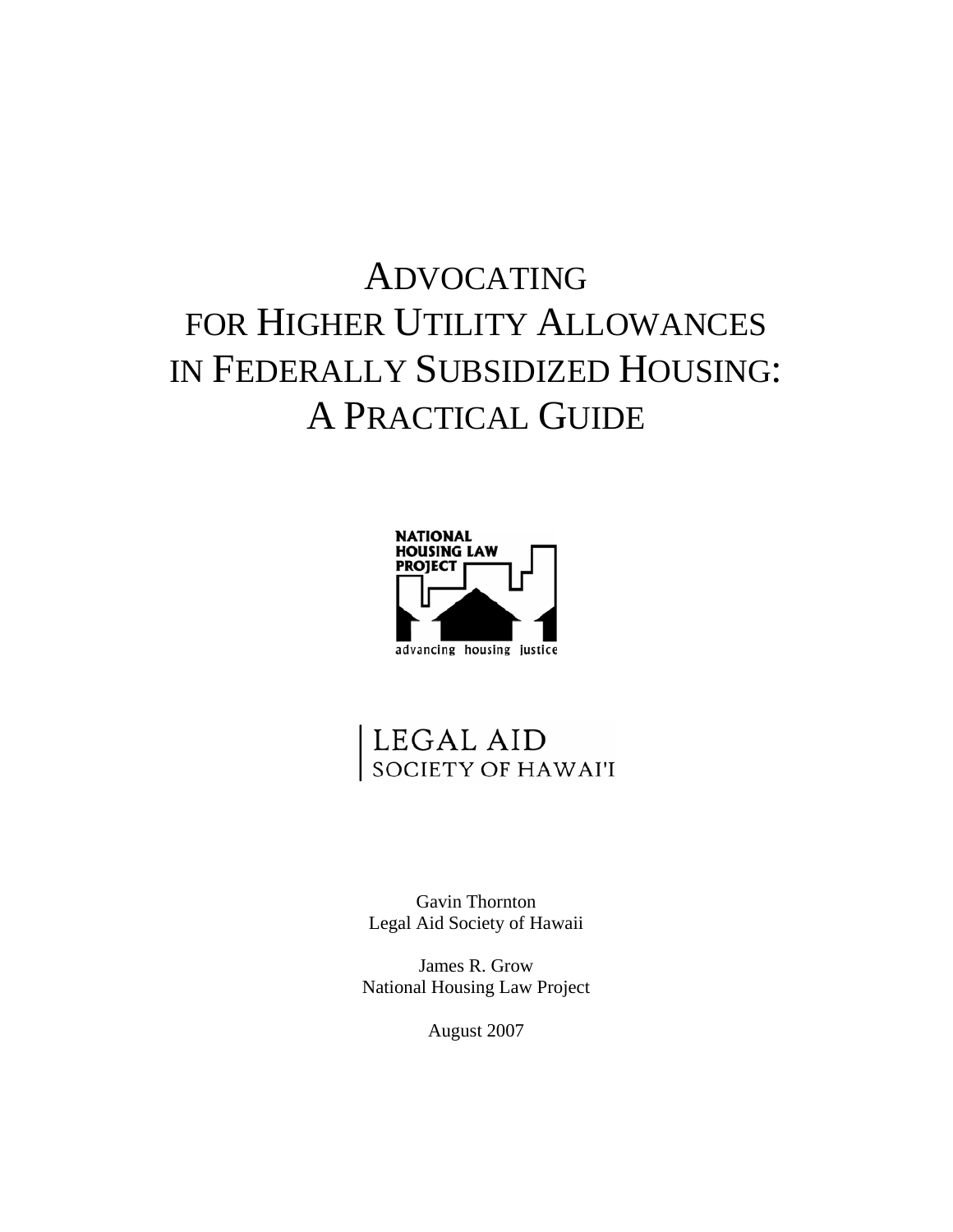## FOREWORD AND ACKNOWLEDGMENTS

This guide is intended to provide sufficient instruction to allow even the greenest legal services attorney to successfully find, develop and litigate a utility allowance case. Do not be daunted by its length — it's organized so that you can take only what you need. Though basic, we also hope that this guide will prove helpful for seasoned housing attorneys -- as a one-stop shop for sample pleadings, case references, and pointers from those who have already invested considerable effort on these issues.

Numerous others made significant contributions to this guide, including: National Housing Law Project staff Alaric Degrafinried, Todd Espinosa, and Erin Gerrard; Roger Colton of Fisher Sheehan & Colton, who provided his especially helpful utility allowance and utility rate expertise, and the many legal services attorneys who have recently litigated utility allowance issues or earlier blazed the trail. We especially thank our colleagues at Lawyers for Equal Justice (Hawaii), Alston Hunt Floyd  $\&$  Ing, Community Legal Services (Philadelphia), Southeast Louisiana Legal Services (formerly New Orleans Legal Assistance Corporation), and Bay Area Legal Aid (Oakland). NHLP also appreciates the vital support of its funders for this initiative, including The State Bar of California -- Equal Access Grant Fund, the Retirement Research Foundation, the VanLobenSels/RembeRock Foundation, and the Foundation of the State Bar of California.

We hope that this guide encourages others to further this good work.

*Gavin Thornton Legal Aid Society of Hawaii James R. Grow National Housing Law Project August 2007*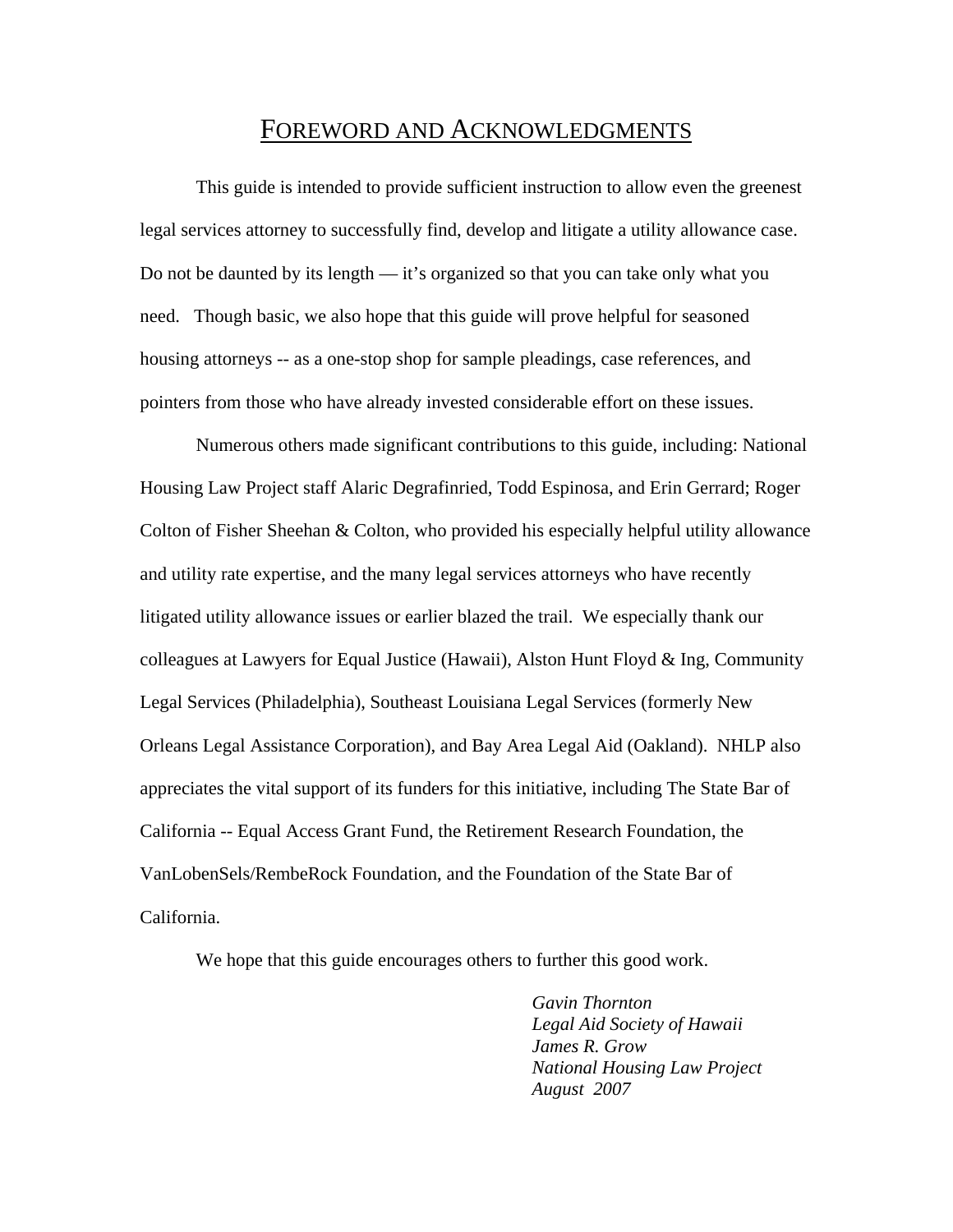## **TABLE OF CONTENTS**

| $\mathbf{1}$ |                                                                                            |  |
|--------------|--------------------------------------------------------------------------------------------|--|
| 2            |                                                                                            |  |
|              | 2.1                                                                                        |  |
|              | 2.2                                                                                        |  |
|              | 2.3                                                                                        |  |
|              | 2.4                                                                                        |  |
|              | 2.5                                                                                        |  |
| $\mathbf{3}$ |                                                                                            |  |
|              | DETERMINING THE UTILITY ALLOWANCES FOR FEDERALLY SUBSIDIZED HOUSING IN YOUR AREA 15<br>3.1 |  |
|              | 3.1.1                                                                                      |  |
|              | 3.1.2                                                                                      |  |
|              | 3.1.2.1                                                                                    |  |
|              | 3.1.2.2                                                                                    |  |
|              | 3.1.2.3                                                                                    |  |
|              | 3.1.3                                                                                      |  |
|              | 3.2                                                                                        |  |
|              | 3.2.1                                                                                      |  |
|              | 3.2.2                                                                                      |  |
|              | 3.2.2.1                                                                                    |  |
|              | 3.2.2.2                                                                                    |  |
|              | 3.2.3                                                                                      |  |
|              | ANALYZING WHETHER THE UTILITY ALLOWANCES HAVE BEEN PROPERLY UPDATED29<br>3.3               |  |
|              | 3.3.1                                                                                      |  |
|              | 3.3.1.1                                                                                    |  |
|              | 3.3.1.2                                                                                    |  |
|              | 3.3.1.3                                                                                    |  |
|              | 3.3.1.4                                                                                    |  |
|              | 3.3.2                                                                                      |  |
|              | 3.3.3                                                                                      |  |
| 4            |                                                                                            |  |
|              | 4.1                                                                                        |  |
|              | 4.1.1                                                                                      |  |
|              | 4.1.2                                                                                      |  |
|              | 4.2                                                                                        |  |
|              | 4.3                                                                                        |  |
|              | 4.4                                                                                        |  |
|              | 4.4.1                                                                                      |  |
|              | 4.4.2                                                                                      |  |
|              | 4.4.3                                                                                      |  |
|              | 4.4.3.1                                                                                    |  |
|              | 4.4.3.2                                                                                    |  |
|              | 4.4.3.3                                                                                    |  |
|              | 4.4.3.4                                                                                    |  |
|              | 4.4.3.5                                                                                    |  |
|              | 4.4.4                                                                                      |  |
|              | 4.4.5                                                                                      |  |
|              | 4.4.6                                                                                      |  |
|              | 4.4.7                                                                                      |  |
|              | 4.4.8                                                                                      |  |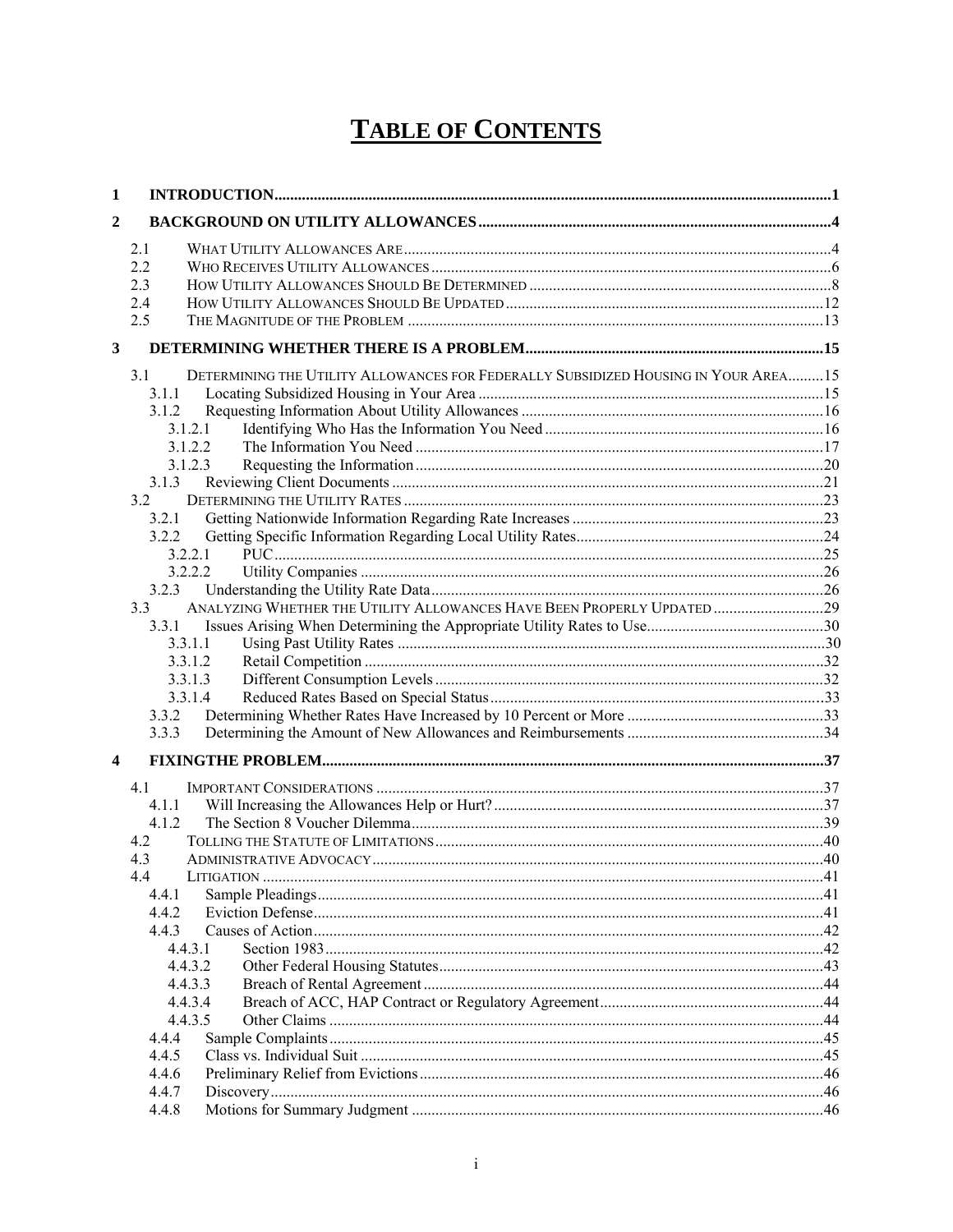| 4.4.9  |                                                                                                                                                                                                                                |  |
|--------|--------------------------------------------------------------------------------------------------------------------------------------------------------------------------------------------------------------------------------|--|
| 4.4.10 |                                                                                                                                                                                                                                |  |
|        | 4.4.10.1                                                                                                                                                                                                                       |  |
|        | 44102                                                                                                                                                                                                                          |  |
| 4.4.11 |                                                                                                                                                                                                                                |  |
| 5      |                                                                                                                                                                                                                                |  |
| 5.1    |                                                                                                                                                                                                                                |  |
| 5.1.1  | 84 million communication and communication of the communication of the communication of the communication of the communication of the communication of the communication of the communication of the communication of the comm |  |
| 5.1.2  |                                                                                                                                                                                                                                |  |
| 5.1.3  |                                                                                                                                                                                                                                |  |
| 5.1.4  |                                                                                                                                                                                                                                |  |
| 52     |                                                                                                                                                                                                                                |  |
| 5.2.1  |                                                                                                                                                                                                                                |  |
| 5.2.2  |                                                                                                                                                                                                                                |  |
| 5.2.3  |                                                                                                                                                                                                                                |  |
| 5.2.4  |                                                                                                                                                                                                                                |  |
| 53     |                                                                                                                                                                                                                                |  |
| 5.3.1  |                                                                                                                                                                                                                                |  |
| 5.3.2  |                                                                                                                                                                                                                                |  |
| 5.3.3  |                                                                                                                                                                                                                                |  |
| 5.3.4  |                                                                                                                                                                                                                                |  |
| 5.4    |                                                                                                                                                                                                                                |  |
| 541    |                                                                                                                                                                                                                                |  |
| 5.4.2  |                                                                                                                                                                                                                                |  |
| 5.4.3  |                                                                                                                                                                                                                                |  |
| 5.4.4  |                                                                                                                                                                                                                                |  |
| 5.5    |                                                                                                                                                                                                                                |  |
| 5.5.1  |                                                                                                                                                                                                                                |  |
| 5.5.2  |                                                                                                                                                                                                                                |  |
| 5.5.3  |                                                                                                                                                                                                                                |  |
| 5.6    |                                                                                                                                                                                                                                |  |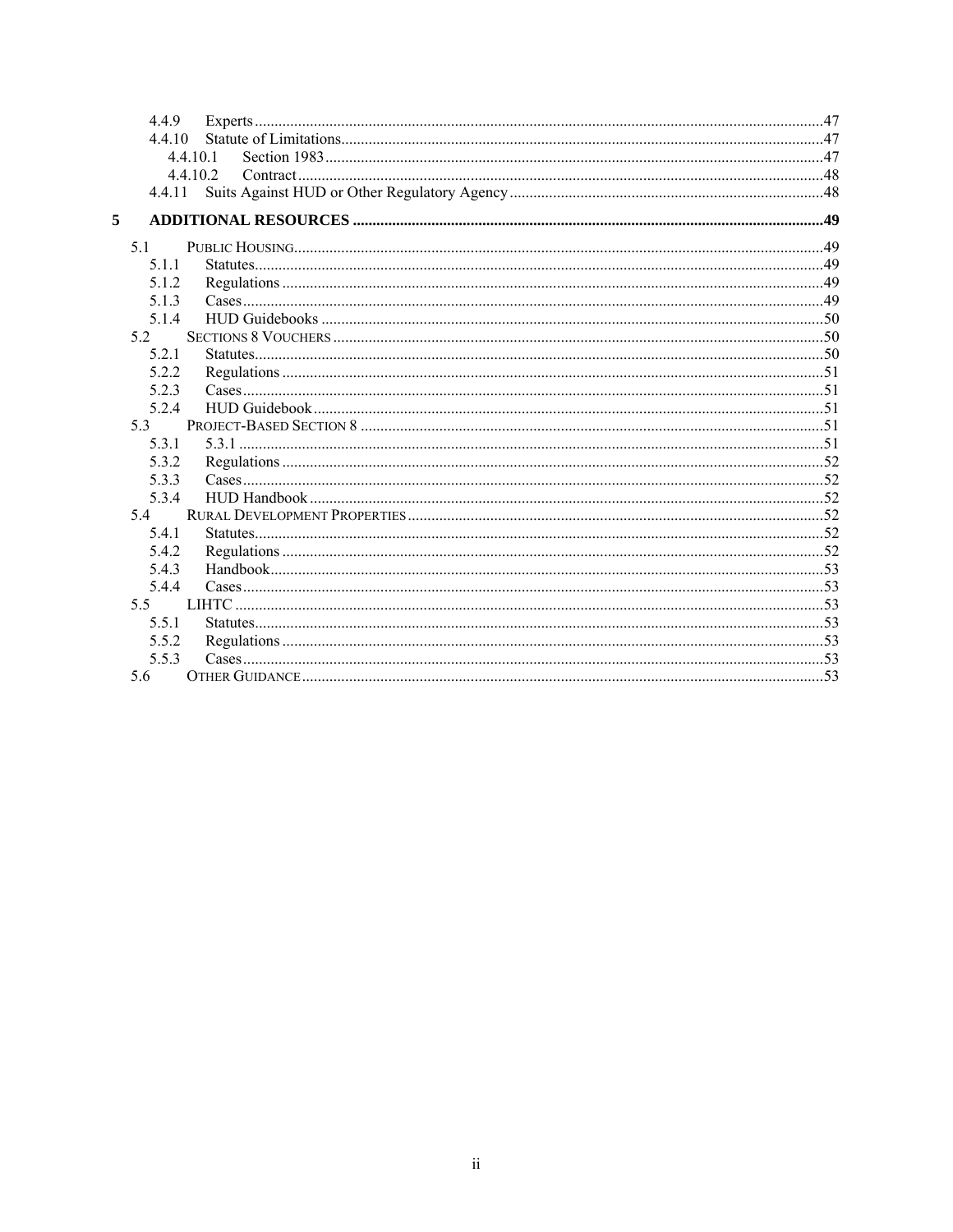## **SECTION 1 INTRODUCTION**

<span id="page-4-0"></span>Advocating for higher utility allowances is one of the most effective ways you can improve housing affordability for subsidized housing tenants. Utility allowance cases can be surprisingly simple, yet reap tremendous beneficial results. A single utility allowance case, brought on an individual basis or as a class action, can make housing more affordable for hundreds or thousands of tenants and prevent the evictions of families who are teetering on the edge of being able to make their rent payments.

Recent utility allowance advocacy efforts have resulted in multi-million dollar rent reductions or damage recoveries. A case filed in 2004 on behalf of a class of public housing residents in Hawaii resulted in the lowering of individual residents' rents by as much as \$150 per month and an agreement to reimburse approximately 3,000 public housing families \$2.3 million for past rent overcharges.<sup>[1](#page-4-1)</sup> A class of public housing tenants filed suit against the Philadelphia Housing Authority (PHA) in 1997 and obtained a settlement of approximately \$2 million in retroactive payments for the PHA's failure to raise the utility allowance when gas rates increased. $2$  Recently, the PHA again failed to adjust utility allowances and tenants are currently seeking approximately \$4.5 million in sanctions for the PHA's violation of the terms of the earlier settlement agreement.<sup>[3](#page-4-3)</sup> Also, utility allowance litigation in New Orleans has resulted in reimbursements of \$3.3 million for subsidized housing residents and rent reductions averaging

 $\overline{a}$ 

<span id="page-4-1"></span><sup>&</sup>lt;sup>1</sup> *Smith v. Hous. & Cmty. Dev. Corp. of Hawaii*, Civil No. 04-1 0069K (Haw. Circuit Ct. 2004). The adjustment of the utility allowances made as a result of *Smith* resulted in a savings of over \$1,000,000 each year for public housing residents. *See also*, Kevin Dayton, *State Agrees to Settle Housing Suit with \$2.3M*, HONOLULU ADVERTISER, April 15, 2006 (available on-line at <http://the.honoluluadvertiser.com/article/2006/Apr/15/ln/FP604150333.html>). 2

<span id="page-4-3"></span><span id="page-4-2"></span>October 12, 2006 email from G. Gould, attorney for plaintiffs in *McDowell v. Philadelphia Housing Authority*, 97 cv 2302 (E.D.Pa. 1997).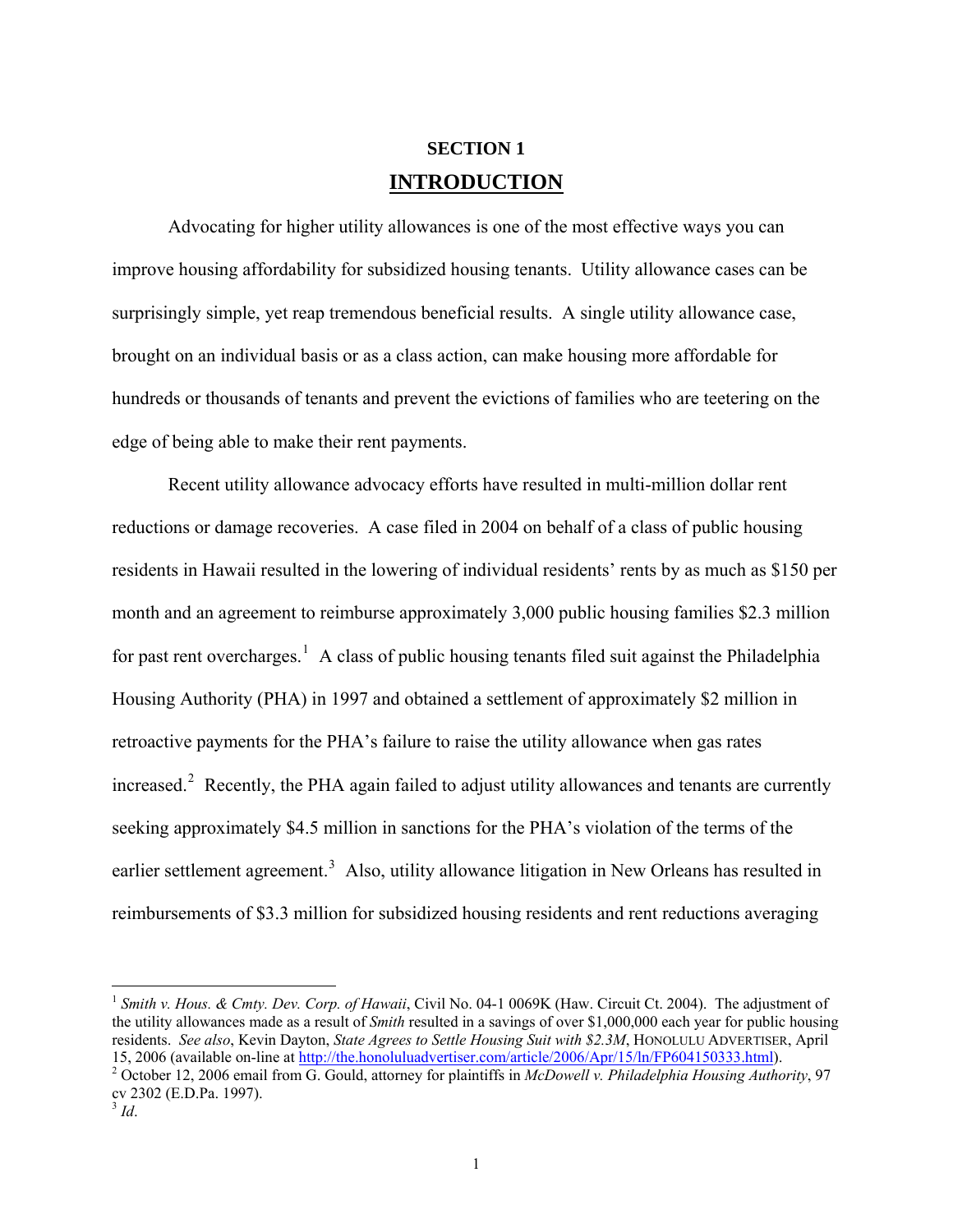between \$[4](#page-5-0)0 and \$50 for the 9,000 families affected by the suit.<sup>4</sup> A separate New Orleans suit has resulted in utility allowance increases of \$10 to \$12 per month for 2,700 Section 8 voucher recipients, with additional increases of approximately \$20 anticipated.<sup>[5](#page-5-1)</sup> These results demonstrate the need to prioritize utility allowance advocacy.

This guide focuses on the simplest type of utility allowance case: a "rate increase case," which challenges a subsidized landlord or PHA's failure to update utility allowances to account for recent significant increases in utility rates. For most federally subsidized housing programs, tenants that pay their own utilities are supposed to be provided with a utility allowance to cover reasonable utility costs. In recent years, while utility rates have skyrocketed across the nation, many owners and administrators of subsidized housing have failed to make corresponding increases in their utility allowances. Yet, for most subsidized housing, applicable federal law mandates utility allowance increases when rates increase by ten percent or more. Thus, to establish that a particular utility allowance is insufficient, one need only show: (1) when the utility allowance was last updated and (2) that utility rates have increased by 10 percent or more since the last update. Since these two inquiries are not likely to be the subject of much factual dispute, this type of case is relatively simple to bring and resolve. The returns on your invested effort will often be exponential. While this guide focuses on the simple rate-increase case, it also includes helpful information and resources on other comparatively more difficult types of utility allowance advocacy (e.g., challenging the adequacy of the base allowance).

This guide helps you identify whether there is a problem with utility allowances in your area and provides direction on what you can do to resolve any problem. The discussion covers

 $\overline{a}$ 

<span id="page-5-1"></span><span id="page-5-0"></span><sup>4</sup> October 10, 2006 email from L. Tuggle, attorney for plaintiffs in *Desire Area Resident Council v. Hous. Auth. of New Orleans,* No. 01-1458 (E.D.La. 2001) and *Renfroe v. Hous. Auth. of New Orleans,* No. 03-3613 (E.D.La. 2003). 5 October 10, 2006 email from L. Tuggle, attorney for Plaintiffs in *Johnson v. Housing Authority of Jefferson Parish*, 442 F. 3d 356 (5th Cir. 2006), *cert den.* 2006 U.S. LEXIS 5846 (U.S. Oct. 2, 2006).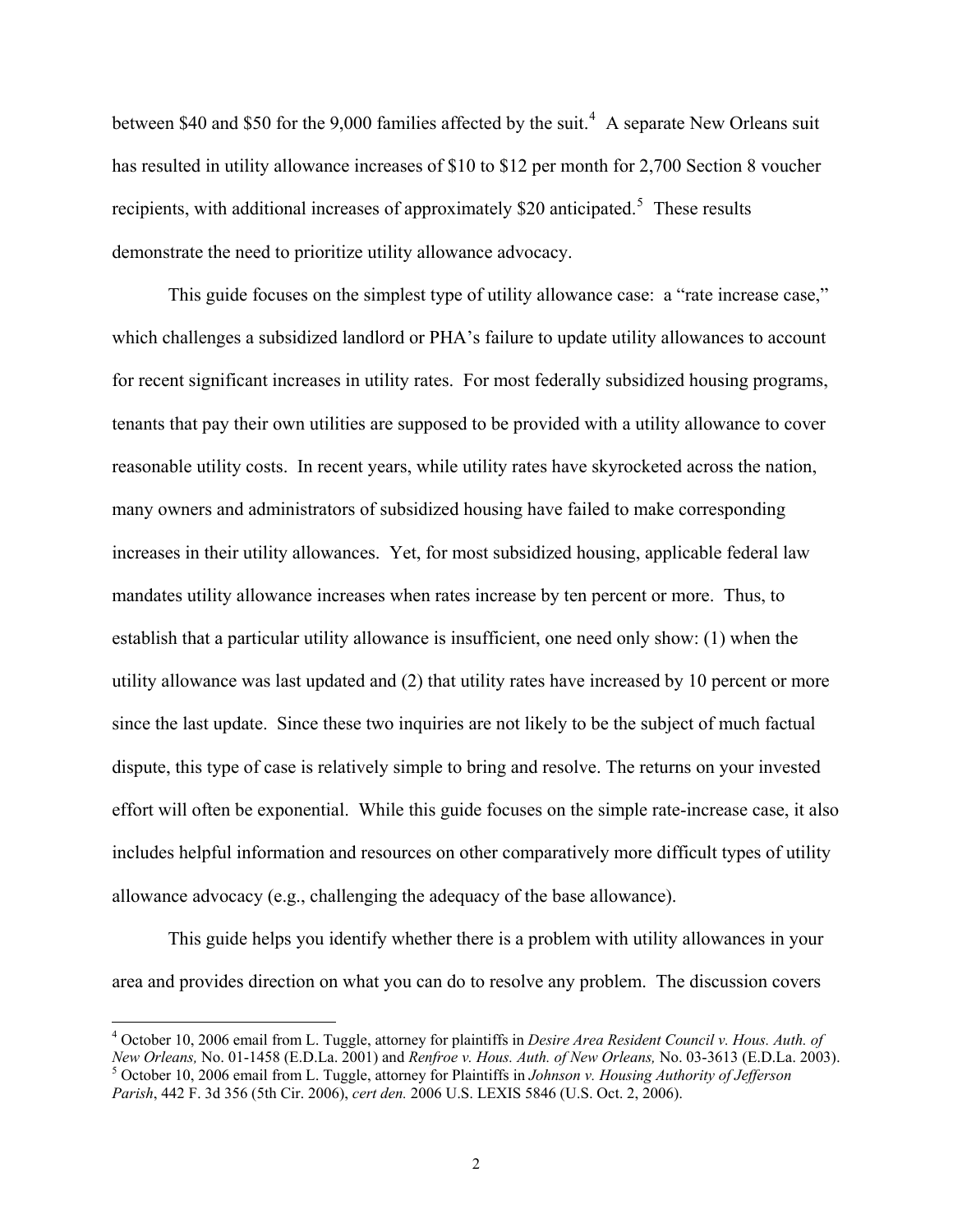utility allowance advocacy for most types of federally subsidized housing, while emphasizing public housing since most litigation regarding utility allowances has involved public housing.<sup>[6](#page-6-0)</sup> Section 2 of the guide provides a brief background on utility allowances in subsidized housing including what utility allowances are, how they are determined and how they are adjusted. Section 3 provides you with the tools you need to identify whether utility allowance problems exist in your area and includes: sample public records requests to send to public housing authorities or project owners, help on finding and understanding utility rate information, and spreadsheets to help you determine the magnitude of any problems you find. Section 4 contains materials helpful for resolving the problems once identified and includes sample pleadings, discovery requests, and other helpful materials. The final section, Section 5, contains references to the abundance of other resources that can help your utility allowance advocacy efforts.

<span id="page-6-0"></span><sup>&</sup>lt;sup>6</sup> In addition to public housing, this guide also contains information and references relevant to HUD-subsidized mortgages, project-based Section 8, Section 8 vouchers, the Low-Income Housing Tax Credit, and USDA Rural Development subsidies (e.g., Section 515 projects ). Though utility allowance cases involving each of these programs are fundamentally the same, you should be aware of the differences between the statutes and regulations governing utility allowances for the various subsidies. For example, unlike most other federal housing subsidies, Rural Development projects do not have a clear requirement that allowances be adjusted where rates have increased by 10% or more. Instead, allowances must be "adjusted for accuracy" on an annual basis. *See* 7 C.F.R. § 3560.202(d). You should feel free to borrow from the utility allowance advocacy that has already been done for one subsidy for your work with another, but you should do so with caution and an awareness of the differences between the different programs.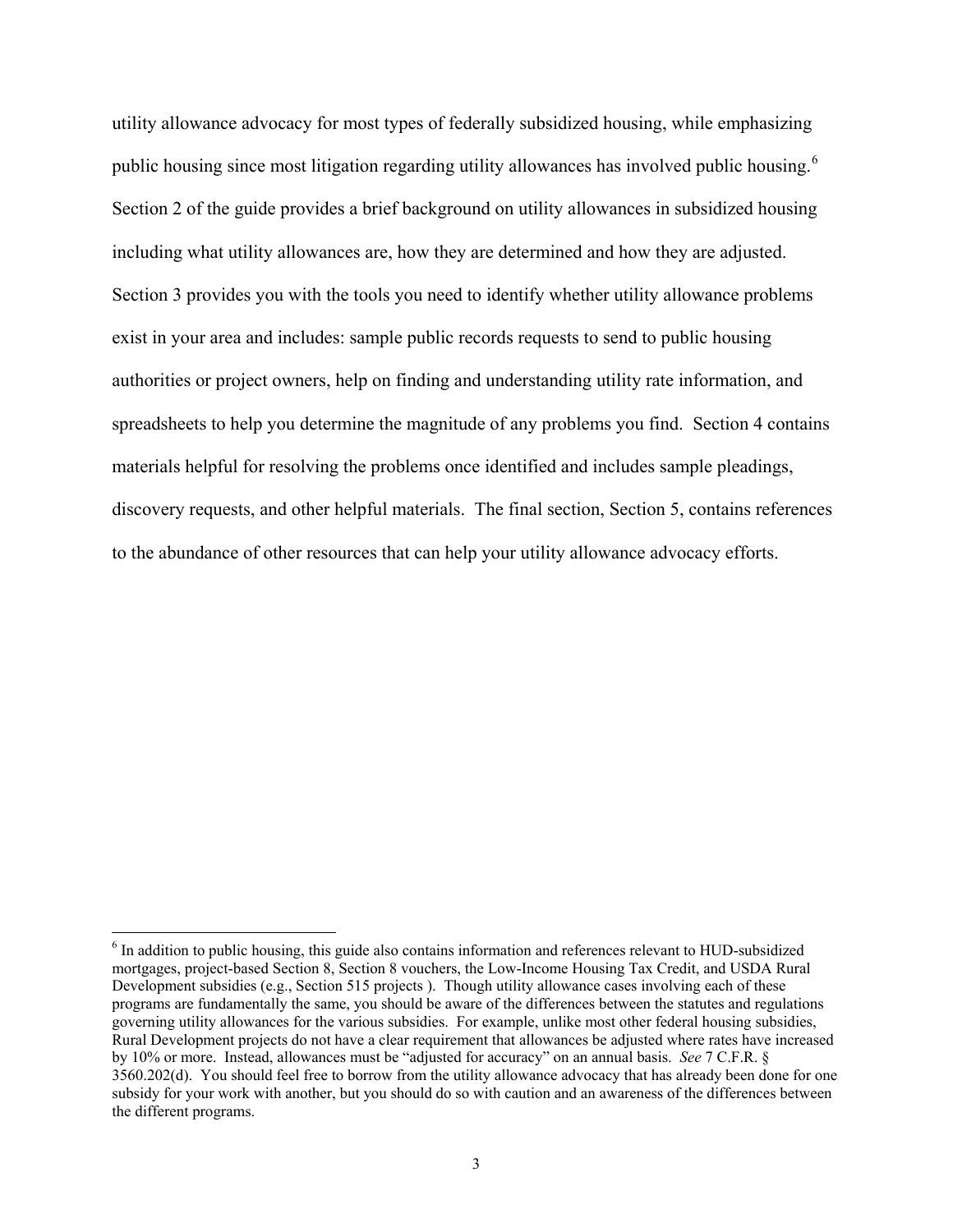## **SECTION 2 BACKGROUND ON UTILITY ALLOWANCES**

#### <span id="page-7-0"></span>**2.1 WHAT UTILITY ALLOWANCES ARE**

To keep subsidized housing affordable for lower-income households, federal law for most federally assisted housing programs limits rent to no more than 30 percent of the household's adjusted monthly income;<sup>[7](#page-7-1)</sup> in some cases, a rent ceiling not based on a particular household's actual income is imposed. $8$  The tenant rent contribution in these programs includes both shelter and the costs for reasonable amounts of utilities.<sup>[9](#page-7-3)</sup> Where utilities are tenant-paid, a tenant must be provided with a "utility allowance" to cover reasonable utility costs, which is generally credited against the otherwise payable tenant's share of the rent.

The following example illustrates how utility allowances work. A public housing tenant with an adjusted gross income of \$667 per month will pay 30 percent of that amount—\$200—for rent. Assume that the public housing authority ("PHA") for the project set the utility allowance (based on "reasonable consumption of utilities by an energy-conservative household of modest circumstances")<sup>[10](#page-7-4)</sup> at \$80. That \$80 utility allowance is subtracted from the tenant's rent obligation each month. Therefore, the tenant will pay \$120 per month as rent, while paying the utility bills directly to the utility providers.<sup>[11](#page-7-5)</sup> These bills may or may not equal the \$80

<span id="page-7-1"></span><sup>&</sup>lt;sup>7</sup>See e.g., 42 U.S.C.A. § 1437a(a) (West Supp. 2006) (pertaining to public housing); 42 U.S.C.A. § 1437f(o) (pertaining to Section 8 vouchers).

<span id="page-7-2"></span><sup>8</sup> *See e.g*., 26 U.S.C.A. § 42(g)(2)(B)(ii) (West 2003) (setting rents for the Low-Income Housing Tax Credit program at levels based on a percentage of the "area median gross income").

<span id="page-7-3"></span>*See, e.g.*, Tenant Allowances for Utilities, 49 Fed. Reg. 31,399, 31,400 (Aug. 7, 1984); *Wright v. Roanoke Redev. & Hous. Auth.*, 479 U.S. 418, 420 (1987).<br><sup>10</sup>24 C.F.R. § 965.505(a) (2006).

<span id="page-7-4"></span>

<span id="page-7-5"></span> $11$  A tenant whose rent was less than \$80 per month (i.e., whose utility allowance exceeded the amount of rent due from the tenant) would be eligible for a "utility reimbursement" from the PHA *See* 24 C.F.R. § 965.253(c)(3). For example, if the tenant's monthly adjusted gross income were only \$200, and thus the tenant's rent was only \$60, the tenant would be entitled to a \$20 utility reimbursement (\$60 rent - \$80 utility allowance  $=$  -\$20 owing  $=$  \$20 utility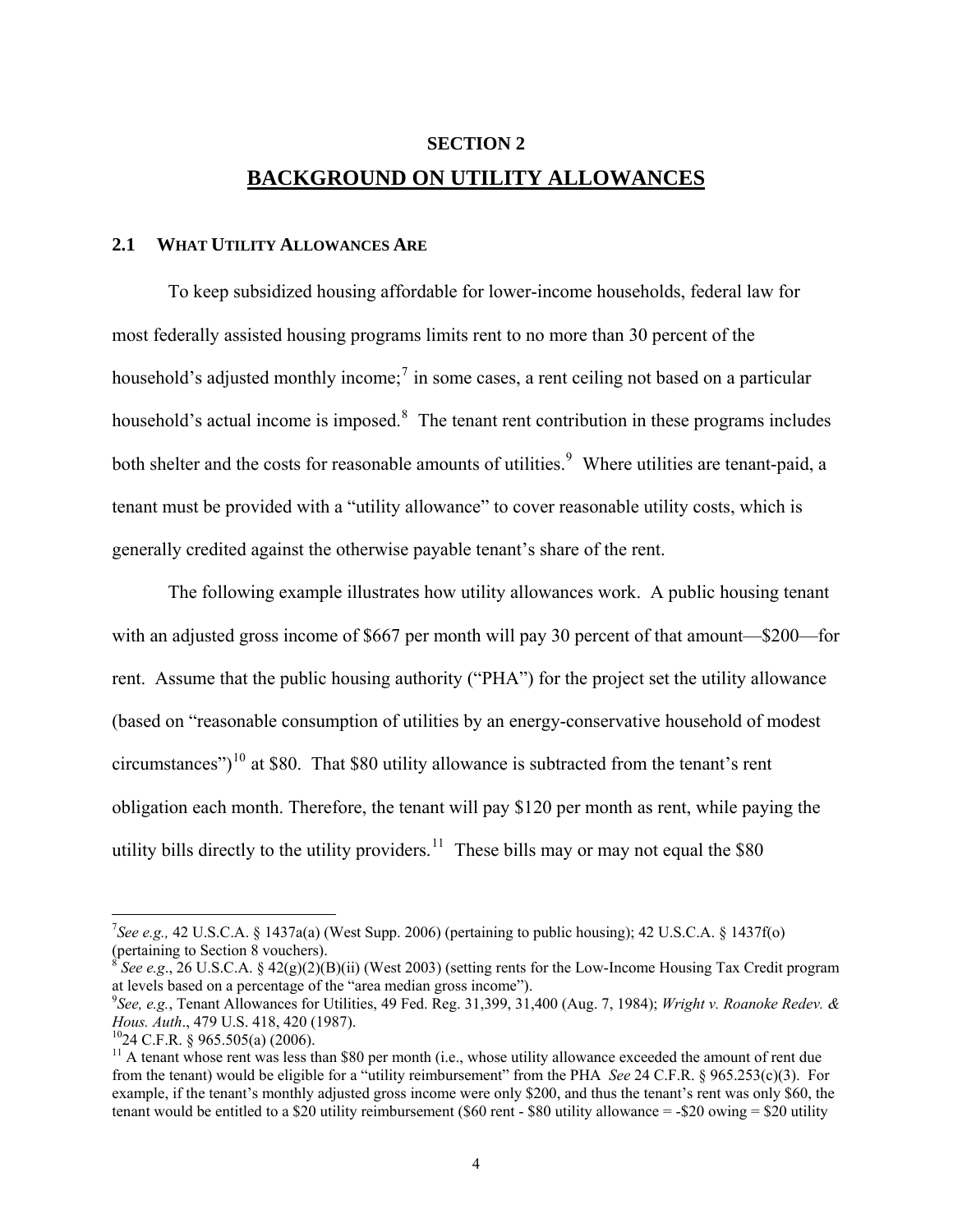allowance. If the tenant has used energy costing less than the PHA's \$80 allowance, she profits. However, if her utility costs exceed \$80, the excess must come out of her own pocket, bringing the total tenant expense for rent and utilities above the 30 percent of income she should pay. Whether this excess payment represents a legal violation depends on whether the utility allowance has been established and adjusted in accordance with applicable requirements, or instead whether the tenant has consumed more energy than is covered by a proper allowance. Rising utility costs without a corresponding adjustment to the utility allowance both reduce the value of the allowance, by inaccurately reflecting the cost of utilities for a given unit, and increase the amount of money tenants must pay for their shelter costs.

The underlying theory of a utility allowance is that when a government-funded housing program is trying to provide tenants with an affordable rent, a tenant whose utilities are not included in rent has a more costly housing burden than a tenant whose rent includes utilities (assuming the two rents are the same). Thus, utility allowances ensure shelter costs do not exceed the applicable rent maximums by providing compensation to tenants who pay utility bills out of their own pockets. These utility allowances can be small or large, ranging from less than \$20 to over \$200 monthly, depending on the entity setting the allowances, the climate zone, local utility rates, the number of utilities and uses covered, and the dwelling unit and/or household size. The crucial point, however, is that where utility allowances are insufficient to cover utility costs, the rents for subsidized housing tenants become increasingly less affordable and may exceed the maximum rent levels set by federal law.

reimbursement) every month in the form of a check to the tenant or a payment by the PHA towards the tenant's utility bills.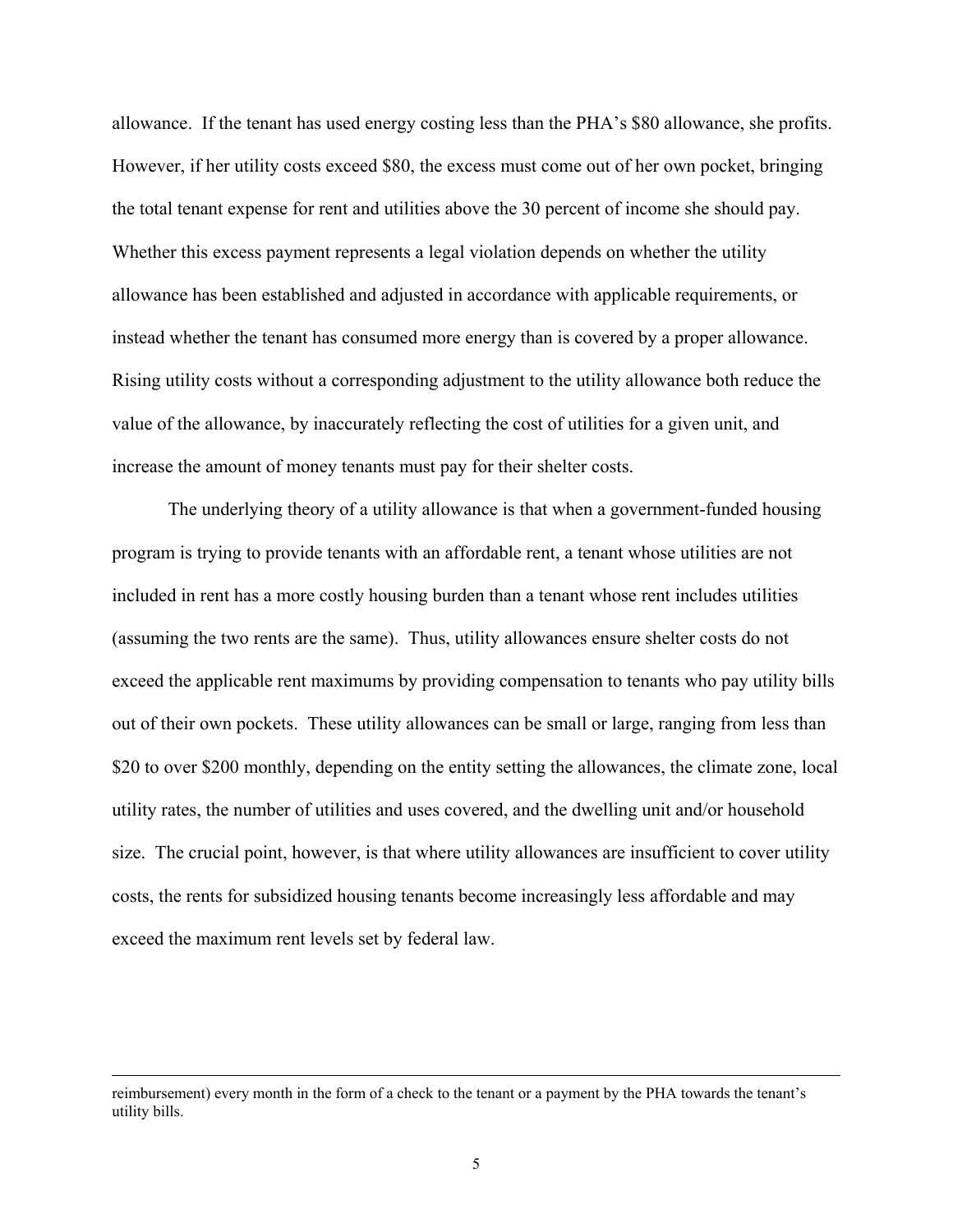#### <span id="page-9-0"></span>**2.2 WHO RECEIVES UTILITY ALLOWANCES**

Whether a federally subsidized tenant receives a utility allowance depends primarily on whether the tenant pays for at least some portion of their utilities.<sup>[12](#page-9-1)</sup> This, in turn, depends on the type of utility metering system used in the building where the tenant resides: master, check, or individual metering.

In "master-metered" buildings, a single meter measures consumption for the building as a whole rather than for individual dwelling units or households.<sup>[13](#page-9-2)</sup> Where utilities are mastermetered, the building's owner pays the utility bills to the utility company and utilities are included in rent; thus utility allowances are not necessary or appropriate.<sup>[14](#page-9-3)</sup>

In "check-metered" buildings, separate sub-meters (called "check-meters") are installed in previously master-metered buildings to measure consumption by individual dwelling units.<sup>[15](#page-9-4)</sup> The building's owner pays the utility bills to the utility company while monitoring each resident's individual consumption with a check-meter. A resident may be required to pay a "utility surcharge" if their consumption level of utilities exceeds the amount of consumption allotted by the utility allowance.<sup>[16](#page-9-5)</sup>

The utility allowance provided check-metered buildings is usually set in terms of units of utility consumption such as kilowatt hours of electricity (kWh) or therms of gas. For example, if a tenant has an allowance of 400 kWh of electricity per month and consumes 450 kWh in a given

 $\overline{a}$ 

<span id="page-9-1"></span> $12$  In the Public Housing program, the term "utilities" may include electricity, gas, heating fuel, water and sewage services, and trash and garbage collection services. 24 C.F.R. § 5.603(b). It does not include telephone service, for which each tenant is individually responsible. *Id* This guide focuses on electricity, gas, and heating fuel as opposed to the other types of utility services because it is relatively rare for subsidized housing residents to pay for the other types of service. Furthermore, the insufficiencies of utility allowances are most pronounced for electricity, gas, and heating fuel because of recent rate increases for those utilities.

<span id="page-9-2"></span><sup>&</sup>lt;sup>13</sup> U.S. DEPT OF HOUS. AND URBAN DEV., UTILITY ALLOWANCE GUIDEBOOK 2 (Sept. 1998) (hereinafter "Utility Allowance Guidebook") (found in <u>Appendix K</u>).<br><sup>14</sup> *Id*. <sup>15</sup> *Id*. at 2-3.<br><sup>16</sup> *Id*.

<span id="page-9-4"></span><span id="page-9-3"></span>

<span id="page-9-5"></span>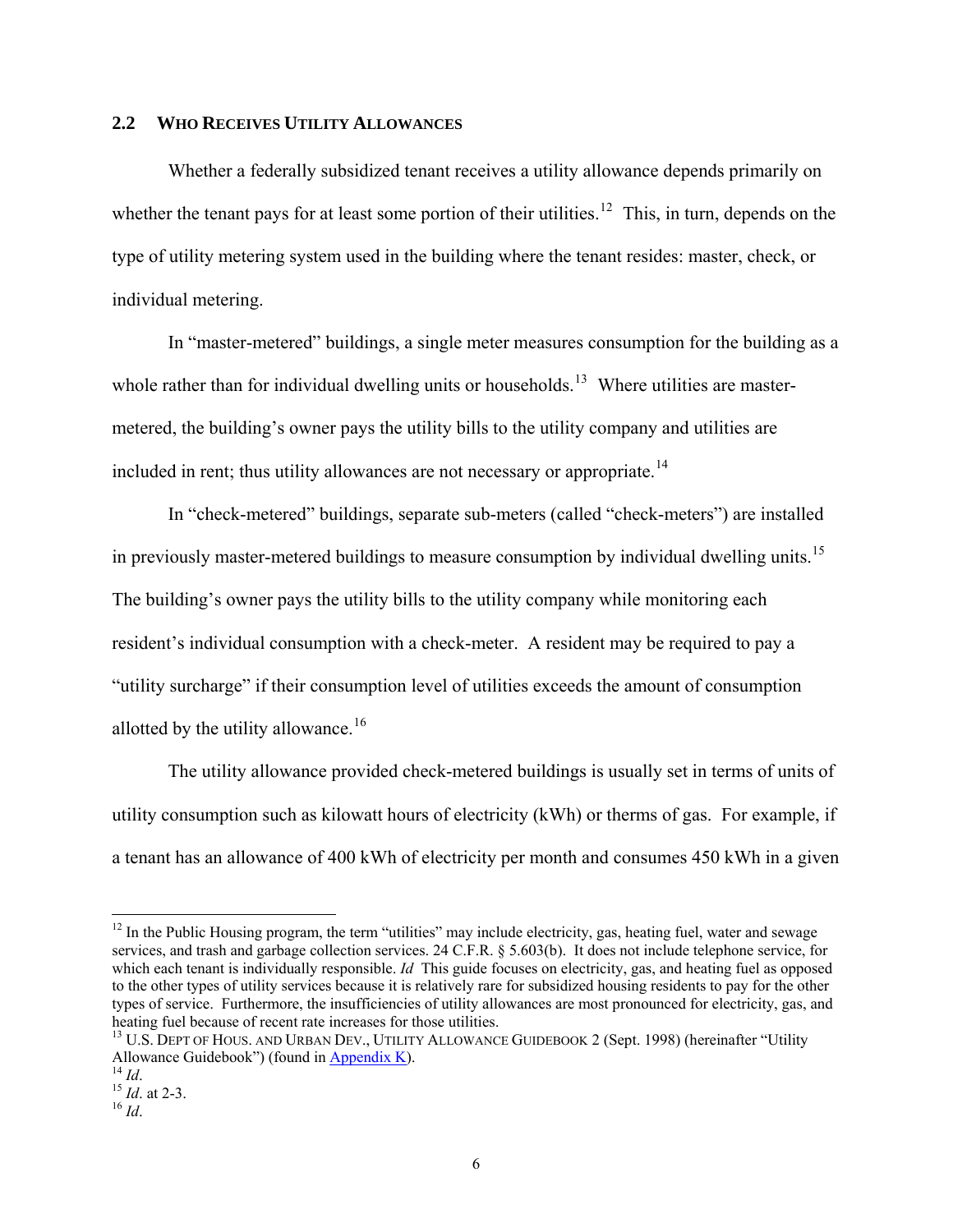month, the tenant will be assessed a utility surcharge for the excess 50 kWh of consumption. Since the utility allowances for check-metered buildings are set in terms of units of utility consumption and not a dollar amount, utility rate increases will generally not adversely affect tenants $17$ 

In "individually metered" (also known as "retail metered") dwellings, each household has a separate account with the utility company and pays the utility company directly.<sup>[18](#page-10-1)</sup> Tenants residing in individually metered units should be provided with a utility allowance in terms of a dollar amount (referred to hereafter as a "monetary allowance").<sup>[19](#page-10-2)</sup> Where the monetary allowances are not updated as utility rates increase over time, the allowance becomes insufficient to cover utility costs. Thus, it is the tenants residing in individually metered dwellings who may benefit from a "rate-increase" utility allowance case.

*A note on Section 8 vouchers: Section 8 voucher tenants can, and frequently do receive utility allowances. Whether or not a Section 8 voucher recipient receives a utility allowance depends on two factors: (1) whether the rent for the unit includes utilities or not—in other words, like other subsidized housing tenants, whether or not the dwelling is individually metered, and (2) whether the rent paid to the owner is less than the local voucher payment standard. If both of these factors are present, the tenant will receive at least some utility allowance.* 

Utility allowances are usually calculated by first determining the "consumption allowance" – an allowance in terms of units of utility consumption (i.e., the number of kilowatt hours of electricity, therms of gas, or gallons of fuel oil allotted to each tenant per month). Then PHAs and project owners calculate the cost of the quantity of utilities covered by the

 $\overline{a}$ 

<span id="page-10-0"></span> $17$  There may be a cause of action if the "consumption allowance" for a check-metered building is set too low, but this type of case is more difficult than the "rate-increase" case that is the focus of this guide. Another violation could result from an owner's assessment of surcharges that reflect utility rates higher than what the owner actually pays.

<span id="page-10-1"></span> $18 \text{ }$  Utility Allowance Guidebook at 3.

<span id="page-10-2"></span> $^{19}$  *Id.*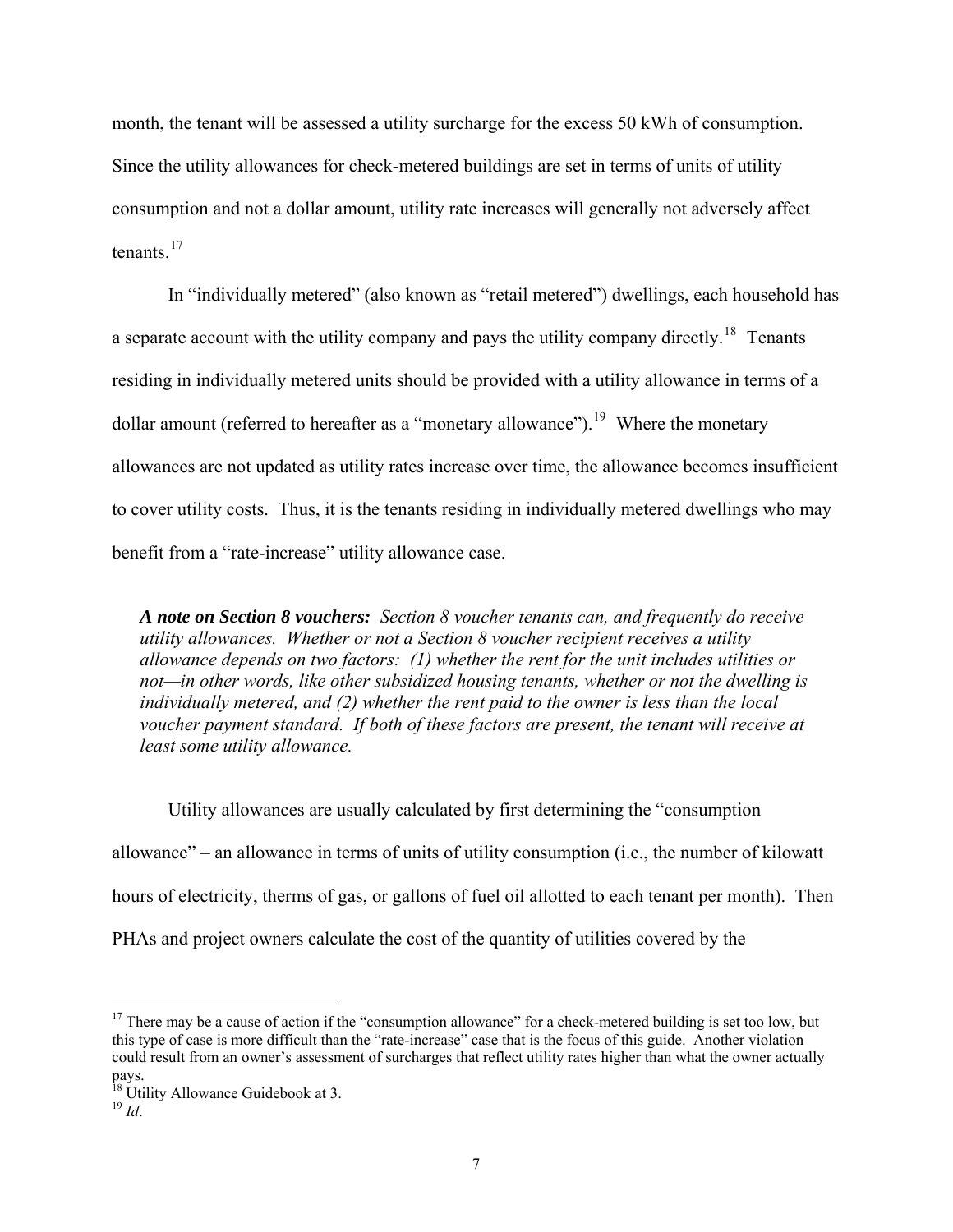<span id="page-11-0"></span>consumption allowance to derive a "monetary allowance" (i.e., the amount of money provided to each tenant monthly for utilities). The consumption allowances, which are based on factors that stay relatively constant over time (e.g., unit size, climactic conditions, type of construction and design of the housing development, etc.), do not often change from one year to the next.<sup>[20](#page-11-1)</sup> However, the monetary allowances, if based on utility rates that fluctuate frequently (in some cases, on a monthly basis), need to be adjusted frequently.

Sample consumption allowances and monetary allowances can be found in Appendix A.

#### **2.3 HOW UTILITY ALLOWANCES SHOULD BE DETERMINED**

1

Federal regulations usually govern the setting of utility allowances in subsidized housing, although additional guidance may be found in guidebooks put out by the U.S. Department of Housing and Urban Development (HUD). The regulations vary depending on the type of housing subsidy involved. However, for most housing subsidies, the basic standard for utility allowances is similar: utility allowances must be calculated to approximate "a reasonable consumption of utilities by an energy-conservative household of modest circumstances consistent with the requirements of a safe, sanitary, and healthful living environment."<sup>[21](#page-11-2)</sup>

HUD has issued fairly extensive guidance regarding the setting of utility allowances in public housing.[22](#page-11-3) However, for most other subsidized housing programs, there are very few requirements beyond the basic "reasonable consumption" standard. Even the more extensive public housing guidelines leave substantial discretion to the PHAs setting the allowances, stating

<span id="page-11-2"></span>21 24 C.F.R. § 965.505(a) (pertaining to public housing). *See also* 24 C.F.R. § 5.603(b) (pertaining to FHAsubsidized and project-based subsidies); 24 C.F.R. § 982.517 (pertaining to Section 8 vouchers); 26 C.F.R. § 1.42-10 (setting forth the requirements for the utility allowance for LIHTC developments, which rely mostly on utility allowances already set by HUD programs in the area).<br><sup>22</sup> 24 C.F.R. §§ 965.501 *et seq. See also* U.S. DEPT OF HOUS. AND URBAN DEV., PUBLIC HOUSING OCCUPANCY

<span id="page-11-1"></span><sup>&</sup>lt;sup>20</sup> In variable climates consumption allowances may fluctuate on a seasonal basis, but the allowances and their seasonal fluctuations will usually remain constant from one year to another.

<span id="page-11-3"></span>GUIDEBOOK, Chapter 14 (2003) (available at<http://www.nhlp.org/html/pubhsg/genauth.htm>) and U.S. DEPT OF HOUS. AND URBAN DEV., UTILITY ALLOWANCE GUIDEBOOK (Sept. 1998) (found in Appendix K).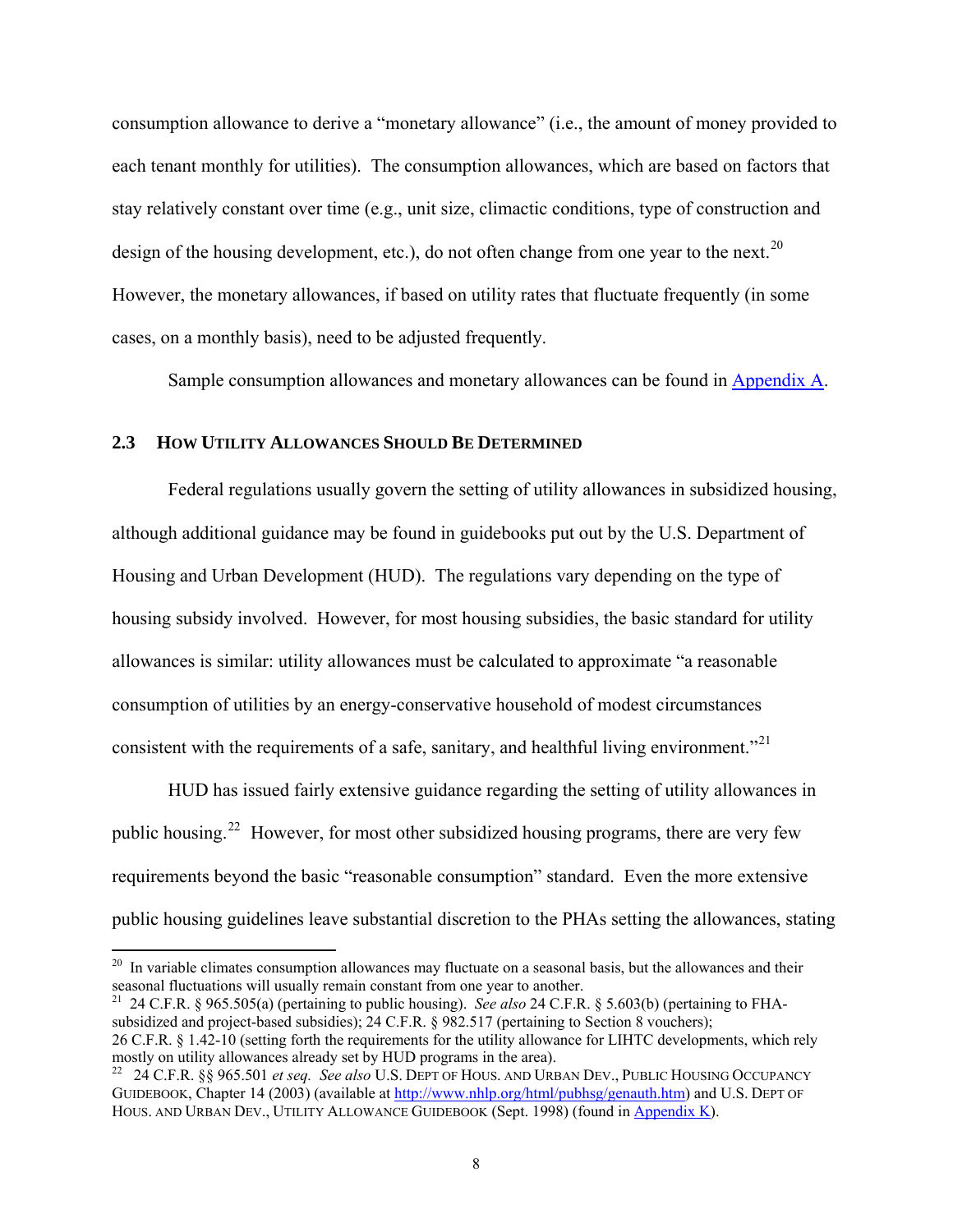the allowances "shall be final and valid unless found to be arbitrary, capricious, an abuse of discretion, or otherwise not in accordance with the law."<sup>[23](#page-12-0)</sup> Thus, challenging the initial determination of the utility allowance can be a difficult endeavor, though advocates challenging allowances set at arbitrary or unreasonable levels have succeeded. The easier challenge, and the focus of this guide, is the "rate increase" case -- where the utility allowances promulgated, whether initially adequate or not, have become illegally inadequate utility rate increases of 10 percent or more since the allowances were last adjusted.

While regulations regarding the setting of utility allowances vary across the various housing programs, utility allowances are generally set in one of two ways: (1) allowances may be based on actual consumption data of the residents; or (2) allowances may be based on engineering calculations.<sup>[24](#page-12-1)</sup> These methods are briefly discussed below.<sup>[25](#page-12-2)</sup>

#### Consumption-Based Methodology

To create a utility allowance using a consumption-based methodology, the responsible entity collects actual utility consumption data from dwelling units at the applicable projects.<sup>[26](#page-12-3)</sup> This data is in the form of billing records or, in the case of check-meter projects, check-meter records.<sup>[27](#page-12-4)</sup> The data is then "cleaned" to get rid of data not representative of "normal" consumption, such as units that were vacant or units where the tenant runs an air conditioner (air conditioning is often not included in the allowance, but may be required in some climates).  $^{28}$  $^{28}$  $^{28}$ Once cleaned, the data is then analyzed and a utility allowance for each size unit in a project is

<span id="page-12-0"></span> $23$  24 C.F.R. § 965.502(e).

<span id="page-12-1"></span><sup>&</sup>lt;sup>24</sup> A combination of both methods may be used.

<span id="page-12-2"></span><sup>25</sup> HUD's Utility Allowance Guidebook (*supra* note 13) provides an in depth analysis of how utility allowances in public housing may be calculated. The Guidebook is careful to point out that it is not binding and that other methods not set forth in the Guidebook may be used to determine utility allowances as long as the methods used are consistent with HUD regulations.

<span id="page-12-3"></span><sup>&</sup>lt;sup>26</sup> Utility Allowance Guidebook at 25.<br><sup>27</sup> *Id.* at 29.

<span id="page-12-4"></span>

<span id="page-12-5"></span><sup>&</sup>lt;sup>28</sup> *Id.* at 31.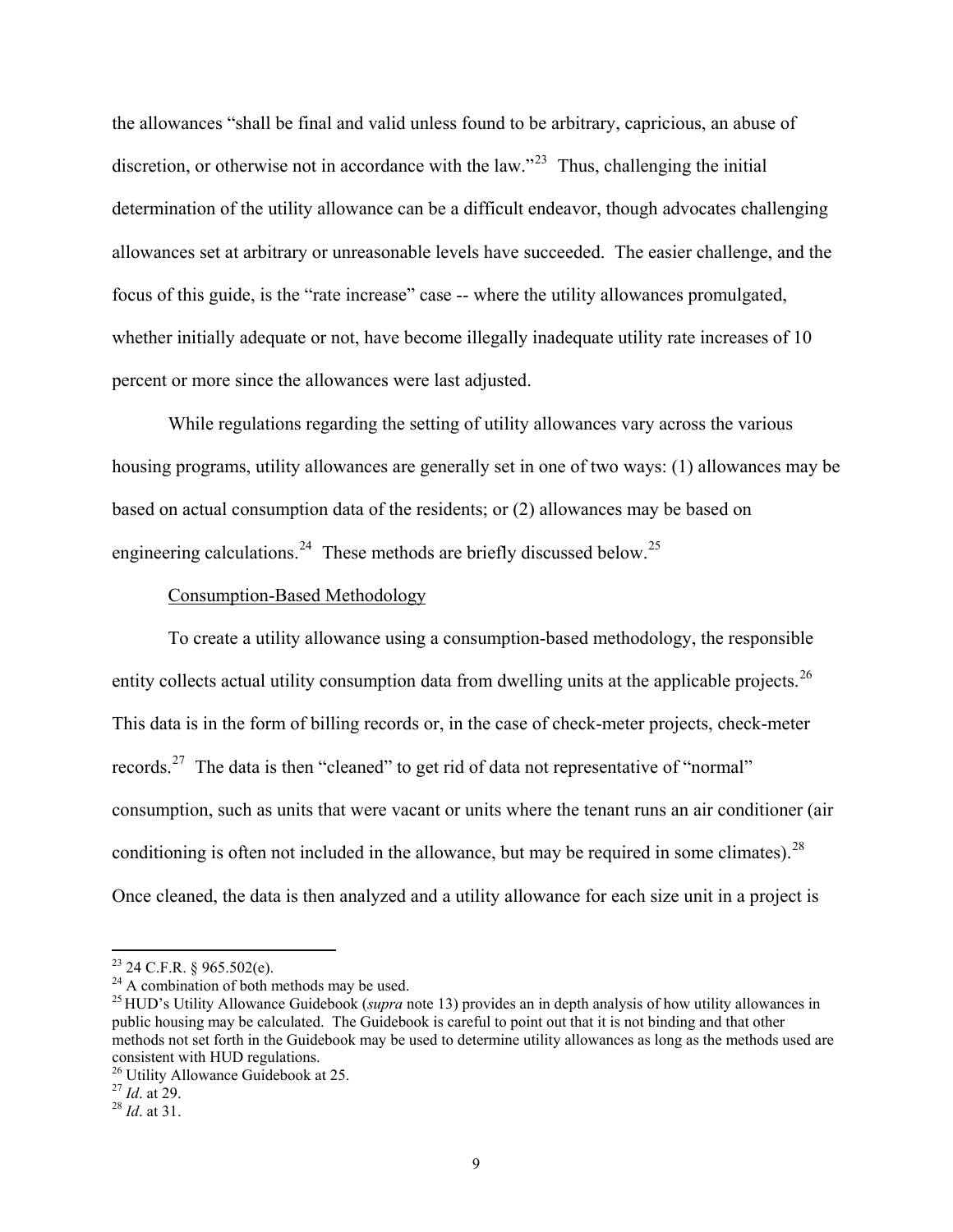computed, often setting the allowance at an amount close to the average consumption for each size unit.<sup>[29](#page-13-0)</sup> Note however, if the average consumption is used as the standard, then in all probability a sizable percentage of resident households will consume above this level.<sup>[30](#page-13-1)</sup> In this case, the entity setting the allowance should ask whether the "excess consumption" of these other households is actually wasteful and within the residents' ability to control.<sup>[31](#page-13-2)</sup> If the answer to either part of this question is "no," then the entity should consider establishing the allowances at some level above the mean (average) consumption figure. $32$ 

To illustrate the proper use of the consumption-based methodology, consider the following example. A particular Section 8 building has 35 one-bedroom units, 25 two-bedroom units, and 10 three-bedroom units. To establish the utility allowance for the one-bedroom units in the building, the owner will start by gathering consumption data from the residents of the onebedroom units (usually by getting residents to sign releases to get the previous 12 months consumption data from the utility company). The owner might gather consumption data for only 25 or 50 percent of the units. The owner will "clean" the data by throwing out the consumption data that is inordinately high or low. The owner will then analyze the data to determine the appropriate utility allowance. The owner may find, for example, that the average monthly utility consumption for tenants in one-bedroom units is 300 kWh per month. The owner may also find that 90 percent of the residents consumed less than 330 kWh per month. Based on this analysis, the owner might set the utility allowance at 330 kWh per month. The "consumption allowance" of 330 kWh per month will be converted into a "monetary allowance" by determining how much

<span id="page-13-3"></span><span id="page-13-2"></span>

<span id="page-13-0"></span> $^{29}$  *Id.* at 31-32.

<span id="page-13-1"></span><sup>&</sup>lt;sup>30</sup> *Id.*<br><sup>31</sup>*Id*. <sup>31</sup>*Id*. <sup>31</sup>*Id*. <sup>32</sup> If the allowances are calculated properly, the average consumption amount should include a "confidence range" of plus or minus some amount (e.g. an average consumption amount of 600 kWh may have a confidence range of +/- 90 kWh), in which case, at minimum, the allowance should be set at the upper end of the confidence range.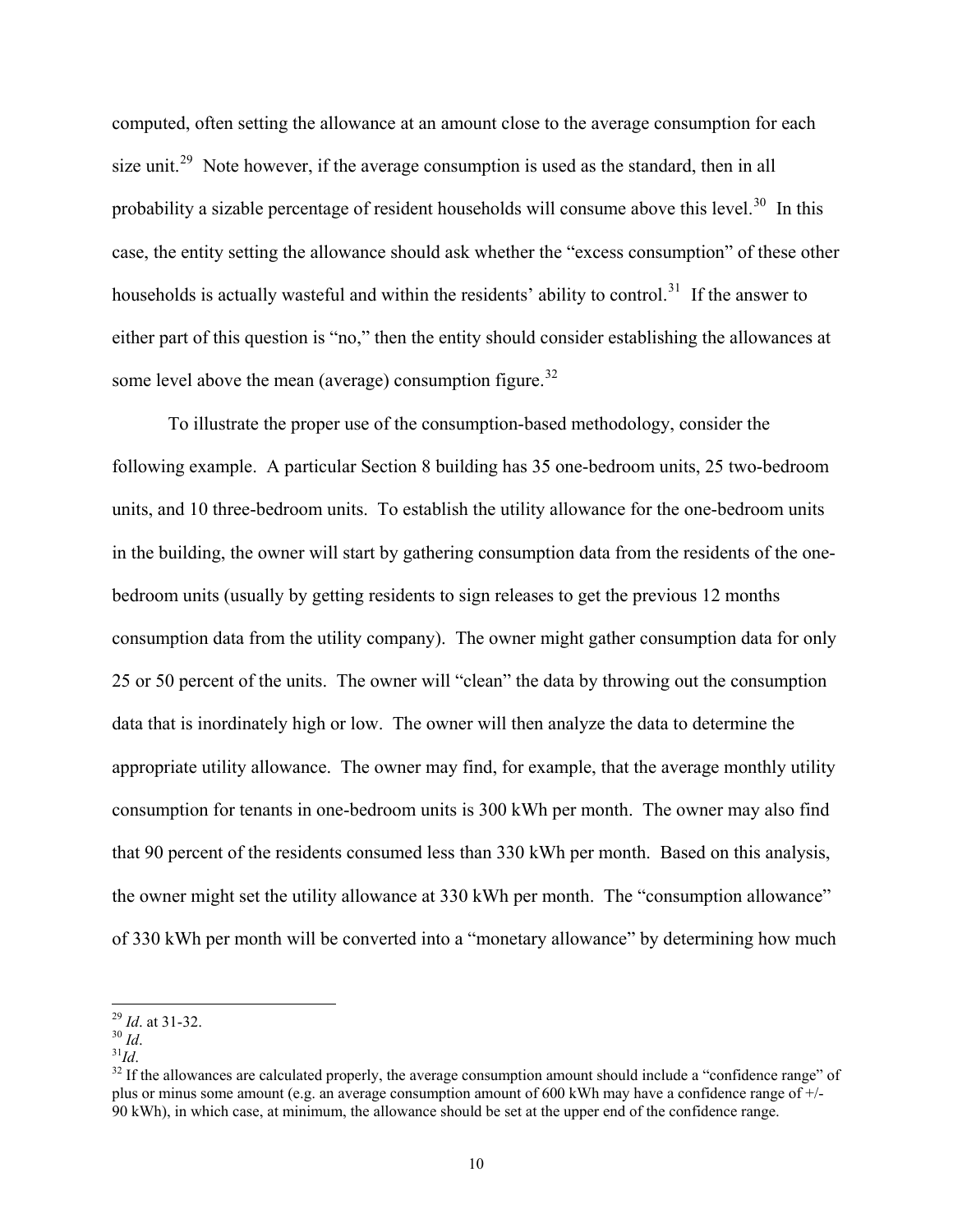it would cost a tenant to purchase 330 kWh at the time the allowance was created. The owner will then perform the same analysis for each size unit in the project.

#### Engineering-Based Methodology

When utility allowances are created using the engineering-based methodology, the allowances are based on engineering calculations, standardized consumption tables, and/or in-house information.<sup>[33](#page-14-0)</sup> There is a broad spectrum of methods of varying complexity that may be used to determine utility allowances. In some cases, PHAs or owners may simply set the allowances at the average utility consumption levels calculated by a local utility company, or may base the allowances on monthly utility consumption estimates promulgated by HUD.<sup>[34](#page-14-1)</sup> In other cases, the entity setting the allowances may hire an expert consultant to calculate the allowances by examining a number of factors determining the level of utility consumption at the applicable project or projects including: unit size, climactic conditions, number of occupants, type of construction and design of the housing development, energy efficiency of appliances and equipment, physical condition of the development, indoor temperature, and hot water temperature.<sup>[35](#page-14-2)</sup> Either of these engineering-based methodologies may lead to the calculation of a utility allowance that is not in line with actual consumption. Ideally, the entity setting the allowances will compare the engineering-based estimates with actual consumption data to make sure there is no significant variance between the two. In fact, at least one court has explicitly stated that evidence that tenant consumption is routinely in excess of a local housing authority's

<span id="page-14-0"></span> $33$  *Id.* at 25.

<span id="page-14-1"></span><sup>&</sup>lt;sup>34</sup> Form HUD-52667, pertaining to the Section 8 voucher program, sets out estimates of utility consumption. HUD notes that the utility consumption estimates on form HUD-52667 are "inexact averages and must be used with caution" and lists a number of caveats regarding the accuracy of the estimates. The form is available at [http://www.hudclips.org/sub\\_nonhud/cgi/pdfforms/52667.pdf](http://www.hudclips.org/sub_nonhud/cgi/pdfforms/52667.pdf). [35](http://www.hudclips.org/sub_nonhud/cgi/pdfforms/52667.pdf) Utility Allowance Guidebook at 25-28.

<span id="page-14-2"></span>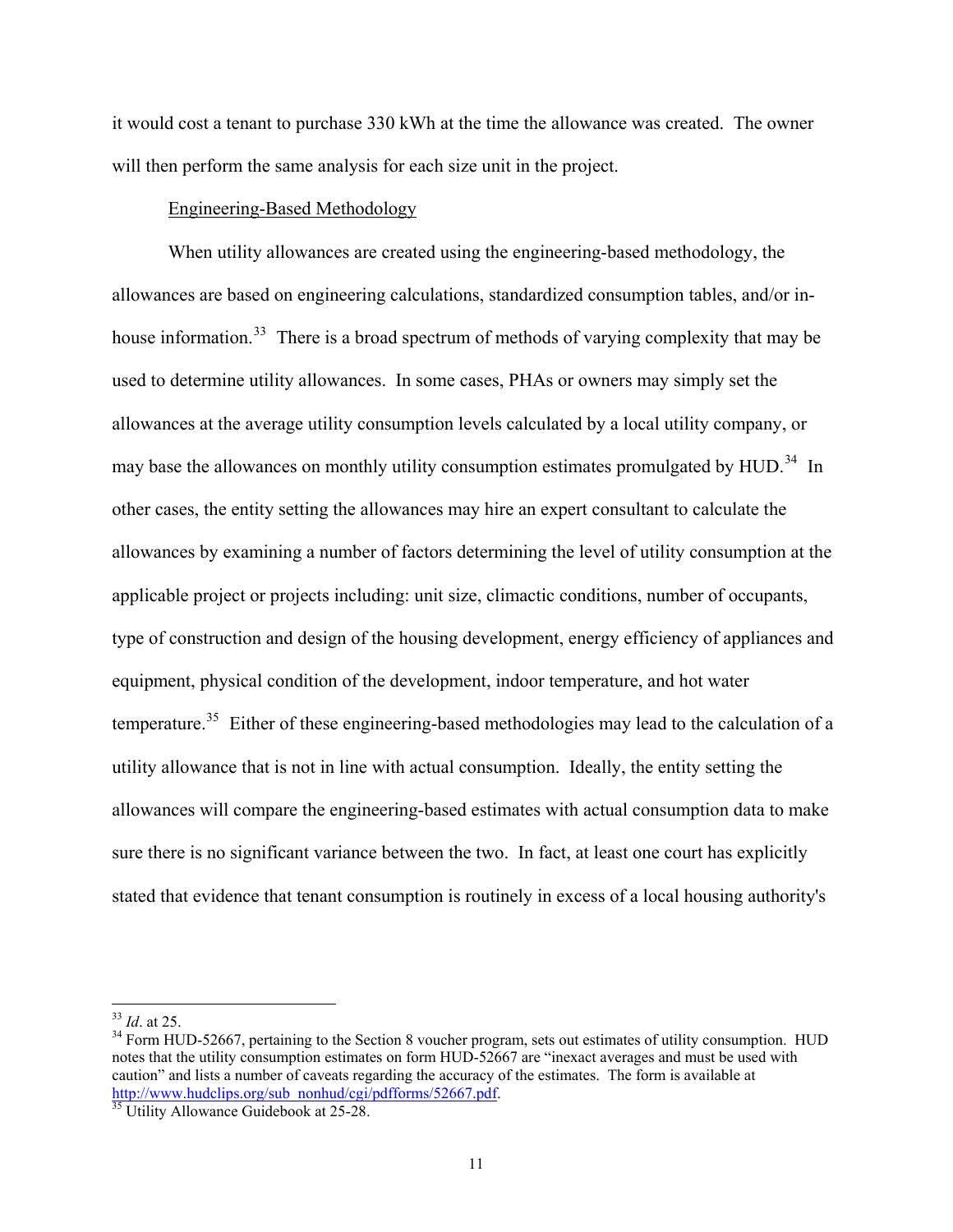<span id="page-15-0"></span>proposed utility allowance "gives rise to an inference that the allowances were inadequate to provide for reasonable consumption by an energy-conservative household of modest means."<sup>[36](#page-15-1)</sup>

Appendix B contains a sample of how the engineering-based methodology might be used to estimate the amount of electricity consumption for lighting.

#### Deriving a Monetary Allowance

 The consumption-based and engineering-based methodologies are used to derive consumption allowances set in terms of units of utility consumption (such as kilowatt hours of electricity, therms of gas, or gallons of fuel oil). For individually metered units, the entity calculating the allowances must then take the additional step of figuring out how much it costs to purchase the quantity of utilities set forth in the consumption allowances. To do this, the entity must simply apply the current utility rate to the consumption allowances to derive the "monetary allowances" for the project. $37$  The monetary allowances are the amount of credit tenants who pay their own utilities will get towards their rent each month.<sup>[38](#page-15-3)</sup>

#### **2.4 HOW UTILITY ALLOWANCES SHOULD BE UPDATED**

When a monetary allowance is properly determined, it should cover a tenant's reasonable utility costs so the tenant does not pay a rent in excess of the statutory limit. Unfortunately, where utility rates are continually rising, the allowance will not remain adequate for long. To address this problem, the federal regulations require the entity setting the allowances to review the utility allowance schedule at least annually.<sup>[39](#page-15-4)</sup> In addition, for most housing subsidies, the

<span id="page-15-1"></span><sup>&</sup>lt;sup>36</sup> Dorsey v. Hous. Auth. of Baltimore, 984 F.2d 622, 631 (4th Cir. 1993).

<span id="page-15-2"></span><sup>&</sup>lt;sup>37</sup> See Section 3.3.1 for information regarding how to determine the appropriate utility rate for deriving a monetary allowance.<br><sup>38</sup> Sample monetary and consumption allowances can be found in Appendix A.

<span id="page-15-4"></span><span id="page-15-3"></span> $39 \text{ } 24 \text{ C.F.R.}$  § 965.507(a) (2006) (pertaining to public housing);  $24 \text{ C.F.R.}$  § 880.610 and 881.601 (2006) (pertaining to the project-based Section 8 program); 24 C.F.R. § 982.517(c) (2006) (pertaining to the Section 8 voucher program); 7 C.F.R. §§ 3560.202 (2006) (pertaining to RHS Section 514 and 515 properties). The utility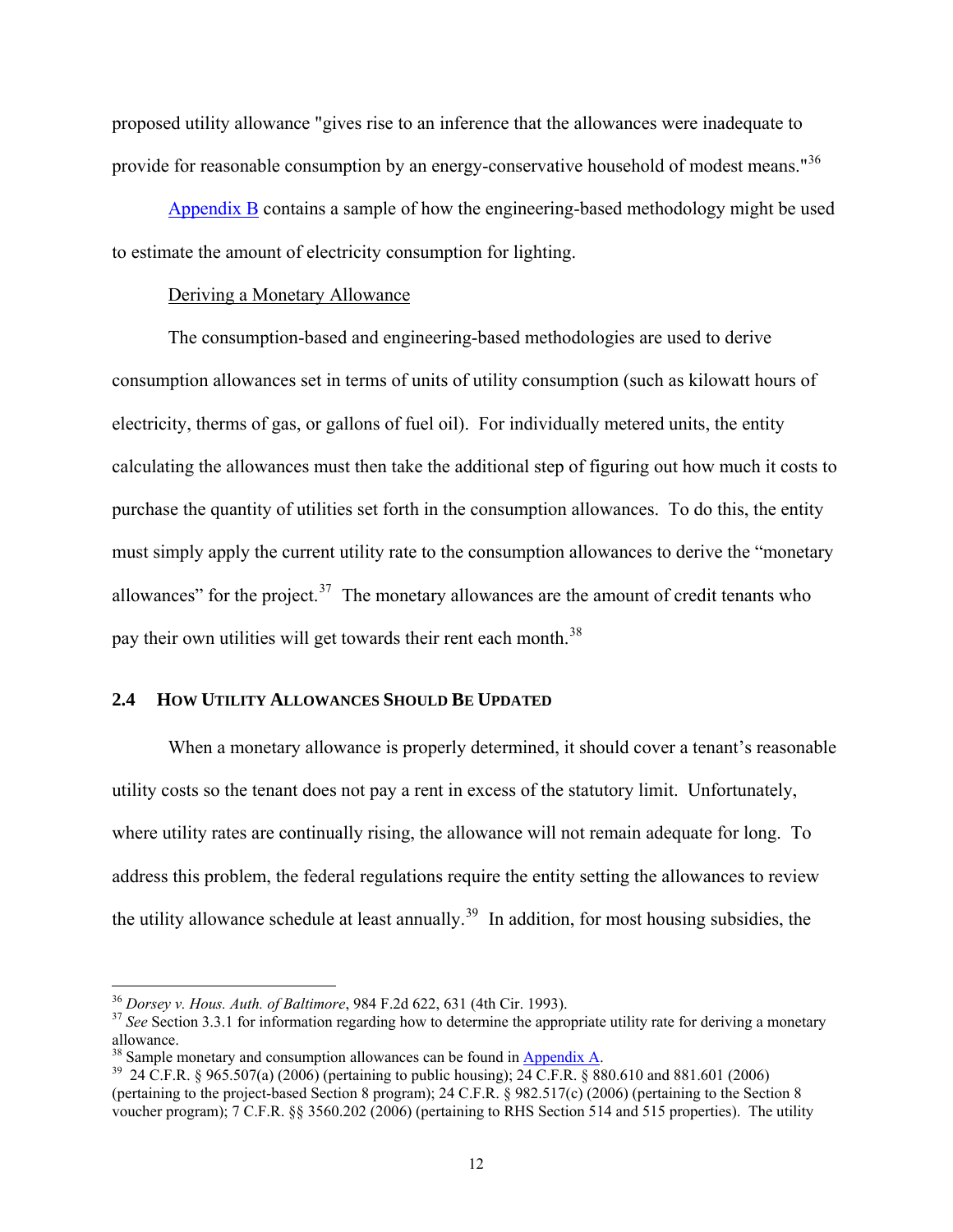<span id="page-16-0"></span>regulations mandate that if the applicable utility rates have increased by 10 percent or more from the rates used for the previous allowance adjustment, the utility allowance must immediately be adjusted accordingly.<sup>[40](#page-16-1)</sup> Note that the requirement to adjust the utility allowance hinges on whether there has been a change in *rates* not *bills*. Extreme weather temporarily requiring greater consumption does not trigger a change in a utility allowance, even if bills are higher than normal.

The 10 percent increase requirement provides a simple enforcement mechanism to ensure utility allowances are updated. A rate-increase case simply requires: (1) identifying when the utility rates were last updated and (2) showing rates have increased over 10 percent since that time—both issues are unlikely to involve much factual dispute.

#### **2.5 THE MAGNITUDE OF THE PROBLEM**

It is likely the tenants you work with receive utility allowances that are too low. A 1991 U.S. General Accounting Office report found that approximately 61 percent of public housing households received a utility allowance.<sup>[41](#page-16-2)</sup> It is likely an even higher percentage of Section 8 voucher holders also receive utility allowances. The report also found that more than half of the PHAs surveyed failed to annually review their utility allowances, and the cases cited in this guide are illustrative of the improper adjustment problem.

allowances for LIHTC developments are generally dependent on the allowances used for other housing subsidies.<br>See 26 C.F.R. § 1.42-10 (2006).

<span id="page-16-1"></span><sup>&</sup>lt;sup>40</sup> 24 C.F.R. § 965.507(b) (2006) (pertaining to public housing); 24 C.F.R. § 880.610 and 881.601 (2006) (pertaining to the project-based Section 8 program); 24 C.F.R. § 982.517(c) (2006) (pertaining to the Section 8 voucher program). The RHS regulations lack a 10 percent rate increase trigger, though it is clear from the regulations that the allowances need to be updated as utility rates increase. See 7 C.F.R. §§ 3560.202(d) (2006).<br><sup>41</sup> General Accounting Office, *Assisted Housing Utility Allowances Often Fall Short of Actual Utility Expe REPORT TO CONGRESSIONAL COMMITTEE (Vol. I)* (Mar. 1991) at 2 (hereinafter "GAO Report"). The report is available at:<http://archive.gao.gov/t2pbat8/143503.pdf> (Volume 1 of 2) and

<span id="page-16-2"></span><http://archive.gao.gov/d21t9/143504.pdf>(Volume 2 of 2).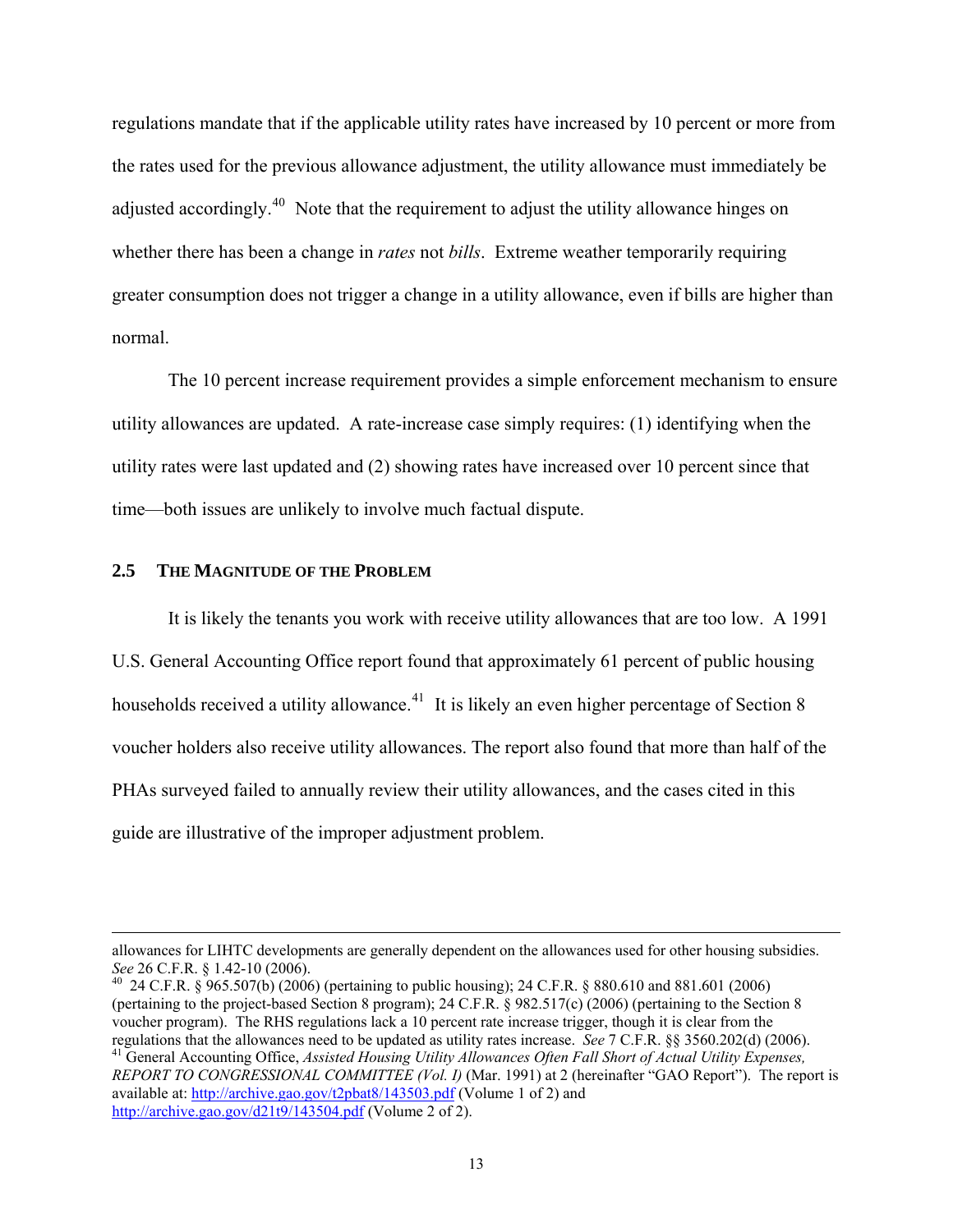If the statistics indicating that PHAs generally fail to annually review their allowances hold true, then inadequate utility allowances likely abound nationwide in light of soaring utility rates in recent years. The average cost of natural gas for residential consumers during the first three months of 2006 increased by 28 percent from the same period in 2005, and 43 percent since 2004.<sup>[42](#page-17-0)</sup> For the same periods, the residential prices for fuel oil increased by 29 percent (from 2005 to 2006) and 82 percent (from 2004 to 2006).<sup>[43](#page-17-1)</sup> Propane rates have undergone similar increases.<sup>[44](#page-17-2)</sup> For electricity, although the increases were significantly smaller, rates nevertheless increased by 12 percent from 2005 to 2006 and 16 percent from 2004 to 2006.<sup>[45](#page-17-3)</sup> Thus, under the 10 percent increase rule, if allowances were not updated between 2005 and 2006 for subsidized housing located in areas with rate increases similar to the nationwide averages, the allowances would be insufficient. Further, the allowances for natural gas, fuel oil, and propane should likely have been updated two or three times during that period; it is extremely unlikely that occurred in most areas.

Your odds of finding a utility allowance problem are depressingly good. In all likelihood, some of the clients you are already assisting are unwittingly being overcharged for their rent because they receive insufficient utility allowances. The following section explains what you need to do to uncover utility allowance insufficiencies and provides helpful tools to do so.

 $\overline{a}$ 

<span id="page-17-0"></span><sup>&</sup>lt;sup>42</sup> Energy Information Administration, Monthly Energy Review, June 2006 at 137 (available on-line at <http://www.eia.doe.gov/emeu/mer/pdf/mer.pdf>). [43](http://www.eia.doe.gov/emeu/mer/pdf/mer.pdf) *Id*. at 129. 44 *Id*. 45 *Id*. at 134.

<span id="page-17-2"></span><span id="page-17-1"></span>

<span id="page-17-3"></span>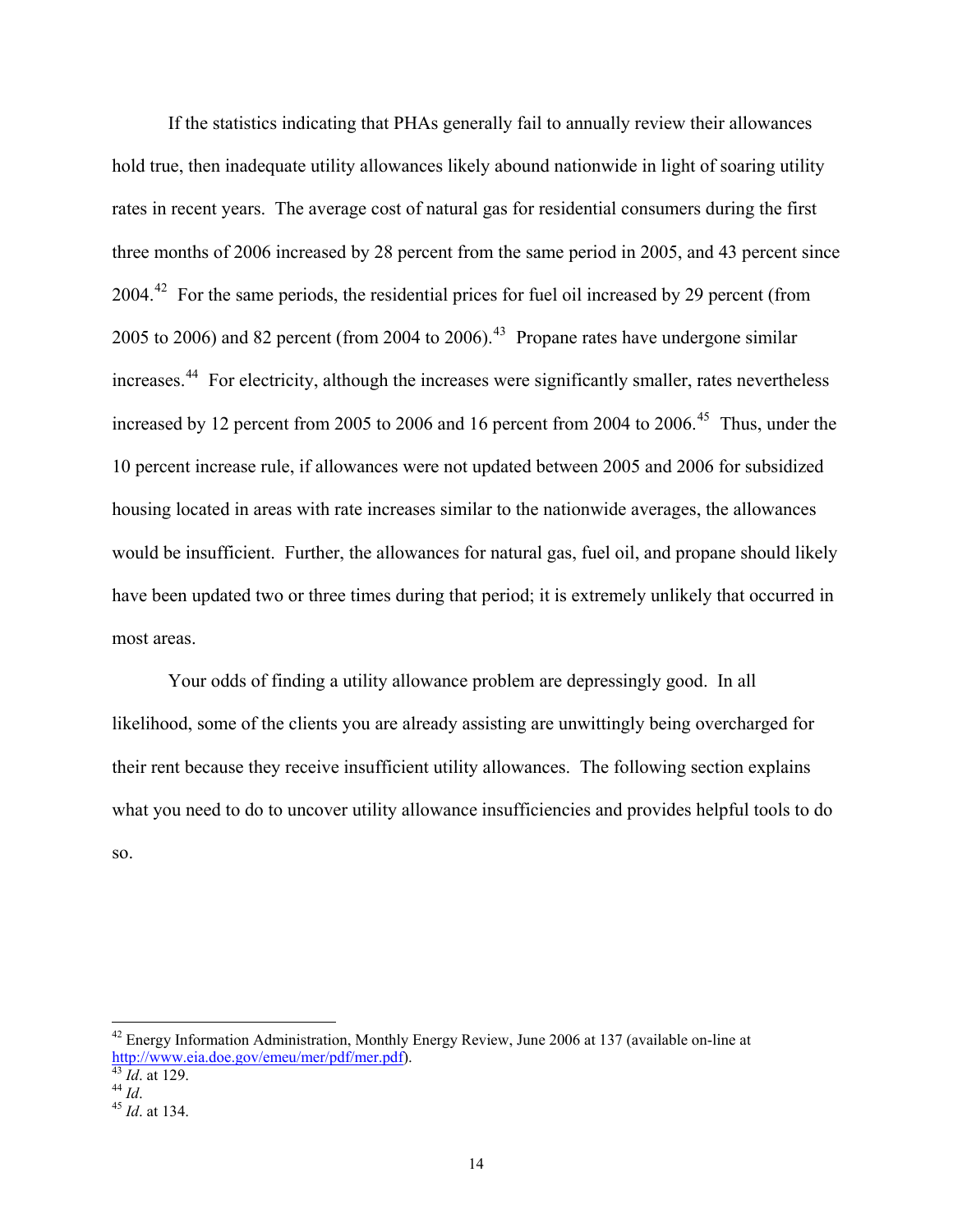#### **SECTION 3**

## **DETERMINING WHETHER THERE IS A PROBLEM**

<span id="page-18-0"></span>Determining whether there is a utility allowance "rate-increase" problem for subsidized housing in your area is a two-step process. First, you will need to determine when the utility allowances were last updated. Next, you will need to establish whether utility rates have increased by 10 percent or more since that time. This section will help you gather the information you need to complete this analysis.<sup>[46](#page-18-1)</sup>

## **3.1 DETERMINING THE UTILITY ALLOWANCES FOR FEDERALLY SUBSIDIZED HOUSING IN YOUR AREA**

This section will help you identify and gather information regarding the utility allowances used in your area. Sample letters and forms to assist you with your information collection efforts are included.

#### **3.1.1 Locating Subsidized Housing in Your Area**

Utility allowance issues arise in public housing, project-based Section 8, Section 8 vouchers, Low-Income Housing Tax Credit, and Rural Development projects. If you wish to broaden your search for utility allowance problems beyond the subsidized housing with which you are already familiar, you can identify additional projects using the internet resources below.

- List of PHAs by state: <http://www.hud.gov/offices/pih/pha/contacts/><sup>[47](#page-18-2)</sup>
- HUD Multifamily Project Data:<http://www.hud.gov/offices/hsg/mfh/mfdata.cfm> *Includes links to:* 
	- o Mortgages Currently Insured

<u>.</u>

<span id="page-18-1"></span><sup>&</sup>lt;sup>46</sup> As explained further in Section 3.1.2.1, usually it will also be useful to examine the history of updates over the past three to five years to ensure that the timing and amount of rate increases roughly matches the timing and amounts of the adjusted allowances.

<span id="page-18-2"></span> $47$  You may then have to get the public housing project list and voucher utility allowance schedules from each PHA.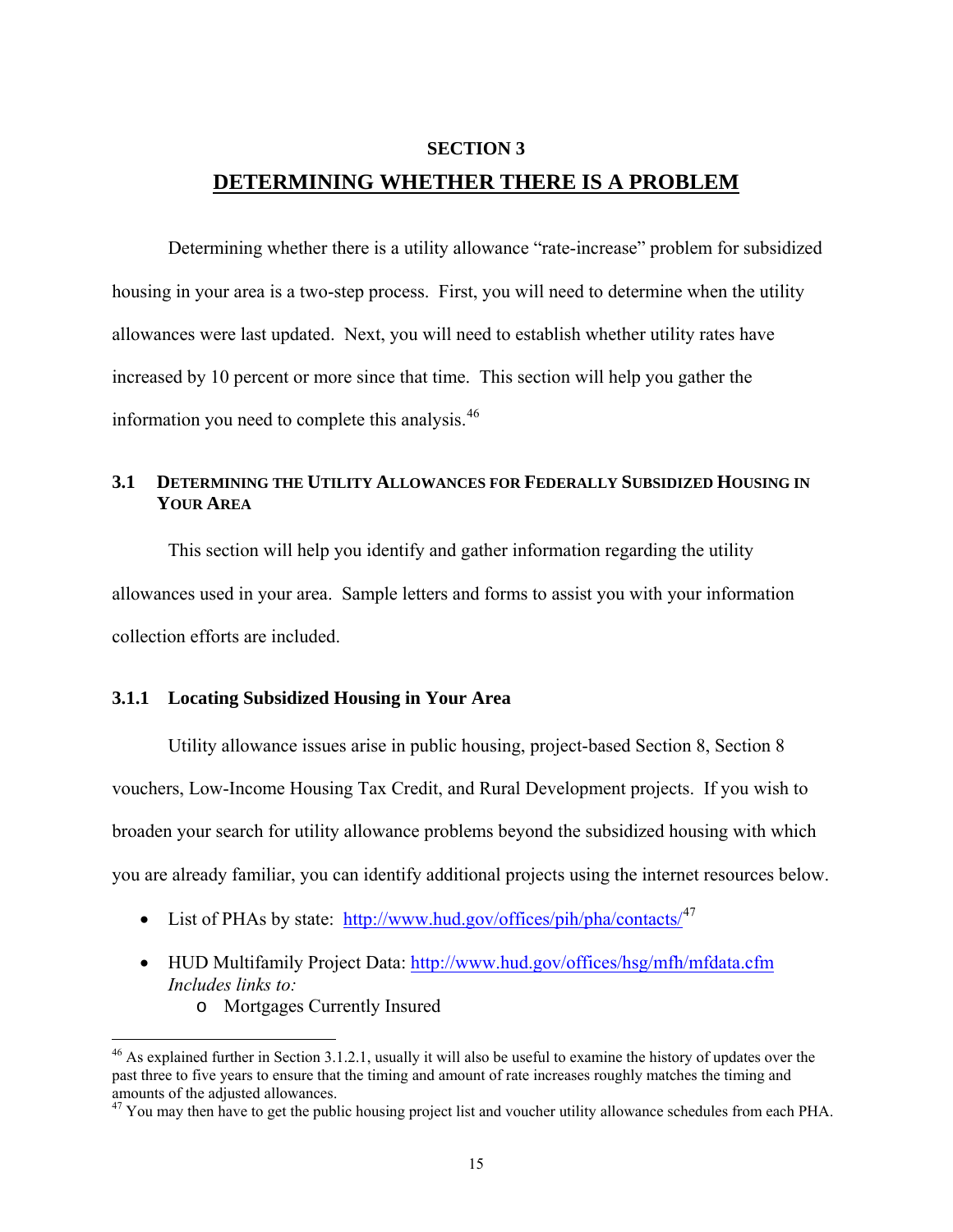- <span id="page-19-0"></span>o Active Section 202 Loans
- o Active Section 236 Projects
- o Multifamily Assistance and Section 8 Contracts Database
- List of LIHTC projects nationwide: <http://www.huduser.org/datasets/lihtc.html#data><sup>[48](#page-19-1)</sup>
- List of expiring Section 8 contracts, active Section 515 loans, LIHTC properties, and active Section 202/811 loans: [http://www.nhtinc.org/data\\_map.asp](http://www.nhtinc.org/data_map.asp)
- Contact information for State and Local Rural Development Offices: [http://www.rurdev.usda.gov/recd\\_map.html](http://www.rurdev.usda.gov/recd_map.html)<sup>[49](#page-19-2)</sup>

## **3.1.2 Requesting Information About Utility Allowances**

 The best way to get information regarding utility allowances is to request the information directly from your local PHAs, contract administrators for HUD project-based Section 8 properties, or subsidized project owners. This information will usually be far more reliable and comprehensive than from any other source.

## 3.1.2.1 Identifying Who Has the Information You Need

The location of the necessary utility allowance information depends on the type of

housing subsidy involved. For example, to obtain utility allowance information for public

housing or section 8 vouchers, you should contact the PHA(s) administering these programs.

The following list should be helpful in determining what entity you should contact:

- **Public Housing** and **Section 8 Vouchers**: Applicable PHA *For a list of PHAs by state go to*: <http://www.hud.gov/offices/pih/pha/contacts/>
- **Privately-owned HUD Multifamily Buildings**: Contract Administrator, local HUD Office or Property Owner/Manager *For a list of Contract Administrators go to*: [http://www.hud.gov/offices/hsg/mfh/rfp/ca\\_assigned.cfm](http://www.hud.gov/offices/hsg/mfh/rfp/ca_assigned.cfm)

<span id="page-19-1"></span> $\overline{a}$ <sup>48</sup> Note that the HUD data on LIHTC properties may be less accurate than lists maintained by the each state credit allocation agency, which are often available on the state agency's website. 49 You may then have to get the property list from the RD state office.

<span id="page-19-2"></span>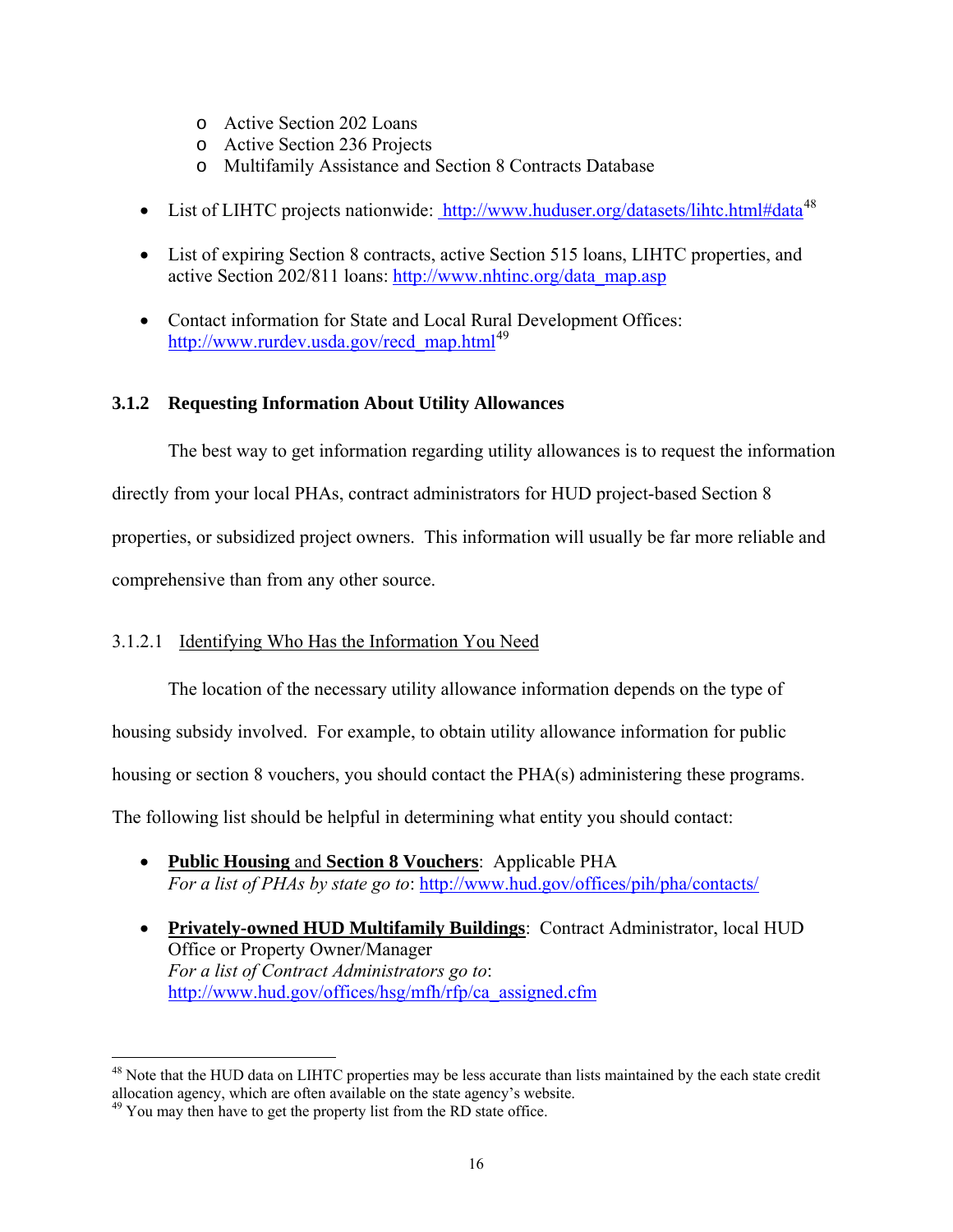- <span id="page-20-0"></span>• **LIHTC Properties**: Property Owner/Manager or Tax Credit Allocation Agency *For a list of LIHTC Tax Credit Allocation Agencies go to*: [http://www.novoco.com/Federal\\_LIHCs/2006\\_federal\\_lihtc.shtml](http://www.novoco.com/Federal_LIHCs/2006_federal_lihtc.shtml)
- **Rural Development Housing**: Property Owner/Manager or State Rural Development **Office** *For a list of State and Local Rural Development Offices go to*: [http://www.rurdev.usda.gov/recd\\_map.html](http://www.rurdev.usda.gov/recd_map.html)

Some resources for utility allowance information may be better than others. For example, you can probably find the information you need for a HUD multifamily building from either the Property Manager or the local HUD Office or Contract Administrator responsible for the building. However, the local HUD Office or Contract Administrator may be the better source of information because it will likely be responsible for multiple buildings in your area and will have utility allowance information for each building. However, there is probably not a "one-stop-shop" for all the information. Advocates who have tried to gather the information from HUD have often been told that HUD does not collect information regarding utility allowances, though it is possible practices vary between field offices.

#### 3.1.2.2 The Information You Need

 $\overline{a}$ 

The date on which a utility allowance was last updated is all that you really need to know about a utility allowance in order to determine whether it is insufficient due to rate increases. If the utility rates have increased by 10 percent or more since that time, then you have an issue. However, if you want a fuller understanding of the problem, you will need additional information. Just because the allowance has been adjusted after the most recent rate increase(s) totaling more than 10 percent does not mean that it was properly adjusted.<sup>[50](#page-20-1)</sup> You should probably look deeper, bearing in mind that the general objective is to determine whether

<span id="page-20-1"></span> $50$  For example, an adjustment of 15 percent three years ago in the wake of a rate increase of 20 percent may be insufficient to fulfill the legal duty, especially where additional smaller increases have followed.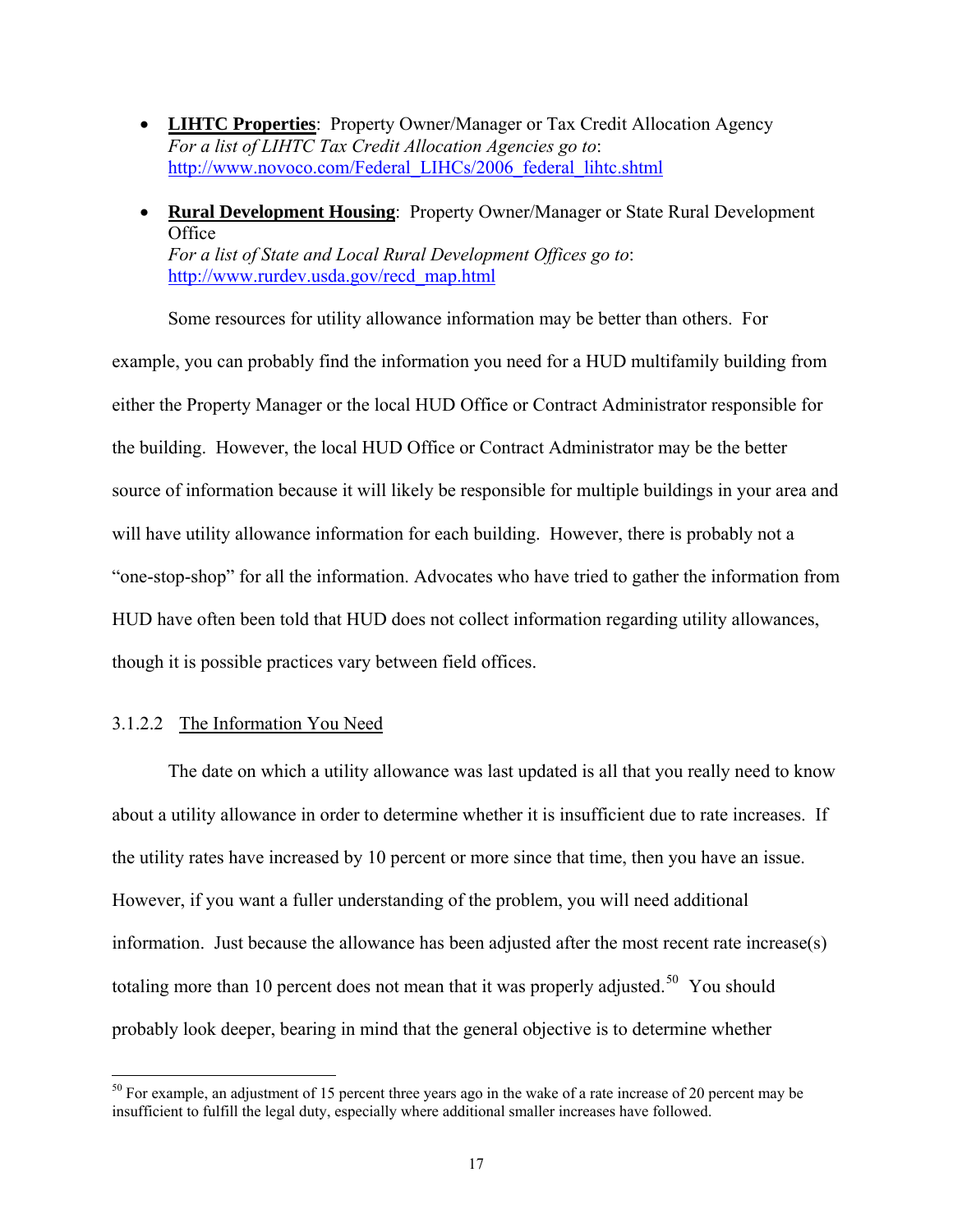allowances have been legally established during the period covered by any applicable statute of

limitations on the tenants' claims.

Information you may want to request includes:

- The type of housing subsidy for each project
- Number of units per bedroom size at each project
- Type of metering system used for each project
- All utility allowance schedules used in the past and present (e.g., for the most recent five years)
- All surcharge schedules used in the past and present
- Date of last utility allowance update
- Supporting documentation used to establish utility allowances and updates
- Utility rate data collected by the PHA, owner or administrator
- The utility rate(s) used when the last two or three updates were completed
- Section 8 voucher payment standards
- Copies of Form HUD-92458 (for project owners of certain multifamily projects $5<sup>51</sup>$  $5<sup>51</sup>$  $5<sup>51</sup>$
- Copies of Form HUD-52667 (for PHAs with Section 8 voucher programs)  $52$
- Criteria and procedures for making individual utility allowance adjustments<sup>[53](#page-21-2)</sup>
- Notices given to residents regarding utility allowances and individual adjustments to utility allowances<sup>[54](#page-21-3)</sup>

Sample public records requests that include more detailed lists of information you may

want to request are located in Appendix C.

 $\overline{a}$ 

<span id="page-21-0"></span><sup>&</sup>lt;sup>51</sup> Project owners of certain multifamily projects are required to submit a Form HUD-92458 each time that they request an adjustment to the project's contract rents. Owners are required to list the utility allowance provided at the project, and the form is also used by the owner to request approval of utility allowance adjustments from HUD. The form is available at [http://www.hudclips.org/sub\\_nonhud/html/pdfforms/92458.pdf](http://www.hudclips.org/sub_nonhud/html/pdfforms/92458.pdf).<br><sup>52</sup> PHAs administering a Section 8 voucher program are required to set out their monetary allowances on Form

<span id="page-21-1"></span>

<span id="page-21-2"></span>HUD-52667. The form is available at [http://www.hudclips.org/sub\\_nonhud/cgi/pdfforms/52667.pdf](http://www.hudclips.org/sub_nonhud/cgi/pdfforms/52667.pdf).<br><sup>53</sup> Public housing regulations require that PHAs adopt criteria and procedures for making individual adjustments to the utility allowance where the standard utility allowance as applied to an individual tenant is insufficient for reasons out of the tenant's control. 24 C.F.R. § 965.508 (2006). For example, tenants with disabilities that require them to use medically prescribed equipment that consumes electricity, such as an oxygen concentrator or air conditioner, should be eligible for an increased utility allowance. Where a PHA fails to adopt the required criteria and procedures for making individual adjustments, tenants may be able to obtain relief. *See Amone v. Aveiro*, 226 F.R.D. 677 (D. Haw. 2005) (Certifying class in challenge to PHA's refusal to increase public housing utility allowance for disabled tenants with special needs. The Court in *Amone* ultimately granted an injunction requiring the PHA to adopt the necessary criteria and procedures for individual adjustments).

<span id="page-21-3"></span><sup>&</sup>lt;sup>54</sup> In addition to adopting criteria and procedures for granting individual utility allowance adjustments for tenants with special needs (see note 53), PHAs must provide notice of the availability of such adjustments. *See* 24 C.F.R. § 965.508 (2006).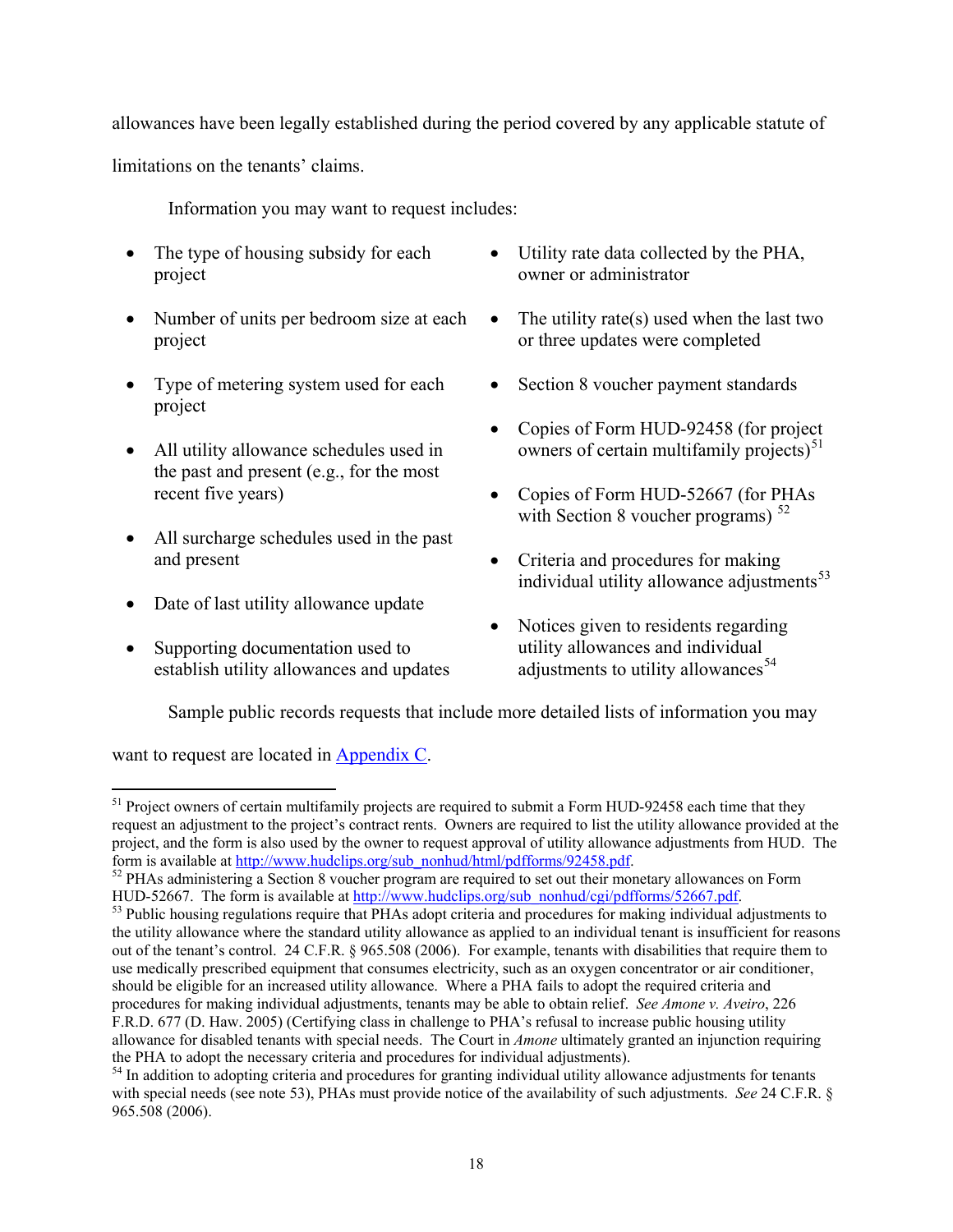Exactly how much information you will want to request in the initial stages of your efforts is a judgment call. You may want to request just enough information to find out whether there is a rate-increase issue to improve your chances of a prompt response. Alternatively, you may decide you want more extensive information to thoroughly evaluate your case and determine its full scope. This decision will likely be based on your relationship with the relevant parties and local practices.

You will also need to decide how far back you want to go with your information request. You might want to base your decision on the applicable statute of limitations, which will likely be the statute of limitations for a breach of contract claim, or for a Section 1983 claim, which is the limitations period for personal injury torts. This will permit you to gather a more complete picture of the rate changes and allowance adjustments that were actually made, as well as those legally required.

Regardless of what information you request, the information you get back is likely to vary significantly from one PHA or owner to another. With respect to public housing, the federal regulations require that a PHA "maintain a record that documents the basis on which allowances and scheduled surcharges, and revisions thereof, are established and revised."[55](#page-22-0) Interpretations of this requirement undoubtedly vary, as do the capabilities of various PHAs and project owners. Thus, you may just get a copy of the most recent monetary allowance schedule, (which hopefully indicates the date it was adopted), or you may get a mountain of information including: (1) utility allowance schedules and utility rate information for the past five or 10 years, (2) the expert consultant's analysis that supported the allowances, and (3) actual

<span id="page-22-0"></span><sup>55 24</sup> C.F.R. 965.502(b) (2006). There are similar requirements for the other federal housing subsidies. See 24 C.F.R. § 880.610 (2006) (pertaining to project-based Section 8), 24.C.F.R. § 982.517(a)(2) (2006) (pertaining to Section 8 vouchers), and 7 C.F.R. § 3560.202(d) (2006) (pertaining to Rural Development projects).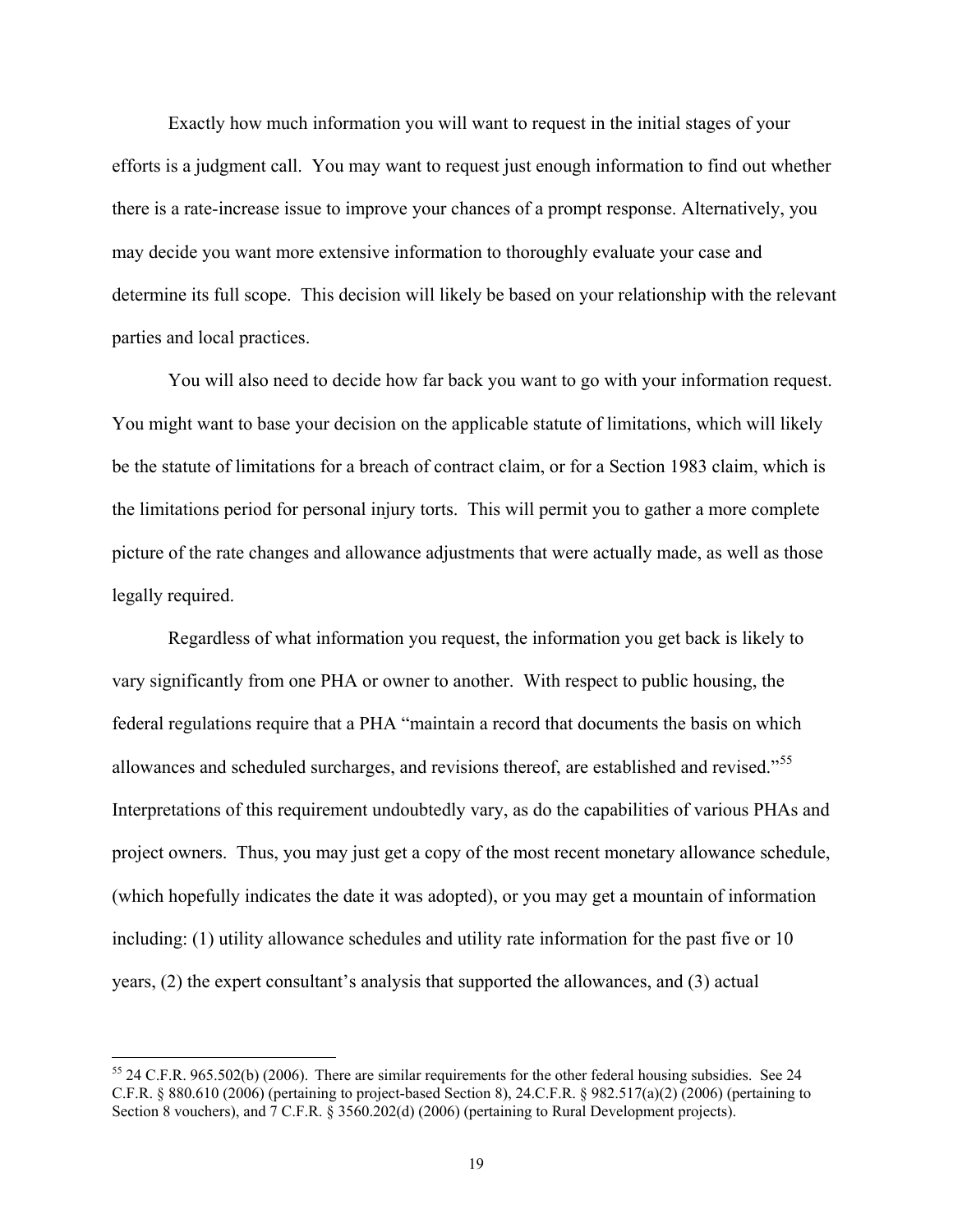<span id="page-23-0"></span>consumption data from residents. While the latter may be preferable, it is certainly not necessary.

#### 3.1.2.3 Requesting the Information

The best way to find the utility allowance information you need is by making a phone call to the person who has the information. It is quick, easy, and offers you a chance to answer questions about the information you want. Additionally, you may be able to get information over the phone that does not exist in the utility allowance records.

If you are unable to get the utility allowance information by these less formal means, you should be able to get what you need by way of information requests under the federal Freedom of Information Act (FOIA) or the state or local equivalent. PHAs are usually subject to state or local public records acts. However, private owners of HUD, RD or LIHTC multifamily buildings are not, though that should not prevent you from simply writing a letter to request the information you want. If a private owner refuses to respond to informal requests, you may want to try to send a FOIA or other public records request to the responsible administrative agency, whether it be HUD, the state credit allocation agency or the project's contract administrator (who may or may not be subject to FOIA or the state public records act).

However, there are a few issues to keep in mind regarding public records requests. First, the agency responding to the request need only provide you with existing documents. If there is no document in existence to satisfy your query, the agency need not create one. Second, you should try to describe the information you are seeking in a way that increases the likelihood that the person searching for the records will find them. Third, the requestor is generally required to pay search and copy fees. However, most public records acts provide a fee waiver where the records will be used for the public interest. Low-income housing advocates have succeeded in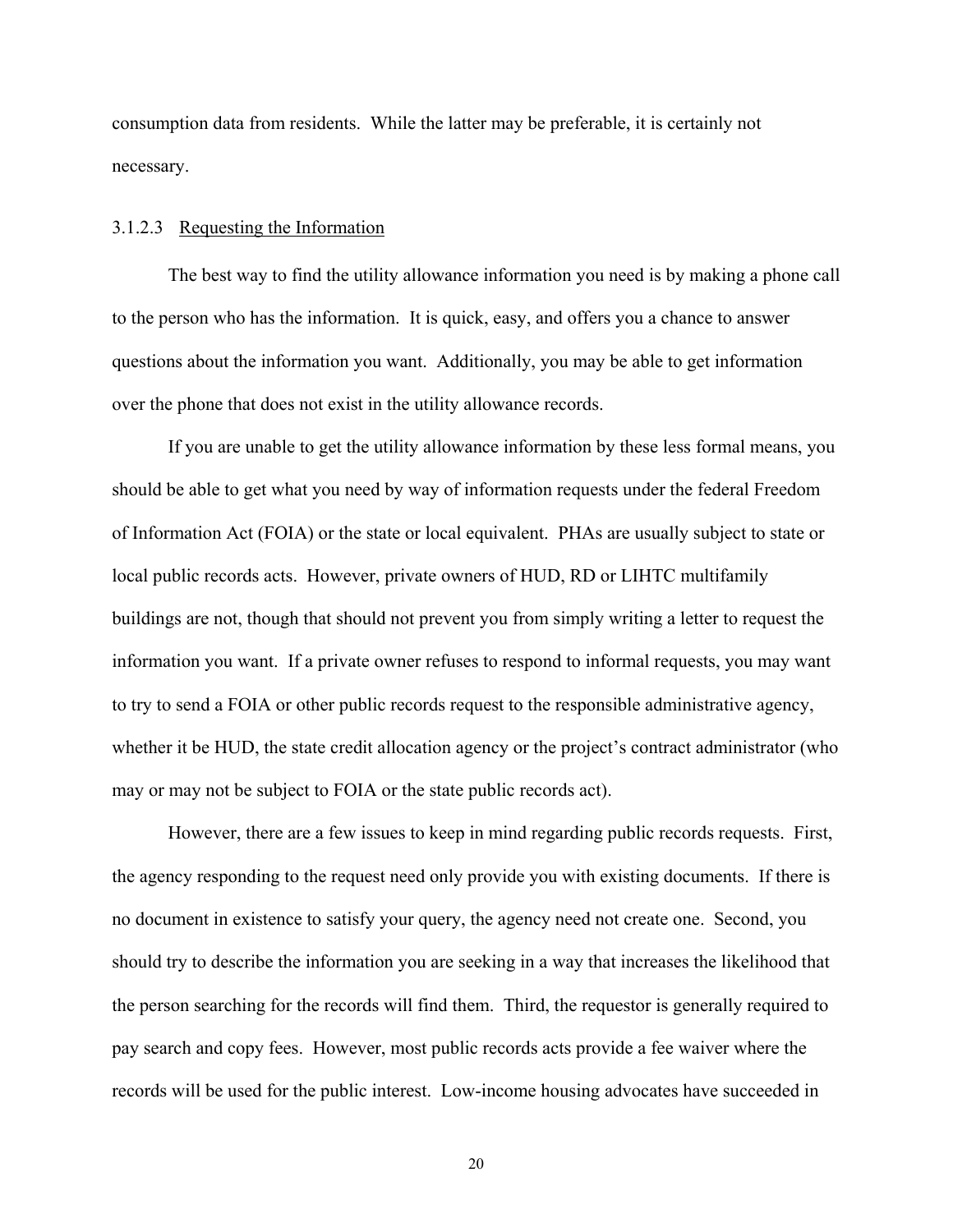<span id="page-24-0"></span>getting these fees waived in the past. Finally, the agency you request the information from is generally required to respond within a certain amount of time. If the agency does not comply, you should check the applicable public records act to see what steps you need to take for enforcement (though you may wish to consider alternative methods of getting the information you need instead of getting sidetracked by a public records dispute).<sup>[56](#page-24-1)</sup>

Appendix C contains two sample public records requests: (1) a "Short Request" seeking all utility allowance schedules used by a PHA and all documentation supporting the schedules; and (2) a "Long Request" that is more detailed and technical, which includes a request for information regarding individual adjustments to utility allowances based on a tenant's special needs<sup>[57](#page-24-2)</sup>

#### **3.1.3 Reviewing Client Documents**

 $\overline{a}$ 

An alternative to contacting the entity setting or monitoring the utility allowances is to review the documents of current clients. Insufficient utility allowances may be used as a defense to non-payment of rent evictions, so it is always a good idea to review whether a tenant's utility allowance was properly updated in non-payment of rent cases. If the client has been residing in the project a long time, the client records or the client's tenant file should contain sufficient information to determine whether the client's utility allowance has been regularly updated.

For HUD-subsidized housing, the surest source of the information you need is HUD Form 50058 or HUD Form 50059, which both indicate the amount of the utility allowance a

<span id="page-24-1"></span><sup>&</sup>lt;sup>56</sup> For example, a request from a federal, state or local legislator performing constituent service to ensure compliance with applicable rules governing taxpayer-funded programs may prompt a more fruitful response.

<span id="page-24-2"></span><sup>&</sup>lt;sup>57</sup> See note 53 for more information regarding utility allowance adjustments for tenants with special needs.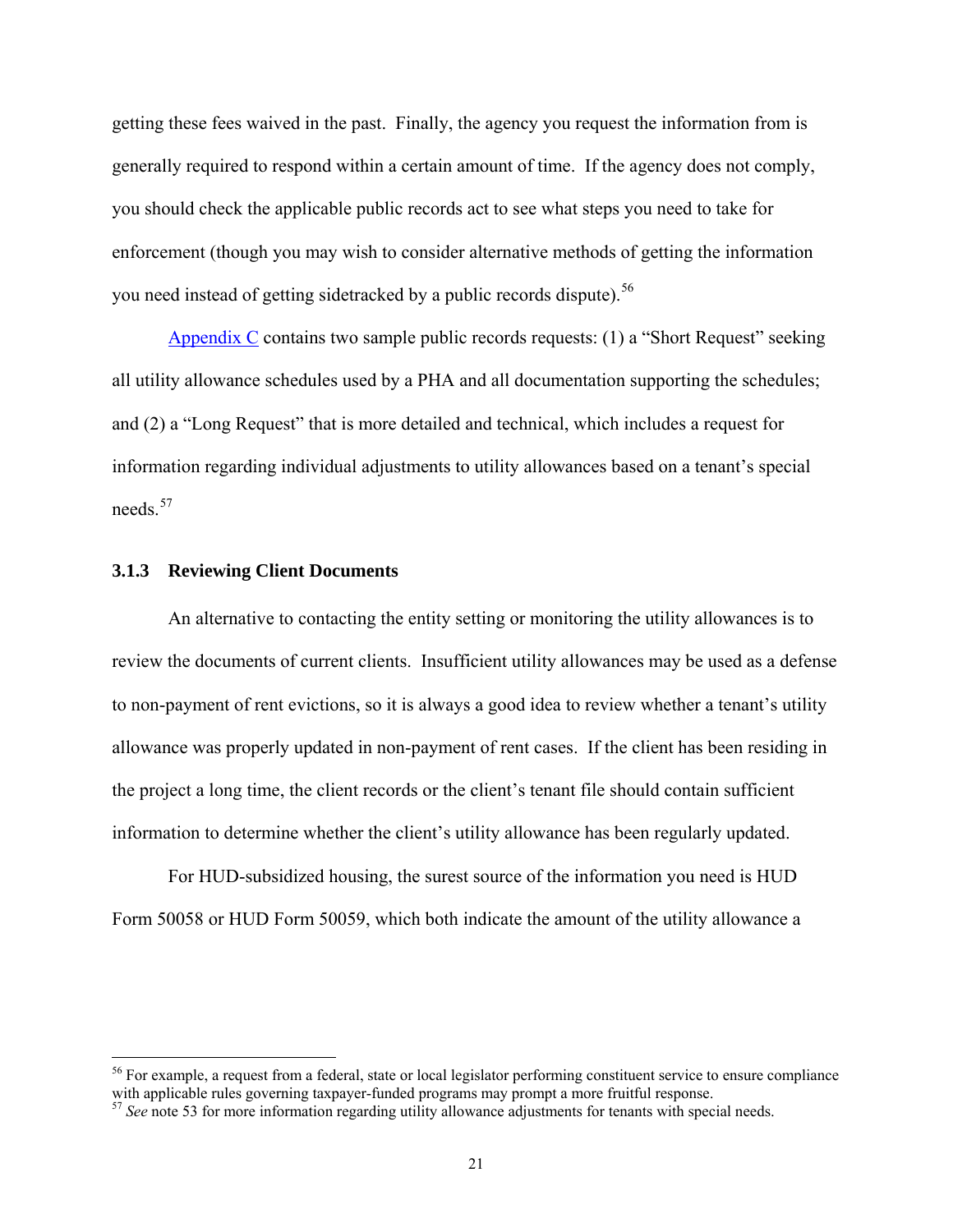tenant receives at the time of recertification.<sup>[58](#page-25-0)</sup> These forms, or their equivalent, are required for all tenants of HUD subsidized housing and all Section 8 voucher tenants. For LIHTC developments, the "Tenant Income Certification" forms used during annual recertifications should have what you need.<sup>[59](#page-25-1)</sup> Rural Development subsidies should have similar forms. By comparing the amount of the utility allowance from one year to the next, you should be able to determine whether the allowances have been appropriately updated.<sup>[60](#page-25-2)</sup>

For public housing tenants, the utility allowances may be incorporated as an appendix in tenants' leases each year. If so, you can determine the current allowance and whether it has been updated by reviewing a tenant's current and past leases.

Later on, if you believe the utility allowances are inadequate, you may want to survey subsidized housing residents to gather utility bills and other information relevant to the utility allowances. You can then use this information to determine the disparity between their utility costs and the allowance they receive. This method is particularly helpful to get a sense of whether the consumption allowances are adequate. Appendix  $D$  contains a sample letter to tenants regarding potential utility allowance insufficiencies, a utility allowance survey for tenants to complete, and a release form that will allow you to retrieve a tenant's utility bill information directly from the utility company.

<span id="page-25-0"></span><sup>58</sup> A blank form HUD 50058 is available on-line at

<http://www.hud.gov/offices/pih/systems/pic/50058/pubs/form50058.pdf>. A blank form HUD 50059 is available on-<br>line at http://www.hudclips.org/sub\_nonhud/html/pdfforms/50059.pdf.

<span id="page-25-1"></span><sup>&</sup>lt;sup>59</sup> Note that not all LIHTC developments require annual recertifications, so you may need to go elsewhere for the information.

<span id="page-25-2"></span> $60$  However, note that this method fails to pin down the exact date that the allowance was adjusted, for purposes of comparing it to the date of the rate change, as well as the date that the adjusted allowance was first made available to the tenant.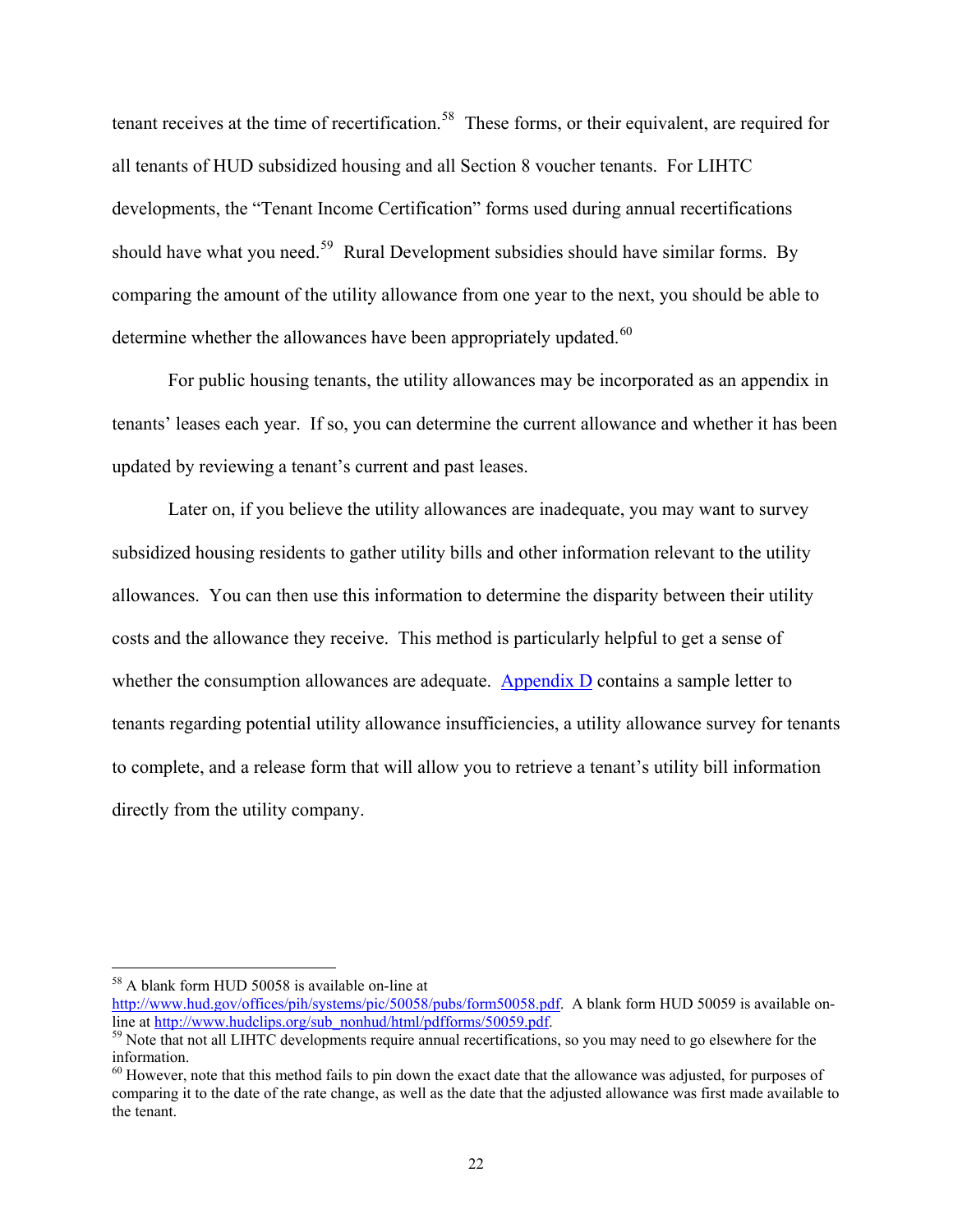#### <span id="page-26-0"></span>**3.2 DETERMINING THE UTILITY RATES**

 $\overline{a}$ 

Once you have gathered the necessary information to determine when the utility allowances were last updated, you will need to determine how much utility rates have increased since that time. Ideally, you will have gotten accurate utility rate information in response to your information request regarding how the utility allowances were set. Alternatively, you may be able to extract sufficient information regarding utility rates from the residents' utility bills, though you will ultimately want the rate information from the utility company if you intend to pursue litigation.<sup>[61](#page-26-1)</sup> If you did not already get the rate information from either of these sources, the following sections discuss several other possible sources for the information you need.

#### **3.2.1 Getting Nationwide Information Regarding Rate Increases**

Before gathering actual local utility rate information, which may be relatively timeconsuming to track down, you may want to review internet sources of general nationwide rate information to get a general sense of utility rate fluctuations over recent months or years. One source of nationwide utility rate information is the website for the Energy Information Administration ("EIA"), a branch of the U.S. Department of Energy. The EIA puts out a monthly report called the "Monthly Energy Review" that contains tables that set out nationwide average residential utility rates for electricity, natural gas, propane, and fuel oil. The tables include average monthly rate information for the most recent two to three years, and average yearly rate information as far back as the 70's. The Monthly Energy Review can be found at: [http://www.eia.doe.gov/emeu/mer/contents.html.](http://www.eia.doe.gov/emeu/mer/contents.html)

<span id="page-26-1"></span> $61$  It is highly recommended that you review at least one tenant's utility bill (or perhaps your own bill) to doublecheck your work and make sure that you understand how a utility consumer's bill is ultimately calculated.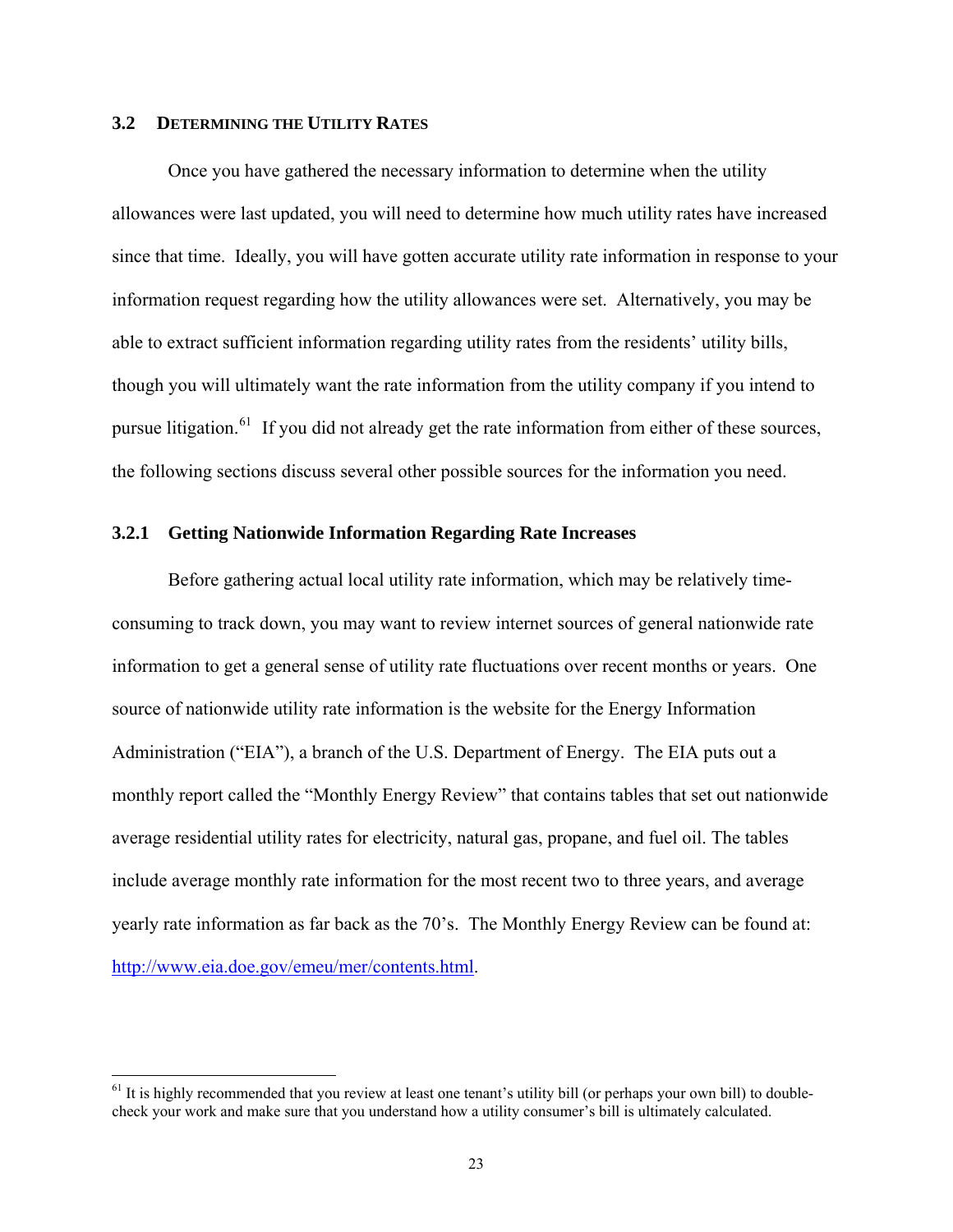<span id="page-27-0"></span>Another source for general nationwide utility rate information is the Department of Labor website. The Department of Labor gathers utility rate information as part of its effort to determine fluctuations in the Consumer Price Index. This utility rate information is available to the general public at: [http://data.bls.gov/cgi-bin/dsrv?ap.](http://data.bls.gov/cgi-bin/dsrv?ap)<sup>[62](#page-27-1)</sup>

Though this information is helpful to get a general sense of whether or not a problem may exist with the utility allowances, you will need the actual rate information from the utility companies in your area to determine the existence of a violation and the precise amount of an appropriate adjustment prior to making a demand or filing a lawsuit.

#### **3.2.2 Getting Specific Information Regarding Local Utility Rates**

 $\overline{a}$ 

You will need to get accurate information regarding the utility rates applicable to the tenants you are assisting to make accurate calculations regarding: (1) when the utility allowances at a given project should have been updated, (2) what the allowances should be in light of rate increases, and (3) how much residents have been overcharged because of past insufficiencies. If the entity calculating the allowance did not already supply you with accurate utility rate

<span id="page-27-1"></span> $62$  The information on the website allows you to obtain the average consumer prices of a given amount of utility consumption (e.g., 500 kWh electricity) in certain urban areas (e.g., Seattle-Tacoma-Bremerton, WA) or based on city size (e.g.,"Northeast size A," "City size B/C", etc.) over a period of years. The cities are categorized into Size A (population of 1,500,000 or greater), Size B/C (50,000 – 1,500,000), and Size D (below 50,000). *See* <http://data.bls.gov/PDQ/outside.jsp?survey=cu>).

The information on the Department of Labor website will provide you with a general idea of how utility rates have fluctuated in recent years. For example, you can get data showing that the average cost of fuel oil in a "Size A" city in the Midwest went from \$1.825 per gallon in January 2005 to \$2.352 per gallon in January 2006, an increase of almost 30 percent. If you determine that utility allowances for fuel oil in the same area have not been updated since sometime before January 2005, it is very likely the utility allowances are insufficient and violate federal law.

**Note:** The areas you can choose to search on the Department of Labor website are numbered (e.g., "0100 Northeast urban," and "A100 Northeast Size A,"). The areas with numbers that are preceded with a letter (e.g., "A100 Northeast Size A") will provide you with utility rate information. The areas with numbers that begin with a "0" (e.g., "0100 Northeast urban") will provide you with information regarding the cost of groceries, which is not particularly helpful to your inquiry into the sufficiency of utility allowances.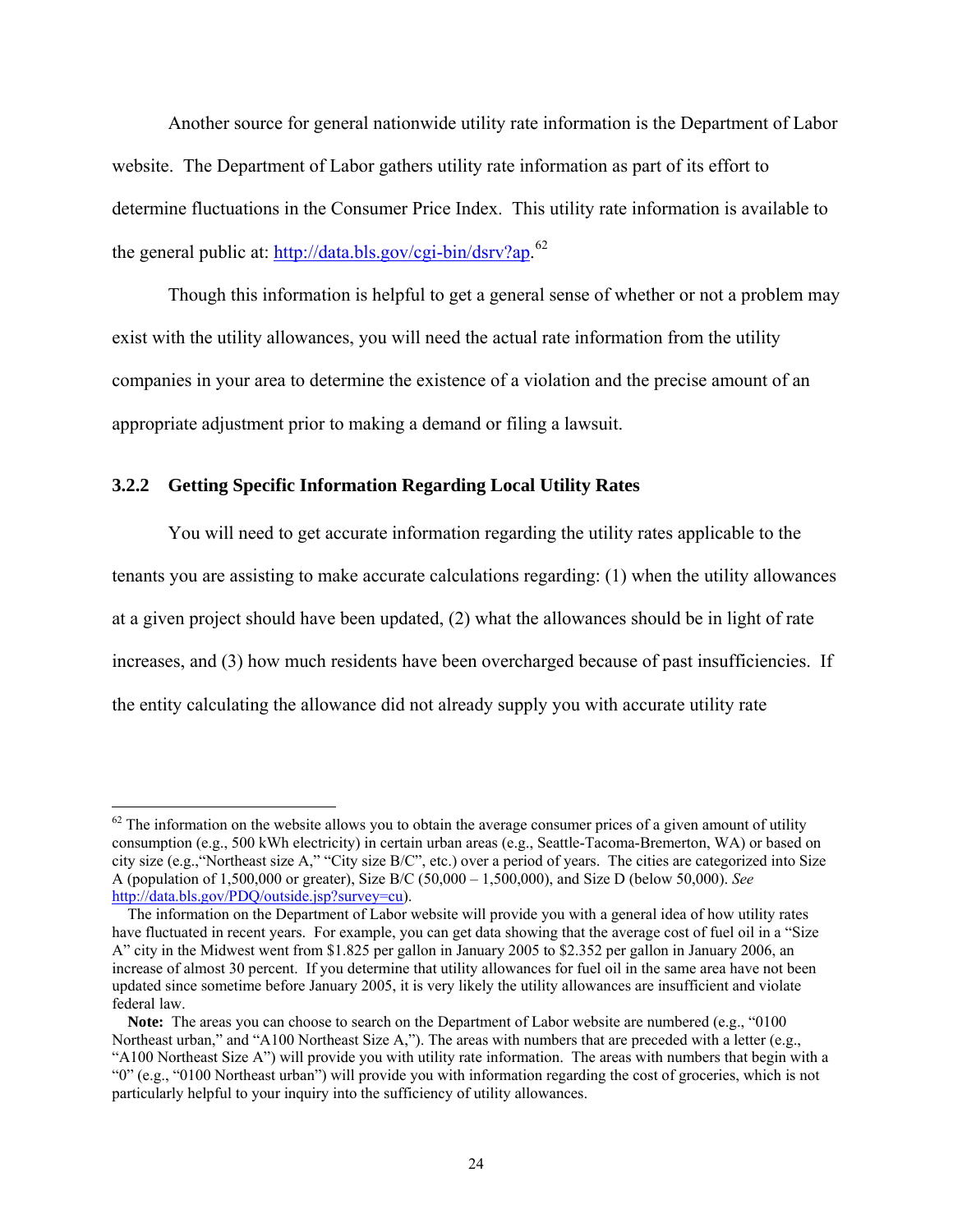<span id="page-28-0"></span>information, there are two other good sources: (1) your state's "PUC"; and (2) your local utility company.

#### 3.2.2.1 PUC

 $\overline{a}$ 

In most cases you will be able to get the needed rate information from the agency in your state responsible for regulation of the utility industry, often called the "public utilities commission" or "public service commission" (hereinafter referred to as a "PUC"). The following is a link to the websites of each state's PUC:

<http://www.naruc.org/displaycommon.cfm?an=15>.<sup>[63](#page-28-1)</sup> Some of the needed rate information may be located on-line at the PUC's website, but probably you will need to call and request it.<sup>[64](#page-28-2)</sup>

Unfortunately, the format of the utility rate information collected by the PUC varies from state to state, so it is not possible to include a comprehensive explanation of how to interpret the utility rate data you receive in this guide. What you really need to know is how to figure out what a residential utility customer would pay for a set amount of utilities (e.g., 500 kWh) each month for the current month and *x* number of months in the past. Hopefully you will be able to convince someone at the PUC to give you a primer on utility rates in your area. Along with learning what utility rate data you need and how to interpret it, you may also be able to find out what rate information is collected by the PUC, whether there are any utility companies that service the area for which the PUC does not collect rate information, or other rate-related information you might need to know for your situation.

<span id="page-28-1"></span> $63$  Note that your state's PUC will not have information regarding "deliverable fuels," such as propane, kerosene, and home heating oil. Additionally, PUCs generally will not have information regarding "deregulated" utility companies (i.e. competitive retail utility companies) or unregulated utility companies, such as municipally-owned companies or rural electric cooperatives. If your state's PUC does not have the information that you need, you will need to try to get the information you need directly from the fuel or utility provider.

<span id="page-28-2"></span> $64$  Since PUCs are state agencies, they should be subject to your state's public records request laws.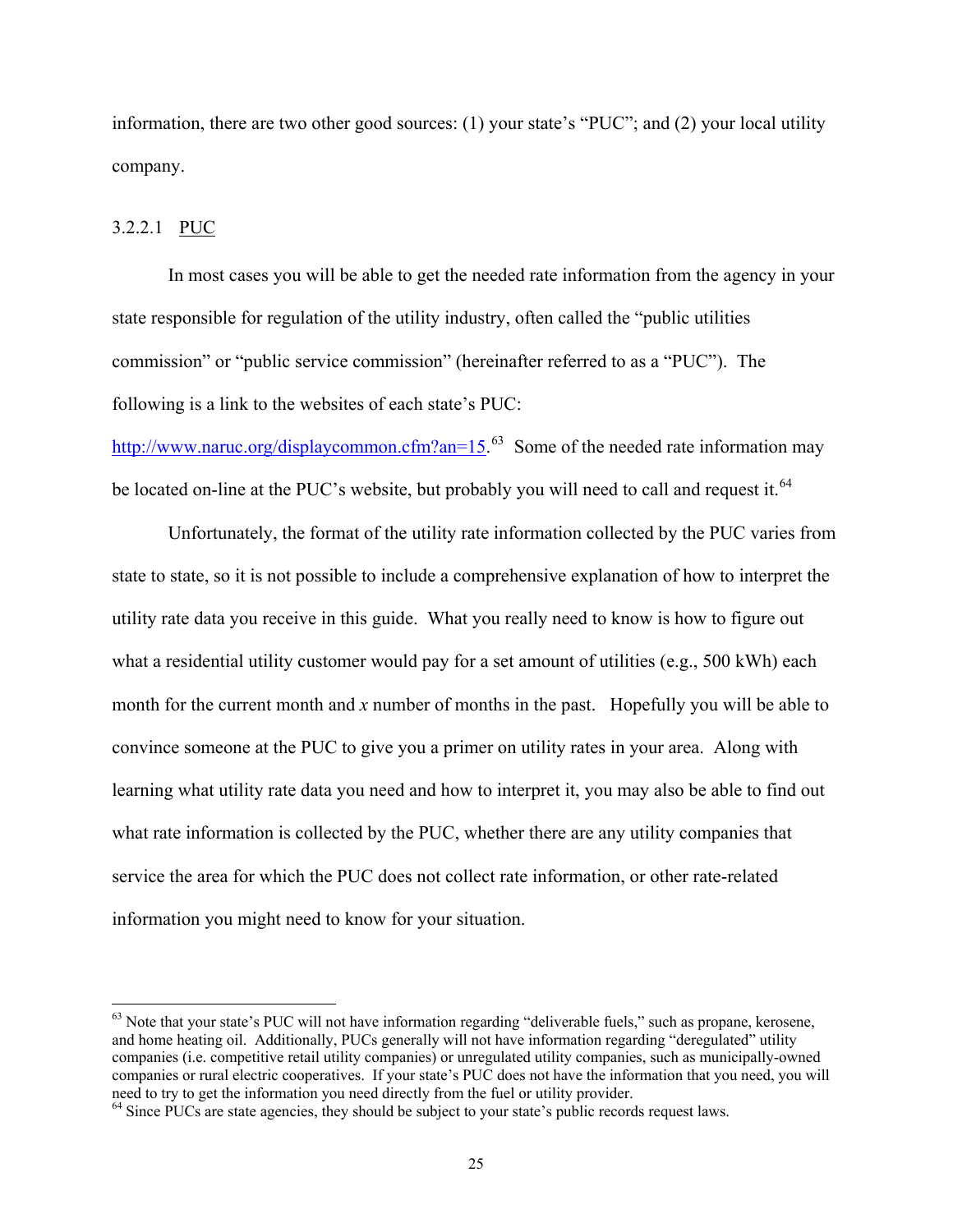#### <span id="page-29-0"></span>3.2.2.2 Utility Companies

If you are unable to get the rate information you need from your state's PUC, you should seek the information directly from the applicable utility companies. An internet search will likely reveal the applicable utility companies operating in the geographical area you are interested in. Unfortunately, your state or local public records request laws are unlikely to apply to utility companies. However, a utility company may still be willing to provide you with the needed rate information upon request. You may want to try contacting someone in the customer relations department for assistance. The utility company may also have the necessary information on their website, though it may be a good idea to speak with someone from the utility company anyway to make sure that you have an adequate understanding of the rate structure.

#### **3.2.3 Understanding the Utility Rate Data**

The way that utility rates are determined and how they affect what consumers pay for their utility consumption varies from utility company to utility company. The rate structure discussed below will likely be similar to that of the utility companies in your area, but it may not be identical. For that reason, it is advisable to speak with someone at your local PUC or utility company to get a clear understanding of how the rates in your area work.

For many utilities, a consumer's bill will be broken down into two separate parts. First, the consumer will be charged with a "Customer Charge," which is a flat charge assessed on a monthly basis simply for being a utility customer. This charge remains the same regardless of the quantity of utilities consumed. For example, *all* residential electric utility customers in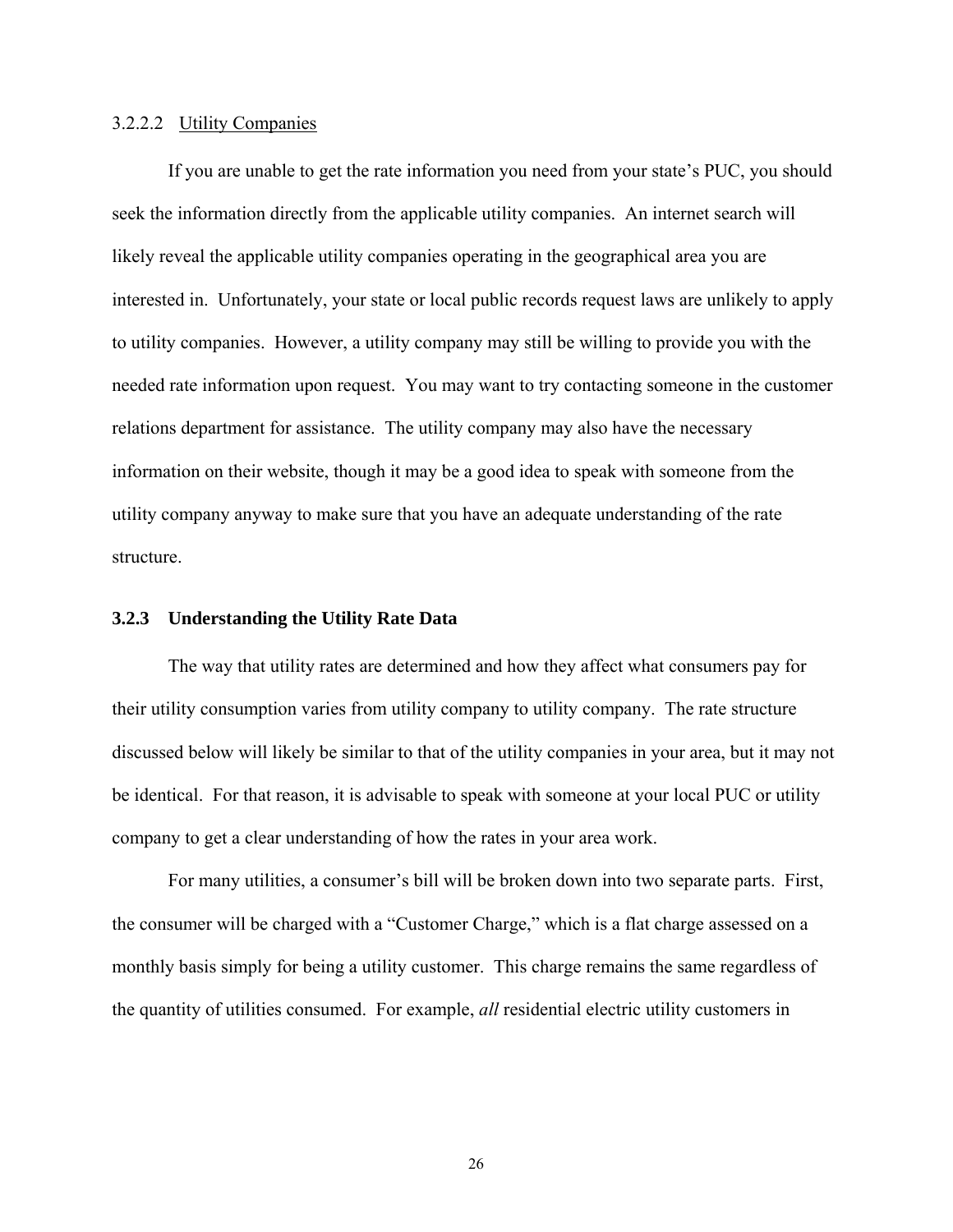Honolulu, Hawaii were charged a Customer Charge of \$7.46 for the month of November 2005, regardless of whether the customer consumed one kWh of electricity or one-thousand.<sup>[65](#page-30-0)</sup>

The second component of a consumer's bill is sometimes known as the "Energy Charge." The Energy Charge is the amount a consumer pays per unit of consumption used over the month.<sup>[66](#page-30-1)</sup> For example, in November 2005 in Honolulu, residential customers where charged \$0.188488 per kWh of electricity consumed. Thus, a residential customer who consumed only one kWh of electricity in October 2005 would have had a utility bill of \$7.65 as calculated as follows:

#### *\$7.46 Customer Charge + (1 kWh consumed* × *\$0.188488 per kWh Energy Charge) = \$7.65*

During the same month, a residential customer who consumed one-thousand kWh of

electricity would have had a utility bill of \$195.95:

*\$7.46 Customer Charge + (1000 kWh consumed* × *\$0.188488 per kWh Energy Charge) = \$195.95*

There may be some variations regarding how a resident's utility bill is calculated in your

area (e.g., some states levy taxes and surcharges on utility consumption, which would also need

to be added to the bill), but most likely, the calculation will be similar.

Unfortunately, determining how much a certain quantity of utility consumption will cost each month will probably not be as simple as plugging a Customer Charge and Energy Charge

- Energy Cost Adjustment Factor (per kWh)
- **•** Interim Rate Increase

 $\overline{a}$ 

- Integrated Resource Planning (IRP) Cost Recovery Adjustment
- Rate Adjustment
- Residential Demand-Side Management (DSM) Adjustment

If the utility rates in your area are based on similar variables, then you may be able to use the Effective Rate Calculators in Appendix E to help you determine the appropriate rates. Otherwise, you may need to get help from the utility company, the PUC, or an expert.

<span id="page-30-0"></span><sup>&</sup>lt;sup>65</sup> Some utility companies charge different rates based on different amounts of consumption. See Section 3.3.1.3 for further discussion regarding this issue.

<span id="page-30-1"></span><sup>&</sup>lt;sup>66</sup> The "Energy Charge" is usually based on a number of variables that fluctuate on a monthly or quarterly basis, through which changes in fuel costs can be passed through to the consumer. Because of these variables, utility rates may change by 10% or more even if there has been no official "rate change" (often known as a change in the "Base Rate"). The variables that factor into the calculation of the energy charge may include the following: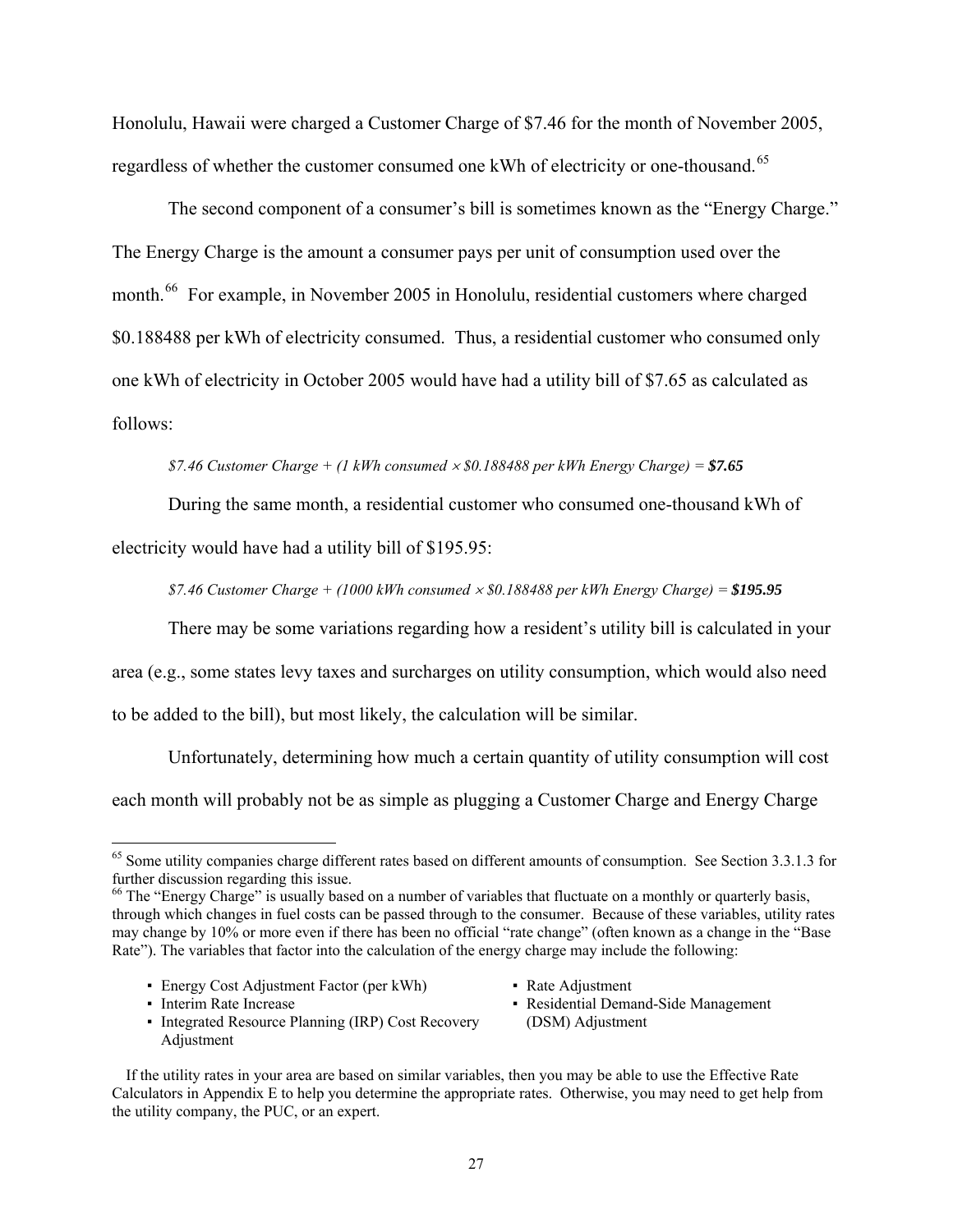into the equation above. This is because there is a good chance that the Customer Charge and Energy Charge (or whatever the charges are known as in your area) will not already be calculated for you; you may need to derive these charges from the utility rate data you receive.

The method of calculating the Customer Charge and Energy Charge paid by residents will probably vary depending on where you are, so the information in this guide regarding the calculation of the "effective rate" (i.e., the amount of money a tenant pays per unit of consumption) may not be entirely accurate in some areas. However, the basic concepts will likely be the same. The utility rates paid by end users such as subsidized housing residents are sometimes based on "base rates" that do not change frequently. However, utility rates may fluctuate on a regular basis because a number of variables (e.g., the current cost of fuel for the utility company) are used in determining the price of utilities for the end user. Thus, the cost to an end user for a certain quantity of utilities will be determined by a formula that considers the base rates and the regularly fluctuating variables.

Appendix E contains the following spreadsheets and instructions that you may find useful when calculating effective rates.

#### **Effective Rate Calculator (electric)**

- **Instruction Sheet**
- Spreadsheet

#### **Effective Rate Calculator (gas)**

- **Instruction Sheet**
- Spreadsheet

*Note that the spreadsheets may not work for all areas because the methods used to calculate the effective rates may differ.*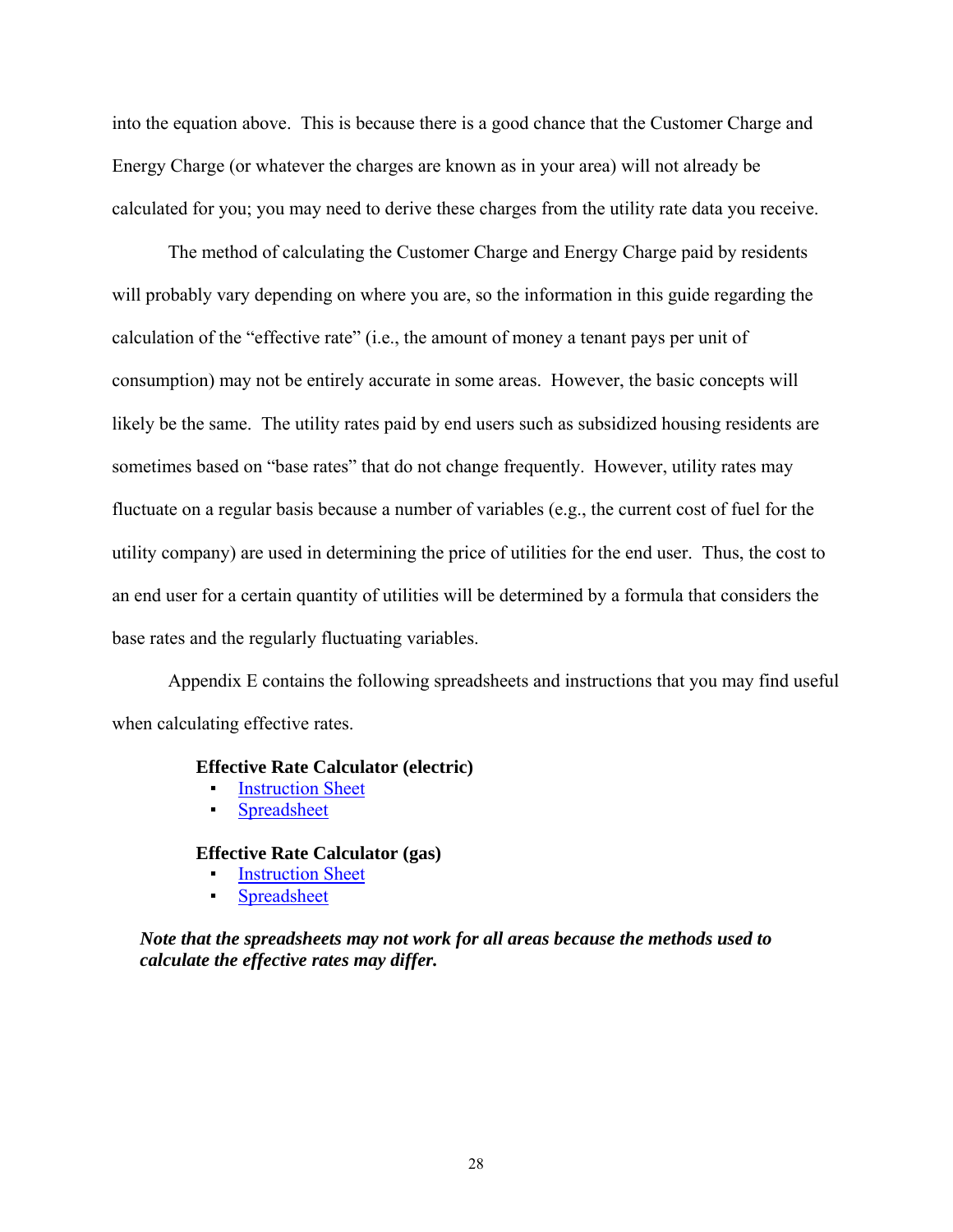#### <span id="page-32-0"></span>**3.3 ANALYZING WHETHER THE UTILITY ALLOWANCES HAVE BEEN PROPERLY UPDATED**

Once you have gathered all the utility allowance information and the utility rate information, you can determine whether the allowances have been properly updated to account for rising rates. If not, you will need to calculate what the new allowances should be and the amount residents should be reimbursed for past utility allowance insufficiencies. Depending on the magnitude and complexity of your case, you may need to retain an expert to help, especially if your case is going to go to trial. However, you should be able to get a general idea about the extent of the utility allowance deficiencies in your case using basic math skills and the tools and guidance provided with this guide.

Determining whether utility allowances have been properly adjusted to account for rate increases can be fairly simple. Any of the following ways may be used to complete the analysis:

- **If you know the utility rate used for the most recent adjustment**  *Compare the rate used for the most recent adjustment with the current rate. If there is a 10% difference, the utility allowance has likely not been properly adjusted.*
- **If you know when the most recent adjustment took place**  *Compare the rate in place at the time of the last adjustment with the current rate. If there is a 10% difference, the utility allowance has likely not been properly adjusted.[67](#page-32-1)*
- **If you know what the consumption allowance and monetary allowance are** *You may be able to derive the utility rate that was used to calculate the monetary allowance.[68](#page-32-2) If there is a 10% difference between the rate you derive and the current rate, the utility allowance has likely not been properly adjusted.*

 $\overline{a}$ 

<span id="page-32-1"></span> $67$  This method is not ideal because it will not tell you for certain the rate used in the most recent utility allowance update. It will, however, provide a general idea of whether it is likely that there is a problem.

<span id="page-32-2"></span> $68$  This can be complicated because often the utility rate has two variables: the customer change and the energy charge. Your review of past rate information may show that the customer charge has not fluctuated significantly over a period of years. If so, you may be able to ballpark the customer charge, in which case the equation used to derive the utility rate from the consumption and monetary allowances may look something like this: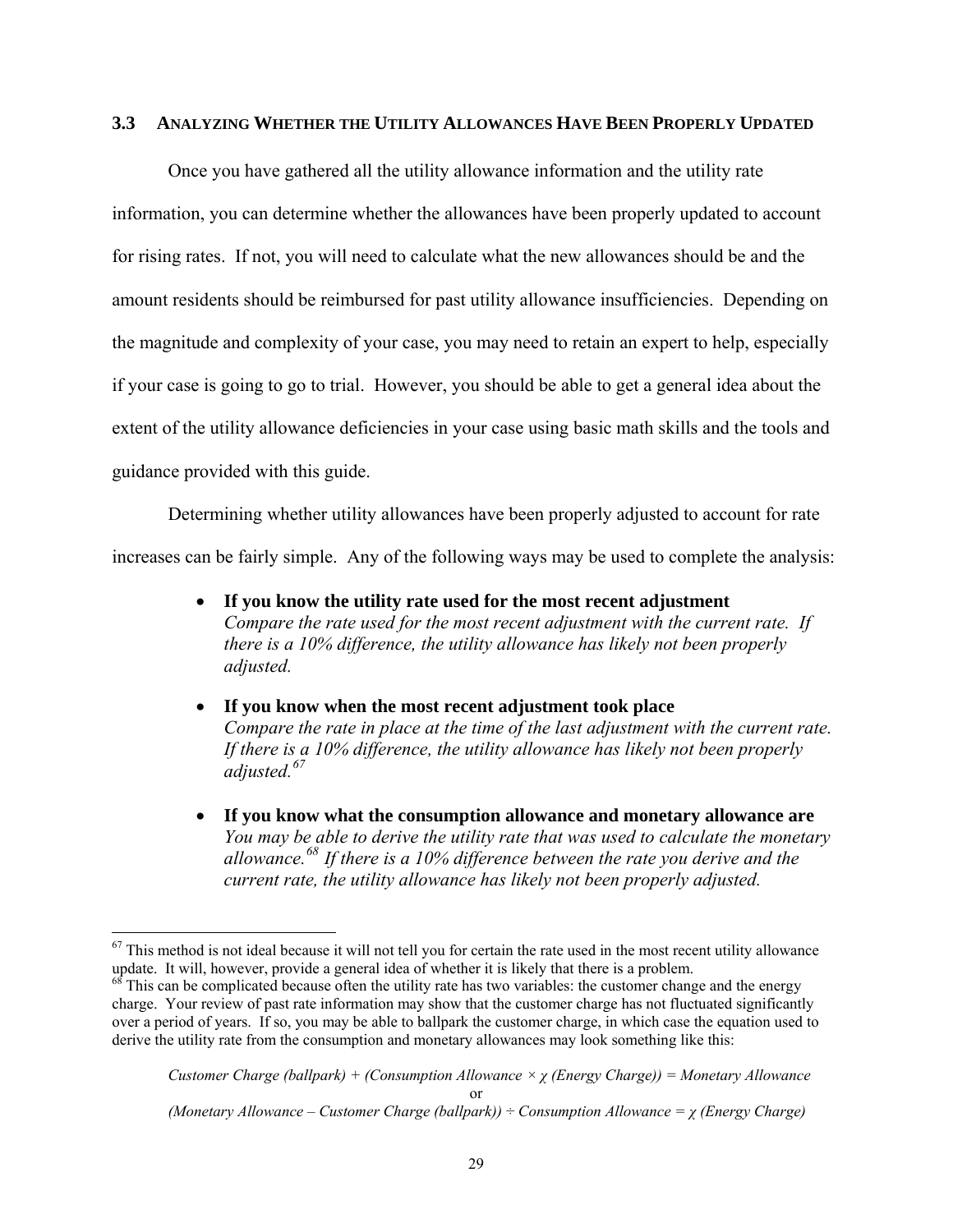<span id="page-33-0"></span> Unfortunately, several complicating issues may arise when trying to determine what utility rate is the appropriate rate to use when conducting this analysis. Ultimately, the rates used to set and adjust the allowances should be the rates that tenants actually pay for their utilities. Some of these possible issues in determining the appropriate rates to use are discussed below. The subsections that follow also provide additional guidance and tools for determining the appropriate allowances once you have figured out the correct rates to use.

#### **3.3.1 Issues Arising When Determining the Appropriate Utility Rates to Use**

If the consumption allowances are an accurate reflection of the amount of utilities tenants consume, then for the monetary allowances to adequately cover a tenant's utility costs, the rate that tenants are actually paying must be used. Determining the appropriate rate to use may become complicated where utility rates regularly fluctuate (e.g., monthly or seasonally) or where different rates are applied to households with certain characteristics, such as households that consume a certain level of utilities or elderly, disabled, or low-income households. Though the analysis may be complicated by these factors, ultimately you should be able to determine the most appropriate rate to use to calculate and update the utility allowances, which will be the rate that tenants in the applicable buildings are actually paying.

#### <span id="page-33-1"></span>3.3.1.1 Using Past Utility Rates

 In some areas, utility rates remain fairly constant for a long period until the utility company adopts a rate change, at which time the allowances would need to be adjusted if there has been a cumulative change of 10% or more from the rate last used to calculate the allowance. In other areas, rates may fluctuate regularly, on a seasonal or monthly basis. When that is the case, calculating new allowances based on the utility rate only in effect for the month or months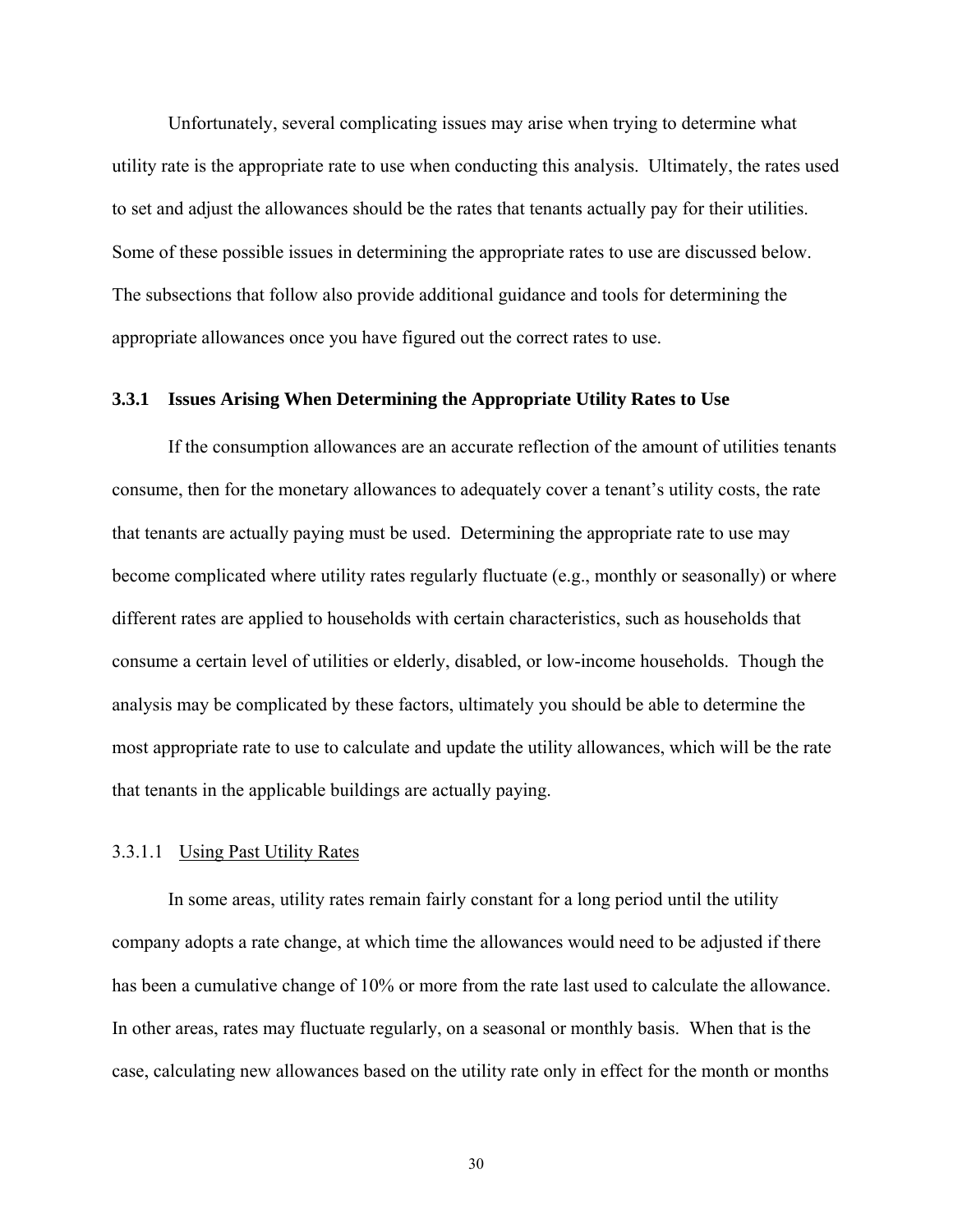in which the allowances are being updated may seem arbitrary because that rate will be in effect for only a short period. In light of this, some PHAs and project owners use the average utility rates from a particular period to complete their calculations. For example, if the allowances are being updated in March in an area where rates fluctuate monthly, instead of basing the allowance on March's rate alone, the average rate from the previous year might be used. Since utility rates generally increase over time, the rate used to calculate the allowance will often be lower than the rate the tenant is actually paying at the time when the allowance is being adjusted. As a result, the utility allowance will be lower than what the tenant should be entitled to.

 The preferable method during times of increasing rates would be to use the rates tenants are currently paying instead of relying on past rates to determine the amount of the monetary allowances. For example, if an allowance is being adopted in March, the utility rate in place during March of that year should be used to determine the amount of the monetary allowance. As soon as rates change 10% or more from the March rate, the allowances should be adjusted. Again, the focus of your inquiry into whether the appropriate rates are being used to determine the allowances should be, "What is the rate that the tenants are actually paying for their utilities for the relevant period?"<sup>[69](#page-34-0)</sup>

 $\overline{a}$ 

<span id="page-34-0"></span> $69$  This issue of whether it is appropriate to use past rates may be dispute by the PHA or owner. Indeed, parts of the HUD Utility Allowance Guidebook appear to add credence to the idea that an average of past rates may be considered when determining the rate to use for updates. The Guidebook states that most PHAs provide equal monthly allowances during the year, and arguably implies that this method may be acceptable even where there are seasonal adjustments to utility rates. HUD's Utility Allowance Guidebook (*supra* note 13) at 60-61. If true, that would mean that a PHA would not need to make adjustments to its rates even if the seasonal rate adjustments are in excess of 10% of the previous rates. It might also mean that PHAs could use past utility rates to estimate what the future seasonally adjusted rates might be. However, the Guidebook is not binding and there are numerous arguments that can be levied against this interpretation. Ultimately, the issue should come down to whether the rate used for utility allowances adjustments is equivalent to the rates tenants are actually paying. If not, a different method of determining the rate should be used.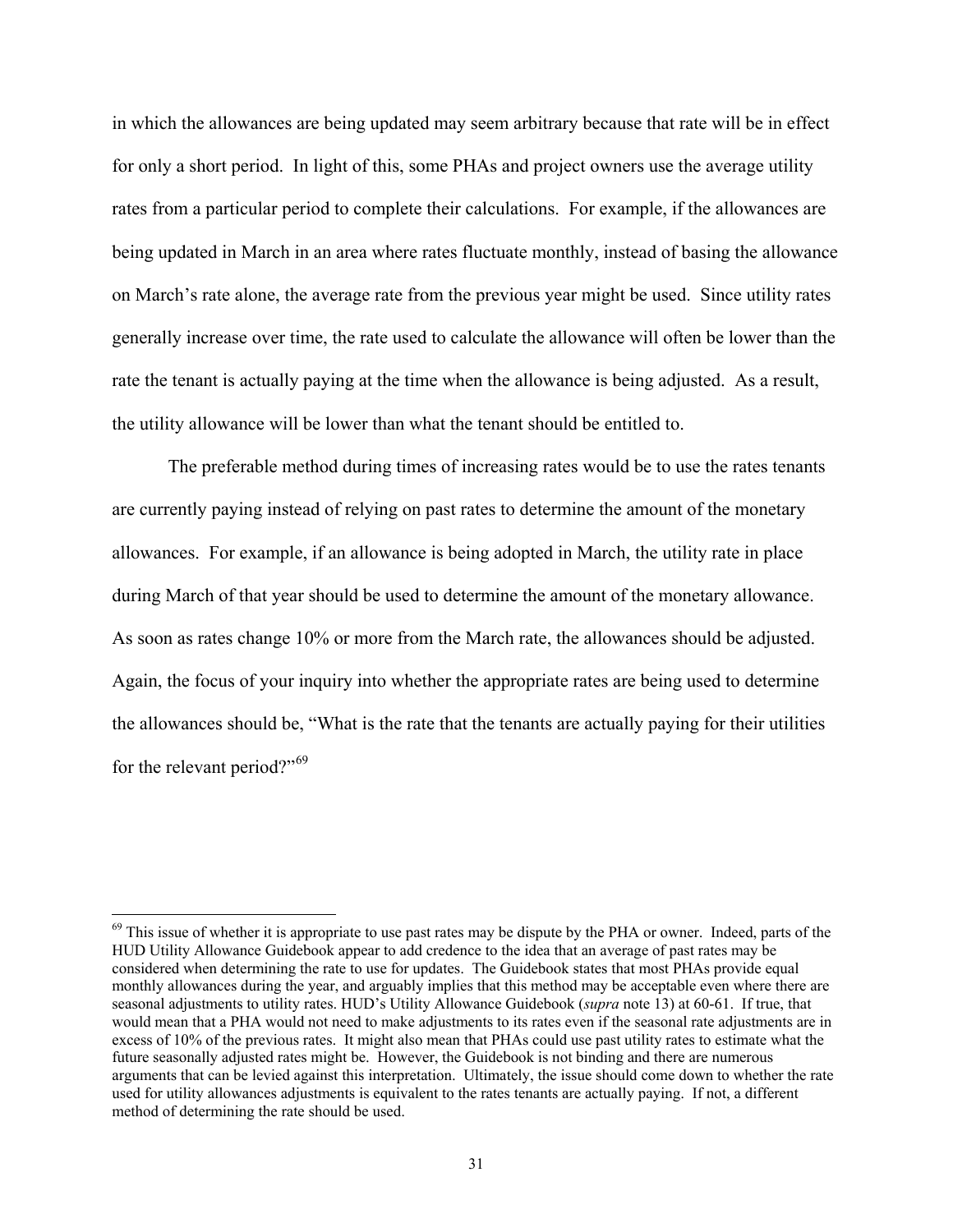#### <span id="page-35-0"></span>3.3.1.2 Retail Competition

 Your efforts to identify the appropriate utility rates to use for your analysis could also be complicated if there is more than one utility company that provides service in the applicable area, and thus more than one rate from which to chose. In recent years, utilities have been "deregulated" to allow for retail competition among utility providers. As a result, a tenant may have more than one option regarding what company to purchase utilities from, and each company will charge different rates. Thus, you may be left in the unenviable position of trying to determine which utility company's rates should be used to determine the utility allowances and when updates should be made to the allowances.

 There is no clear answer to this problem. However, you should be aware that approximately 95 percent of residential electric utility consumers use the "local distribution utility company," or the "default" utility company, for their utility service. More residential consumers use retail competitive alternatives for natural gas, but the vast majority still use the local distribution company. Thus, it is likely that the utility allowances should be based on the rates of that company.<sup>[70](#page-35-1)</sup>

#### 3.3.1.3 Different Consumption Levels

1

Some utility companies charge different rates based on the amount of utilities a tenant consumes. For example, some electric utility companies charge a certain rate for customers that consume 500 kWh of electricity per month or less, and a lower rate for customers that consumer more than 500 kWh of electricity. Utility allowances should take into account these different

<span id="page-35-1"></span> $^{70}$  A potential issue, outside the scope of this guide, might arise if the entity setting the utility allowance bases its allowances on rates from a utility company that is not used by a majority of residents (which happens to have lower rates than the utility company used by the majority of residents).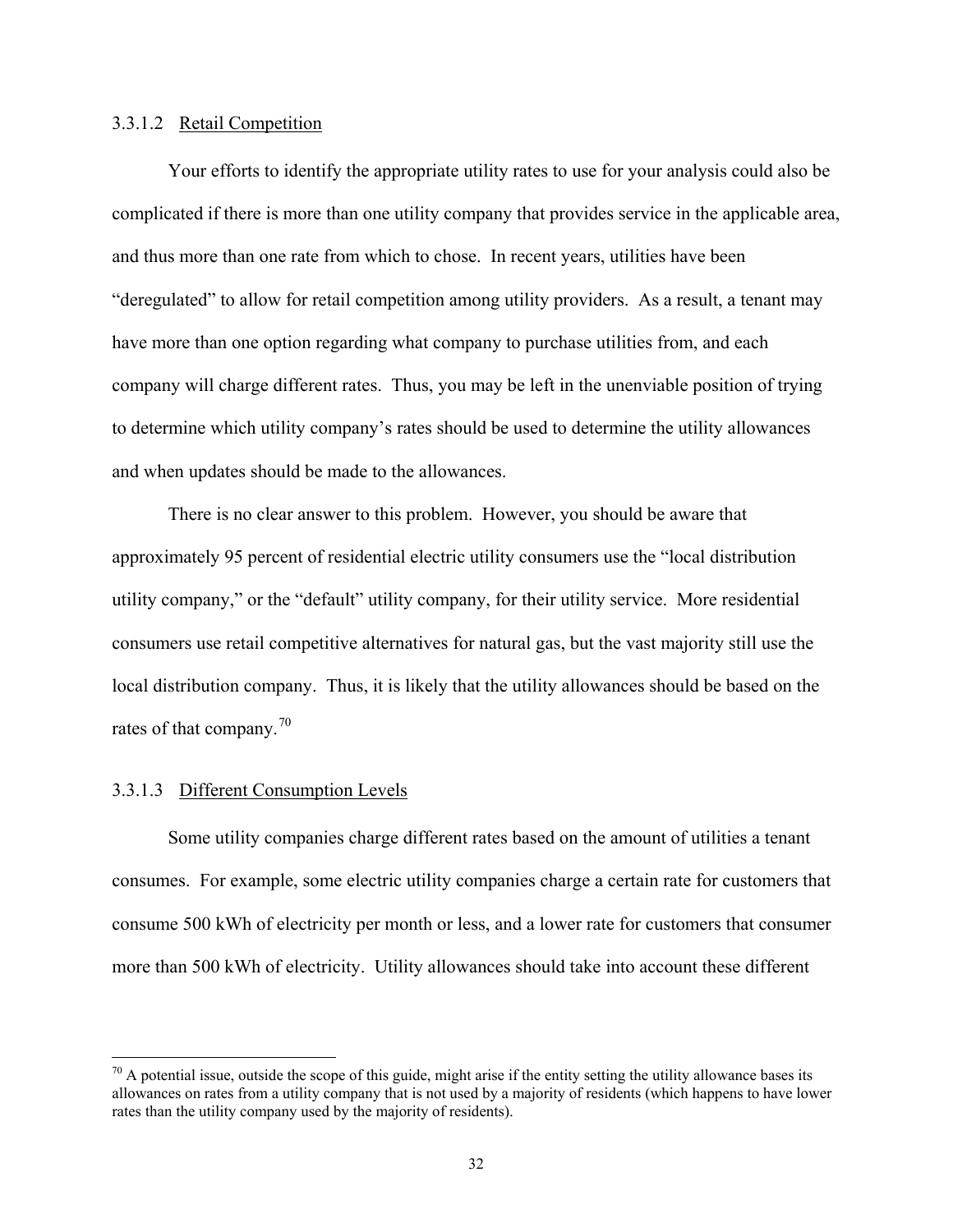<span id="page-36-0"></span>rates structures. Alternatively, some do the opposite, with lower "lifeline" rates for a limited quantity, and higher rates as consumption escalates.

#### 3.3.1.4 Reduced Rates Based on Special Status

1

Utility companies in many jurisdictions have special rates for certain customers, such as tenants that are elderly, disabled, or extremely low-income. If specific tenants actually benefit from reduced rate schedules for a particular fuel source because of their age, disability or income status, it may be appropriate to use those reduced rate schedules, not those ordinarily applicable. Doing so may result in a lower allowance than if the ordinary rates were used. Note that the fact that such reduced rate schedules might be available is insufficient to require their use in calculating the allowances; *the tenant must actually be receiving those rates*. [71](#page-36-1)

None of the above scenarios should prevent you from calculating an appropriate utility allowance, though they may make the calculation slightly more complicated.

#### **3.3.2 Determining Whether Rates Have Increased by 10 Percent or More**

 Once you have gathered the information regarding the utility allowance and rates, determining whether you have a utility allowance case is a matter of simple math. Ideally, you will know the utility rate used for the most recent allowance adjustment. If you know that, you can simply compare the old utility rate with the current rate to determine whether rates have increased by 10 percent. If you do not know the exact rate used, but you know the date of the most recent update, you may want to simply use the utility rate in effect at the time of the update.

<span id="page-36-1"></span> $<sup>71</sup>$  Some tenants may also be eligible for the Low Income Home Energy Program (LIHEAP), which provides certain</sup> low-income assistance with their utility bills. More information on the LIHEAP program and the interplay between LIHEAP and utility allowances can be found in the following two books: NATIONAL CONSUMER LAW CENTER, ACCESS TO UTILITY SERVICE, Ch. 7 (3<sup>rd</sup> ed. 2004); and NATIONAL HOUSING LAW PROJECT, HUD HOUSING PROGRAMS: TENANTS' RIGHTS, § 6.7.3 (3d ed. 2004).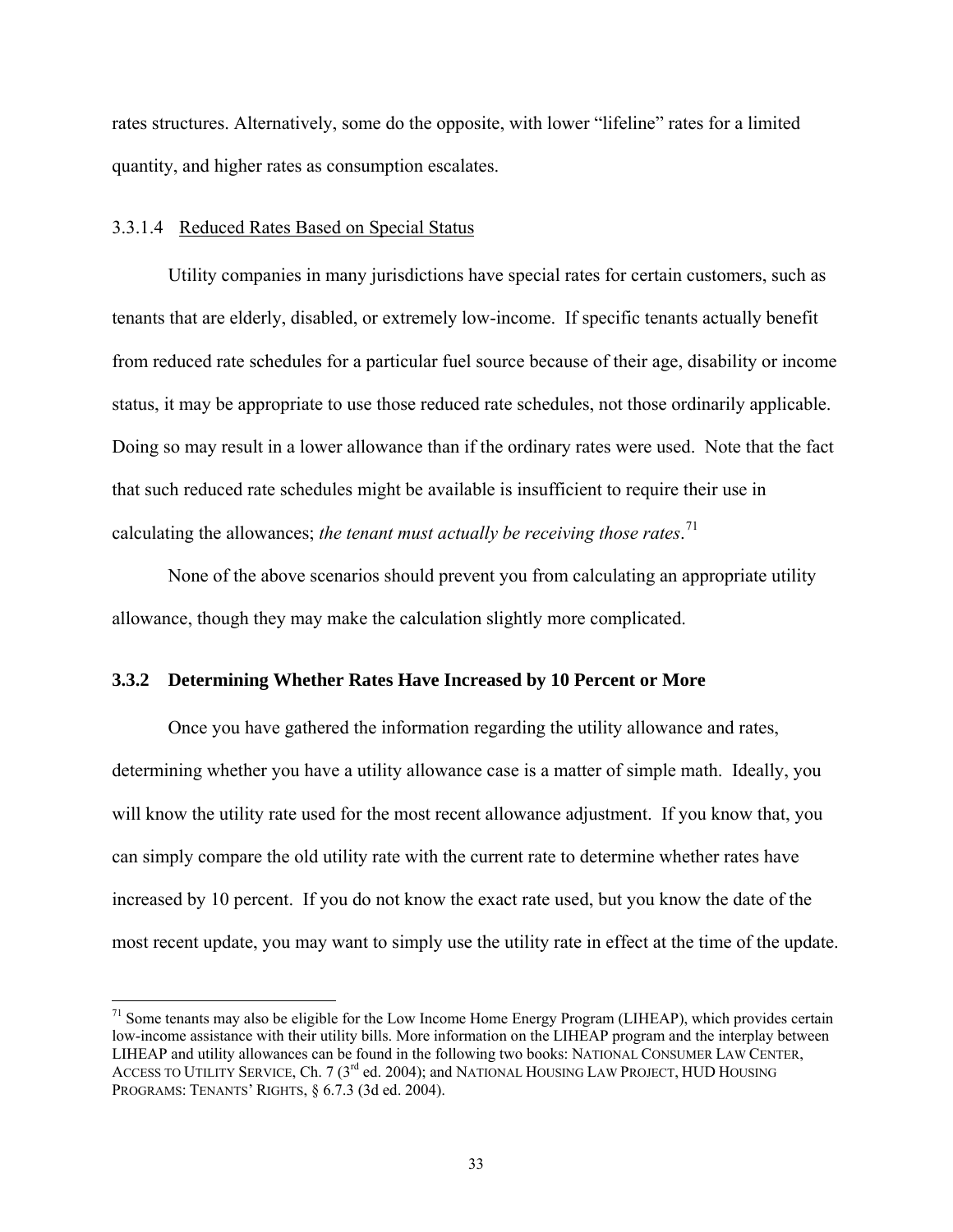<span id="page-37-0"></span> To determine the percentage of increase in utility rates since the last adjustment, use the following equation:

(*New Rate - Old Rate*) 
$$
\div
$$
 *Old Rate = percentage increase*

For example, if the new rate is .92/therm and the old rate was .75/therm, the equation would be:

$$
(.92 - .75) \div .75 = .17 \div .75 = .226 = 22.6\%
$$

 Even apparently minor rate shifts can trigger the duty to adjust the allowance. If the percentage increase is anything greater than 10 percent, you can establish a violation and pursue a rate-increase claim.[72](#page-37-1)

#### **3.3.3 Determining the Amount of New Allowances and Reimbursements**

 Once you determine that the allowances were not updated as required, then you will need to figure out what the new utility allowance should be and how much tenants have been overcharged. If your case is going to trial, you will almost certainly need an expert to calculate the reimbursements due tenants and to testify at trial. In fact, it is a good idea to get an expert before or during the negotiation stage who can calculate the new utility allowances and damages, especially if you do not want to devote a large chunk of time to doing the calculations yourself or brushing up on your math and spreadsheet skills. This section will at least help you make a rudimentary determination of the amount of overcharges so that you can also determine the amount of resources to expend on your case.

 $\overline{a}$ 

<span id="page-37-1"></span> $<sup>72</sup>$  Note that you may have difficulty deciding whether to calculate the percentage increase by just analyzing the</sup> increase in the Energy Charge (e.g., \$.16 per kWh) or by evaluating the percentage increase in the cost of a certain amount of electricity (e.g., the amount provided for in the consumption allowance), which would be determined using both the Customer Charge and the Energy Charge. The difference is not likely to be substantial, but if rates have increased by 10 percent under only one of these methods, you may want to delay pursuing a lawsuit until additional increases occur or limit your tactics to making a demand.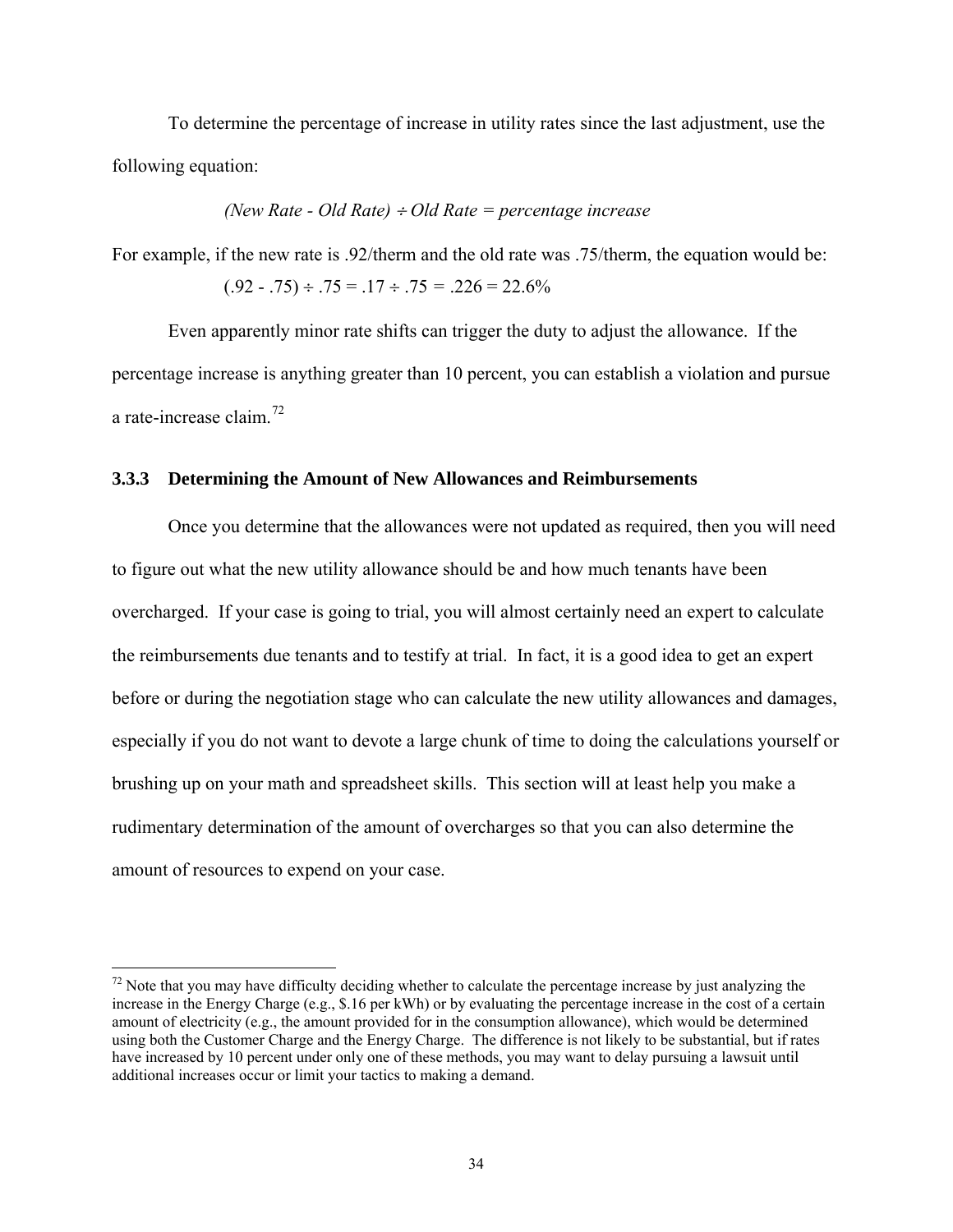The task of calculating a new allowance and previous overcharges will be easiest if the utility allowance information you receive includes:

- the consumption allowances;
- $\bullet$  the utility rate(s) used to calculate the monetary allowances; and
- the monetary allowances

 $\overline{a}$ 

 If you have all of this of this information, you should be able to determine the appropriate allowance adjustment and the amount of previous overcharges by plugging numbers into an equation. To determine project-wide overcharges, you will also need information regarding the number of units in the projects, to which you will need to make adjustments for vacancy rates or based on actually occupancy information.

Appendix F contains the following tools to assist you in making these calculations:

 Utility Allowance Deficiency Calculator Instruction Sheet for Utility Allowance Deficiency Calculator

 If you are missing some of the information, especially if there are no consumption allowances for the building, it will be more difficult to complete your calculations. If there are no consumption allowances, you should be able to get a ballpark estimate of the extent of utility allowance overcharges and the appropriate amount for updated allowances by comparing the rates in effect when the allowances were last updated with recent rates. For example, if there was a 20% increase from the rate used for the last allowance to the current rate, there should have been a comparable increase in the allowance.<sup>[73](#page-38-0)</sup>

<span id="page-38-0"></span> $^{73}$  Because rates will often be a factor of both a Customer Charge and an Energy Charge, a 20% increase in the rates will not necessarily call for an exact 20% increase in the allowances, but you should be able to get a general idea of how much the allowances should have increased using this method.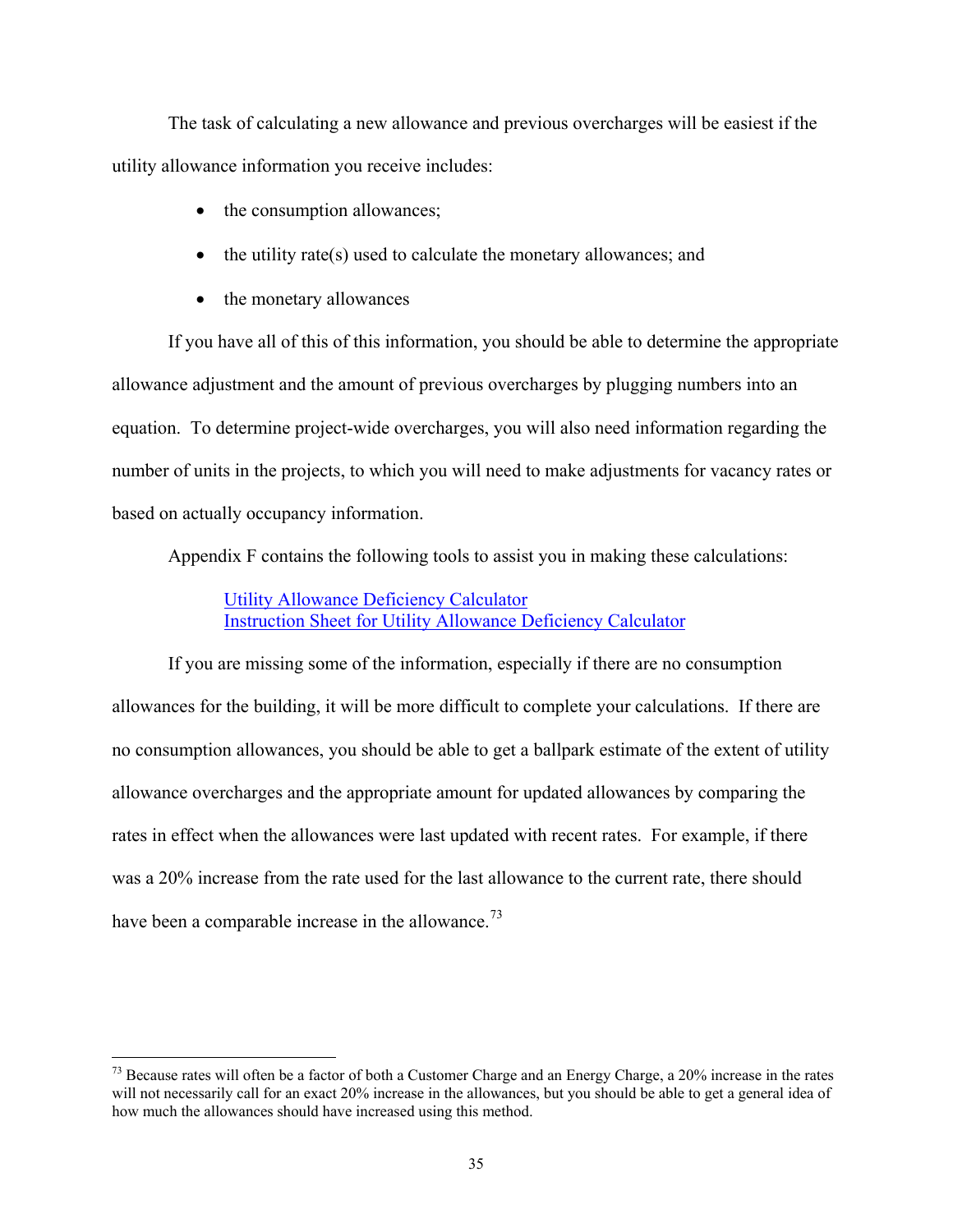Appendix G contains the following tools to help you get a rough estimate of the magnitude of your case even if you only know when the allowances were last updated and the utility rates for recent years:

> Utility Allowance Claim Calculator Instruction Sheet for Utility Allowance Claim Calculator

 Also note that tenants who have been overcharged because of a utility allowance deficiency may be entitled to recover an additional amount to account for inflation or prejudgment interest. For example, assuming a 3% rate of inflation, a tenant who was overcharged by \$400, may be entitled to recover an inflation-adjusted amount of \$424 two years later. State law may establish a much higher prejudgment interest rate than the inflation rate, especially for breach of contract claims. Such prejudgment interest awards can make a considerable difference in the amount recovered for tenants.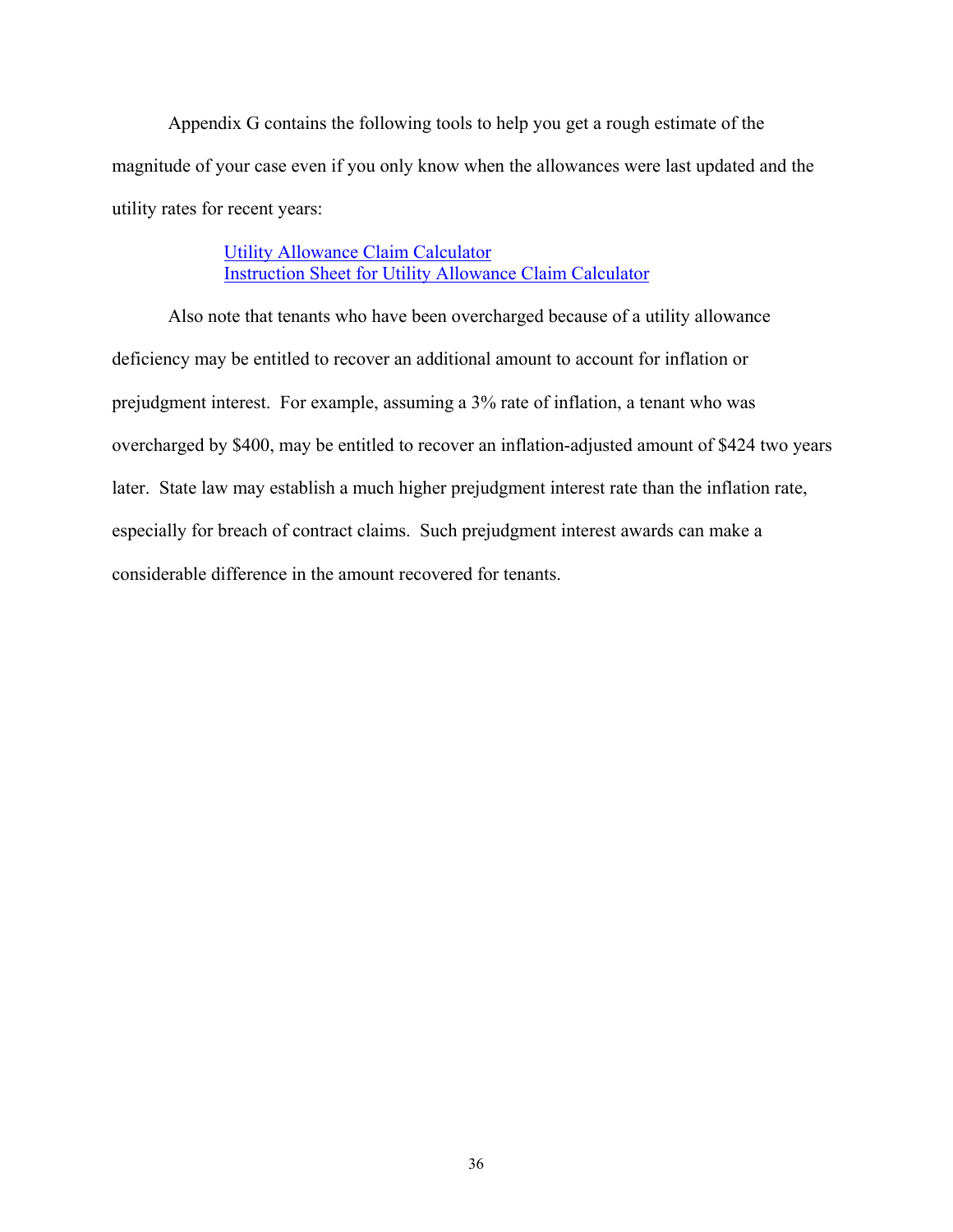## **SECTION 4 FIXING THE PROBLEM**

<span id="page-40-1"></span><span id="page-40-0"></span>This section is meant to help you address some common issues once you discover a potential utility allowance violation, including potentially problematic issues that may arise in pursuing a utility allowance claim. Sample pleadings and discovery requests are also included.

#### **4.1 IMPORTANT CONSIDERATIONS**

 This subsection discusses several issues you should consider before (or while) pursuing a utility allowance claim.

#### **4.1.1 Will Increasing the Allowances Help or Hurt?**

 In almost all utility allowance cases (other than vouchers, which present unique issues, *see* Section 4.1.2), increasing the allowances necessarily means less rental income for the project owner. While these rent reductions could be offset by using operating reserves or increases in the amount of federal subsidy, those sources may not be available, either immediately or even in the long term. Reductions in rental income can restrict revenues available for necessary operating expenses, which could result in reduced services or less net income for owner profits. So there is often a risk that increasing the allowances, without a commensurate increase in federal subsidy, can affect project operations in ways that could potentially harm tenants. While that is not necessarily a reason to allow tenants to be illegally overcharged, it may demonstrate the need for additional advocacy on related issues, such as obtaining additional subsidy funds or ensuring compliance with other legal requirements such as habitability and security.

 For properties with project-based Section 8, knowing the status of the Section 8 contract may be especially important for assessing these potential risks. If the contract is a long-term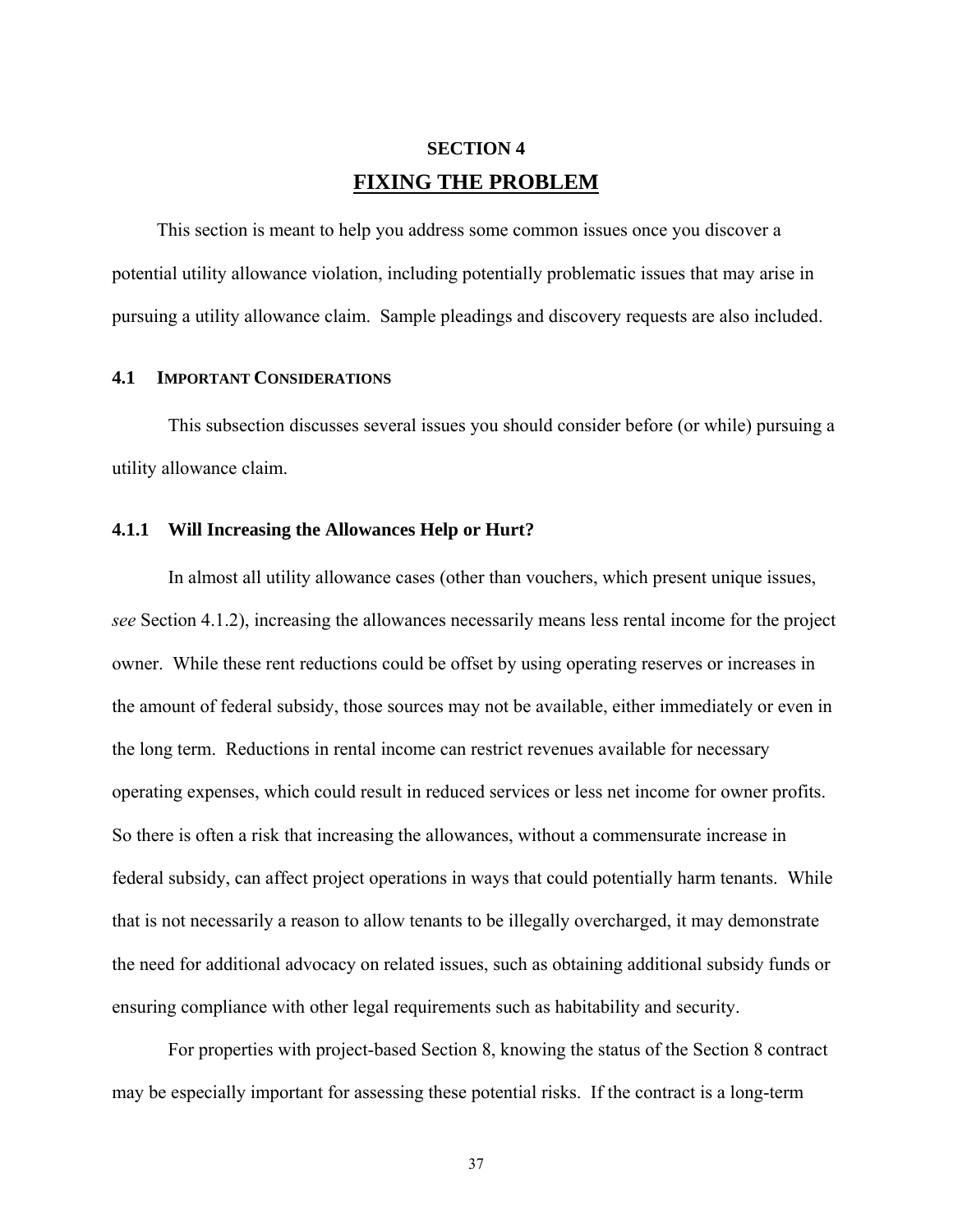contract with some years left to run, an increased utility allowance may be offset by any funds currently sitting in project operating reserves. Alternatively, an owner could draw down more of the contract authority earlier than intended, thus creating a possible need to obtain an amendment (with additional subsidy) later on. In contrast, these sources to pay for increased allowances may not be available if the original contract has expired and the renewal contract is for a one-year term, or a longer term, subject to annual appropriations. For one-year contracts, how tenant contributions are treated, as well as the overall contract authority and applicable rent adjustment rules, may assume special importance, particularly where reimbursements for prior years' inadequate allowances are in question. If increasing allowances will cause a decrease in tenant rent contributions, revenue available for cash flow profit or other operating costs may be affected, unless additional subsidy sources materialize.

 The analysis is slightly different for developments funded with low-income housing tax credits (LIHTC). While each tenant does not pay an income-based rent, but instead a flat rent based upon an agreed formula between the owner and the credit allocation agency (e.g., 30% of 50% of AMI), those formula rents are supposed to include a utility allowance, which reduces the tenant's net rent contribution accordingly. So all LIHTC tenants will benefit from increasing the allowances. However, since there's no mechanism for obtaining an offsetting subsidy increase from the federal government, the owner will receive less rental income, and may therefore adamantly resist making the adjustment.

 Keep in mind that you can always change your approach after you begin pursuing a utility allowance claim. Even if it ultimately appears that adequate utility allowance increases and full reimbursements for residents would, for some reason, have adverse affects on the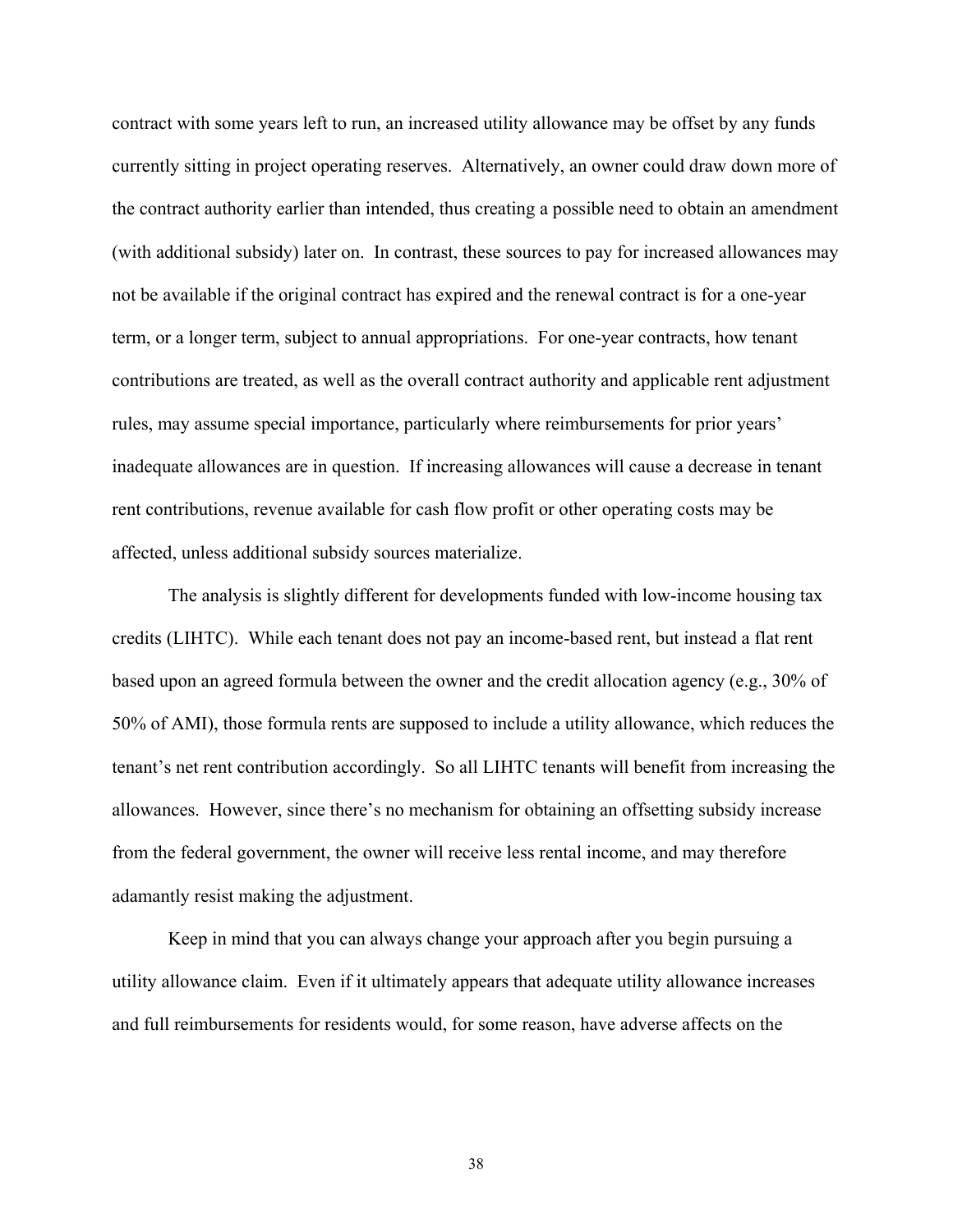<span id="page-42-0"></span>residents that outweigh the financial relief available, you can still use the utility allowance claim as leverage to improve the residents' circumstances.

#### **4.1.2 The Section 8 Voucher Dilemma**

 $\overline{a}$ 

For Section 8 voucher tenants, because of the voucher program's structure, an increase in the utility allowance may not provide immediate financial benefit to all tenants in the PHA's program. Voucher participants receive no dollar benefit from increased allowances once the sum of the total rent paid to the owner plus the utility allowance exceeds the current payment standard established by the PHA.<sup>[74](#page-42-1)</sup> Households will only benefit where their "gross rent" (which includes the current utility allowance) is less than the local voucher payment standard.<sup>[75](#page-42-2)</sup> In every jurisdiction, some families' gross rents will be less than the local payment standard; others' rents will be higher. The proportion of families in each group depends upon the relationship between the adequacy of the PHA's local payment standard (between 90 and 110% of the HUD-published FMR for the area), and the actual contract rents of the units rented by voucher holders. Payment standards that are more adequate for the actual rental market will increase the size of the group that will benefit from any allowance increase. Even if current payment standards are inadequate for many households, seeking simultaneous increases in both the utility allowance and the payment standard will bring financial benefits to more existing voucher recipients. Also remember that certain changes in an individual tenant's circumstances, such as moving to a unit with a lower rent, may enable them to realize more dollar benefit from an adequate allowance than previously available, if their prior gross rent approximated or exceeded the payment standard.

<span id="page-42-2"></span><span id="page-42-1"></span><sup>74</sup>For a more thorough discussion, including five hypothetical tenant scenarios, see Michael L. Hanley, *Effect of Utility Allowance Increases on Section 8 Housing Choice Voucher Participants*, at <http://www.empirejustice.org/content.asp?contentid=1425> (last visited January 23, 2007).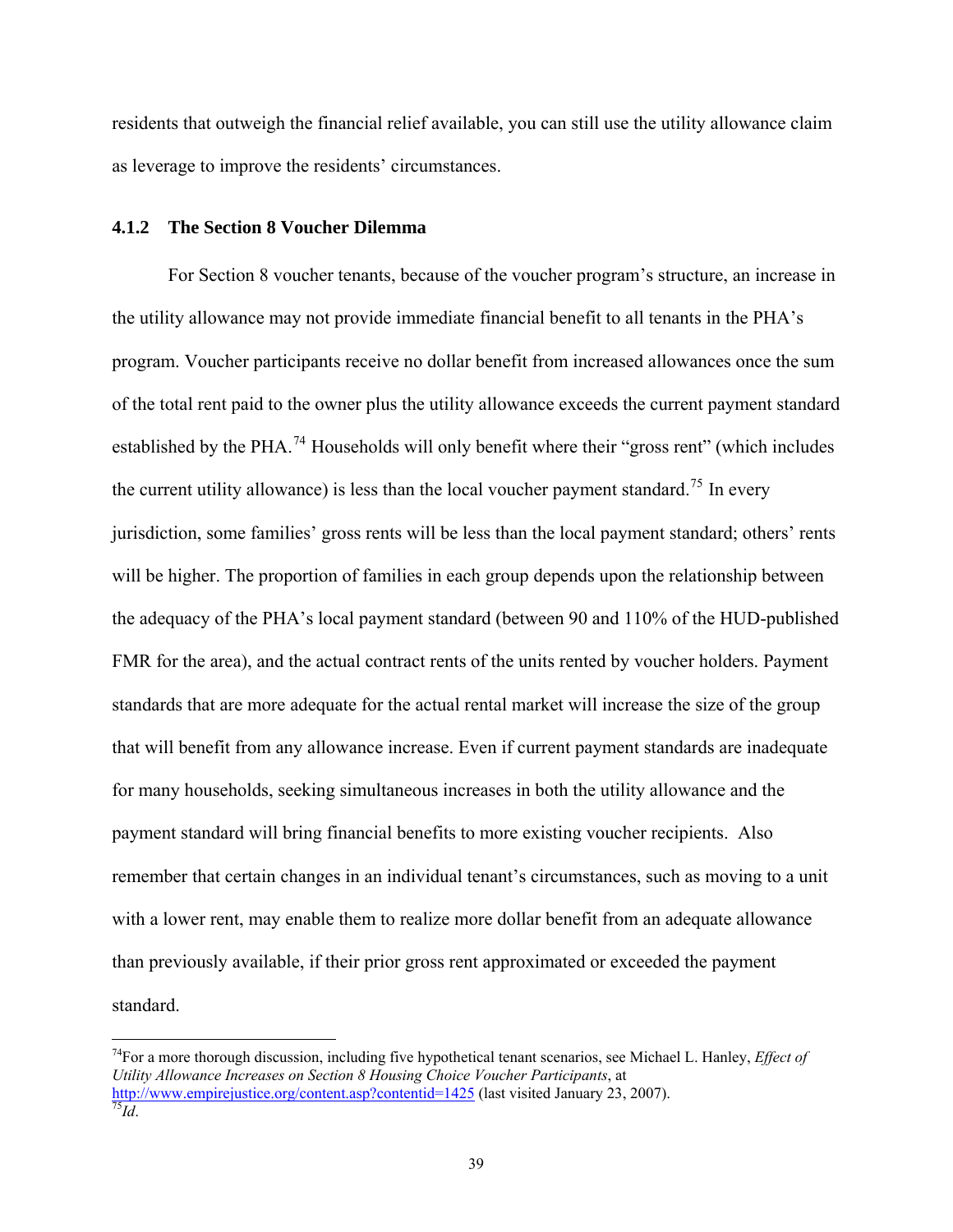#### <span id="page-43-0"></span>**4.2 TOLLING THE STATUTE OF LIMITATIONS**

When working on any utility allowance case that involves long-standing violations, you should be aware that subsidized housing tenants are losing the right to recover rent reimbursements with the passage of each month that the statute of limitations has not been tolled. Depending on the size of the case, this could mean the loss of hundreds of thousands of dollars for tenants. Thus, once you find a problem, you should act quickly. If you can file the suit as a class action, you should consider filing a complaint to toll the statute even before going to the negotiation table. You may also want to consider trying to get the opposing party to enter into a "tolling agreement." You should make sure that this agreement will be binding with respect to all tenants with insufficient utility allowances and not just your individual client. Note that while LSC regulations prohibit involvement in class action suits, they do not appear to prohibit a tolling agreement that would bind the opposing party with respect to a large group of tenants.

A sample tolling agreement is located in Appendix H.

#### **4.3 ADMINISTRATIVE ADVOCACY**

In addition to dealing with the landlord or the PHA, it may be helpful to bring in the regulatory agency with jurisdiction over the subsidized housing in question, since that agency may have responsibilities to enforce the regulatory or contractual requirements involved and may play an important role in encouraging the landlord to follow the rules. To the extent that problems remain uncorrected and you need to seek judicial or political solutions, your prior attempts to obtain the regulator's involvement may also prove important.

For public housing or Section 8 vouchers, the regulator of the PHA may be the local HUD office. For properties with HUD-subsidized mortgages or project-based Section 8 contracts, the regulatory agency may be HUD or a HUD contractor, known as the contract administrator. For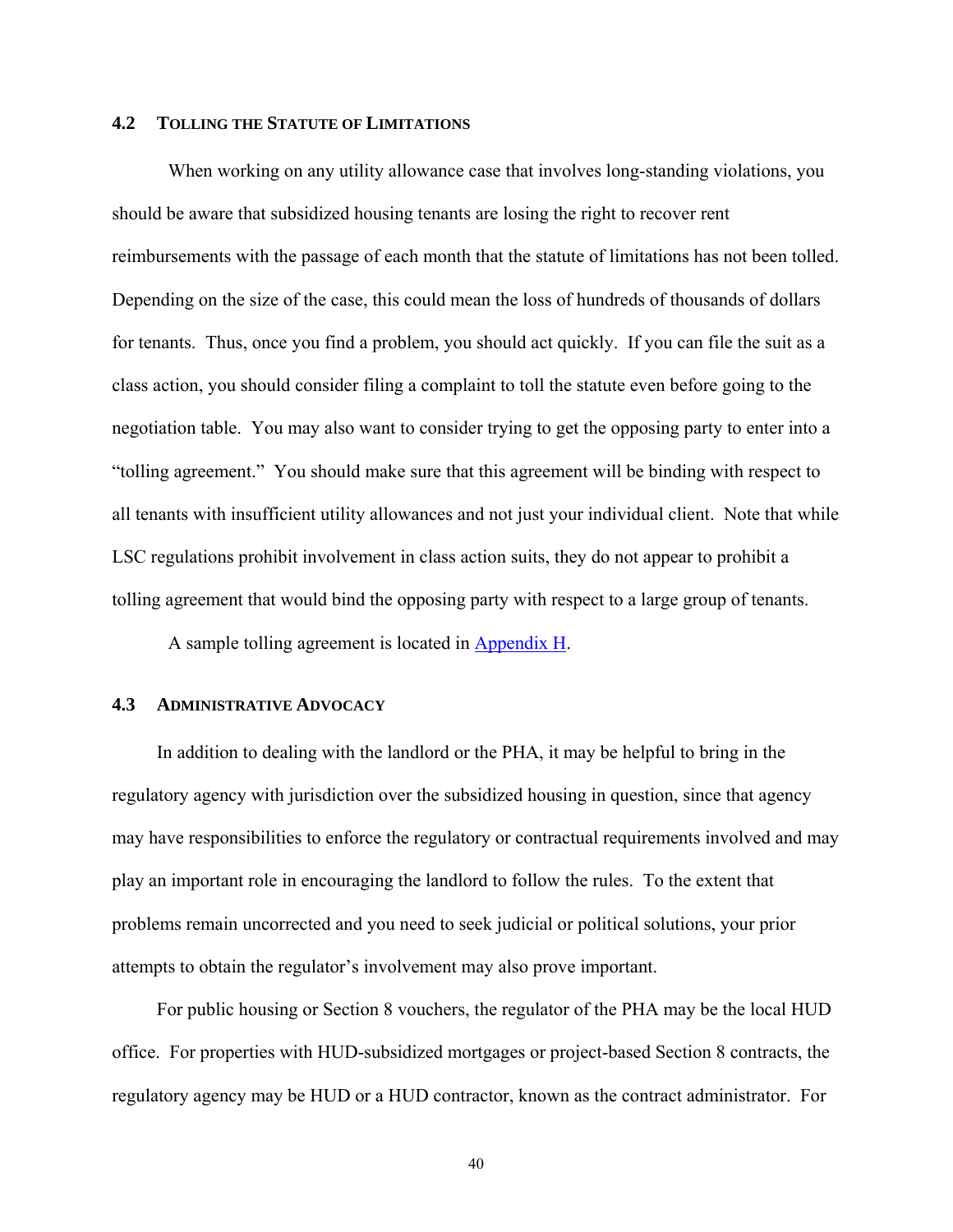<span id="page-44-0"></span>properties subsidized by the U.S. Department of Agriculture Rural Development program (RD), it will be the state office of RD. For LIHTC properties, it will be the tax credit allocation agency, which is usually the state housing finance agency.

In some cases, depending on the specific statutes, rules or contracts involved, the regulatory agency itself may have colorable legal duties that may encourage greater effort on its part to resolve any significant problems of noncompliance by specific landlords or PHAs.

#### **4.4 LITIGATION**

#### **4.4.1 Sample Pleadings**

Sample pleadings can be found in Appendix I. If you click on the links to Appendix I throughout this section, you will link to the Sample Pleadings Index, which contains a brief description of each pleading included in the guide and a link to the pleading.

#### **4.4.2 Eviction Defense**

Illegally inadequate allowances mean that tenants have been overpaying rent for the entire period that the allowance has been improperly set. In many jurisdictions, evictions for nonpayment of rent must be predicated upon a notice setting forth the amount of rent due. If the amount claimed due is not owing for any reason, including a tenant's past overpayments due to inadequate allowances, you might be able to reduce the amount owing via an affirmative defense, and possibly cure a lesser nonpayment. Alternatively, if the rent allegedly owed is entirely offset by the overpayments, you may defeat the eviction altogether with this affirmative defense. Usually, since proof of the inadequate allowances must be provided within the very short time frame of most eviction proceedings, it will be helpful to develop some of that information prior to filing responsive pleadings on behalf of individual clients. Those programs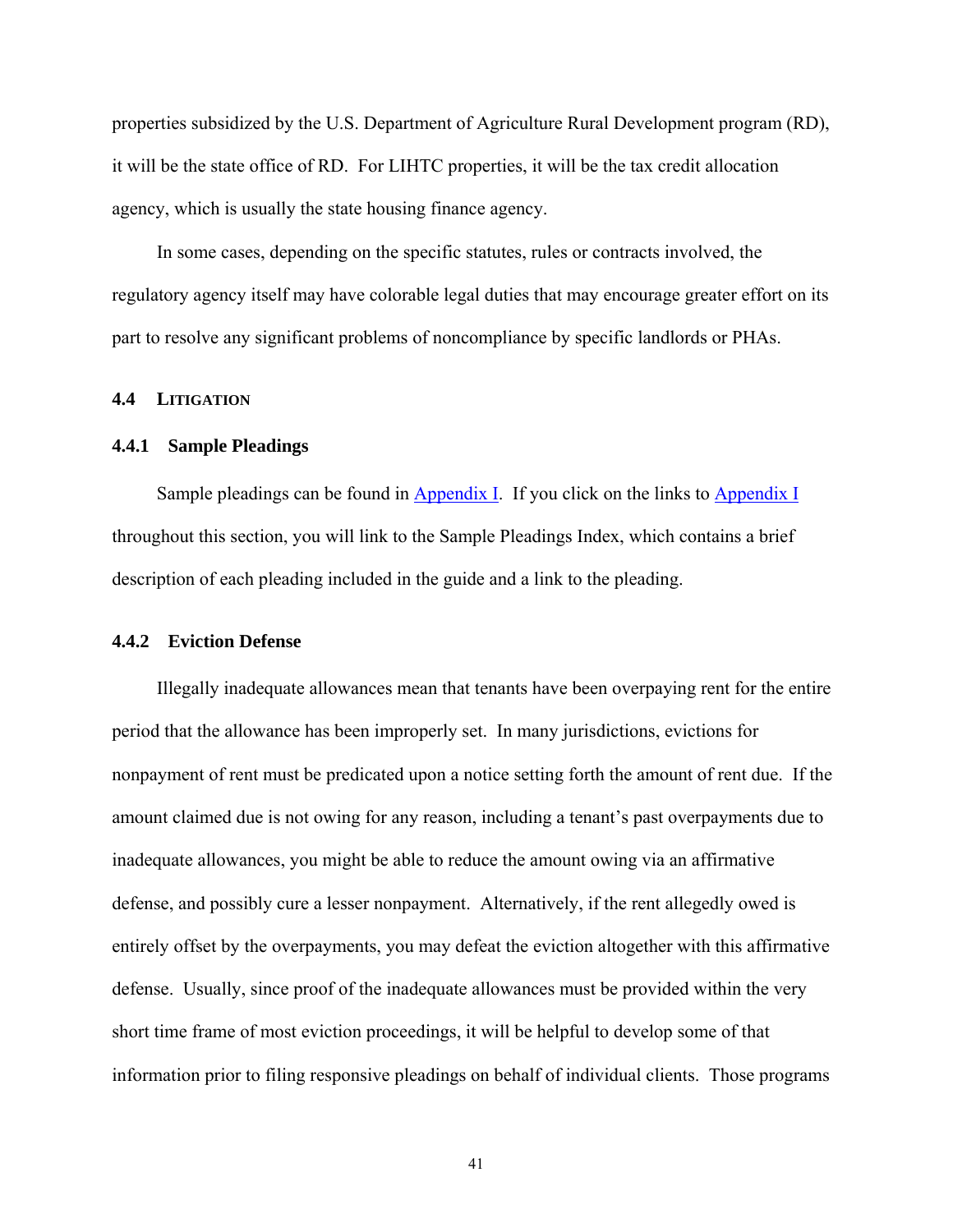<span id="page-45-0"></span>where evictions for nonpayment also permit some kind of administrative pre-judicial hearing or meeting (such as public housing, HUD-subsidized and Section 8-assisted, or RD properties) - where you could request this information from the PHA or owner before or at the meeting or hearing -- may provide greater opportunities to develop this information if necessary.

A sample demurrer (motion to dismiss) is located in Appendix I.

*Note: Where circumstances require, you could use this demurrer to fashion an affirmative defense to be filed as part of an answer.* 

#### **4.4.3 Causes of Action**

 Because of the changes in enforceability doctrines and the philosophy of sitting judges, many claims for inadequate allowances may encounter a motion to dismiss, often challenging the existence of a cause of action. Where defendants seek to avoid liability by raising such defenses, careful pleading will be especially important to get your claims heard on the merits.<sup>[76](#page-45-1)</sup> In cases where a federal forum is desirable, a federal claim must be pleaded in order to secure federal jurisdiction. Of course, it is vital to remember that, in many cases, culpable defendants fail to raise these issues, or adjust allowances prospectively in response to the demand or the filing of suit. In others, the extent of the underlying violations may also persuade the court of the importance of judicial review. Because each claim may have drawbacks that may undercut recovery, most cases will involve several claims seeking redress for the same violations.

#### 4.4.3.1 Section 1983

1

Where the alleged violations of federal law were performed by parties acting under color of state law, Section 1983 provides an express right of action for the claim, especially where it can be tied to a statutory right. One advantage for some advocates is that Section 1983 also

<span id="page-45-1"></span><sup>&</sup>lt;sup>76</sup> On claims generally, see Gutman, ed., FEDERAL PRACTICE MANUAL FOR LEGAL AID ATTORNEYS (Sargent Shriver) National Center on Poverty Law, 2004); NHLP, HUD HOUSING PROGRAMS, TENANTS' RIGHTS, Sec. 16.5 (3d ed. 2004 and Suppl, 2006).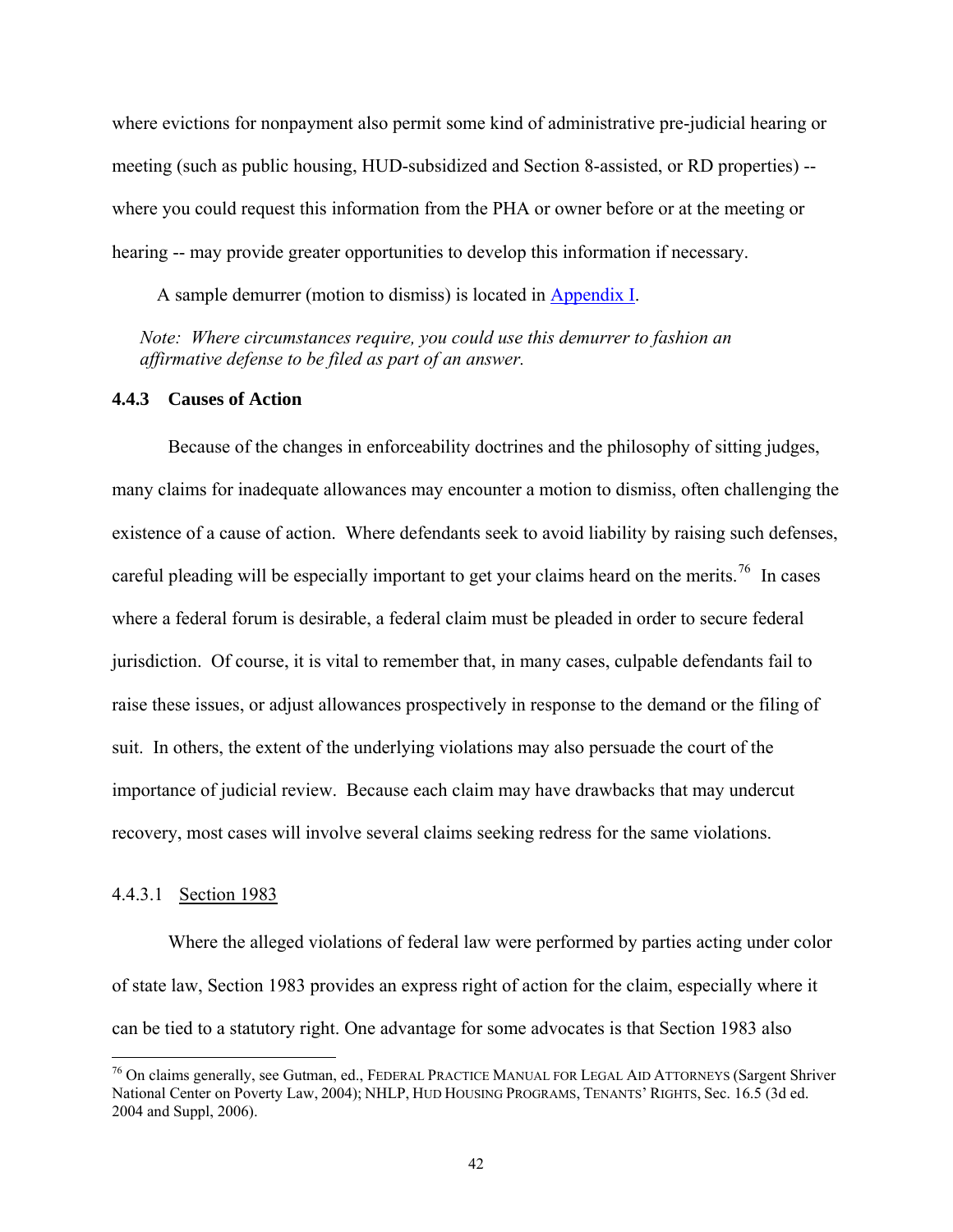<span id="page-46-0"></span>supports a claim for attorneys' fees; disadvantages may include the need to show a sufficient statutory hook, as well as a relatively short statute of limitations in many jurisdictions. To date, despite increasingly restrictive doctrines, courts have sustained Section 1983 claims against PHAs for inadequate allowances under both the public housing and voucher programs.<sup>[77](#page-46-1)</sup> However, these cases will not support Section 1983 claims against private subsidized owners, such as HUD project-based Section 8, Rural Development or LIHTC owners, unless they also happen to be PHAs or otherwise "state actors." Where a state or local agency is the program administrator with responsibility for ensuring that subsidized owners follow applicable rules, Section 1983 may provide a vehicle for a claim against it, depending on the nature of the applicable statutory language.

#### 4.4.3.2 Other Federal Housing Statutes

 $\overline{a}$ 

Where Section 1983 is unavailable as a vehicle for the claims, or would impose unacceptable limitations, you should consider an implied right of action claim directly under the governing federal statute, such as the U.S. Housing Act (for public housing and all Section 8 programs), the Housing Act of 1949 (for the RD programs), or the Low-Income Housing Tax Credit statute. Although federal courts have been increasingly skeptical of implied rights, the language of each statute requires careful analysis under applicable precedents. In cases where the statute mandates only rent limitations, with only the regulations actually mentioning utility allowance requirements, it will be preferable to frame the claim as one based on the statute itself, as authoritatively interpreted by the regulations.

<span id="page-46-1"></span><sup>77</sup> *E.g.*, *Wright v. City of Roanoke Redev. and Housing Auth.*, 479 U.S. 418 (1987) (public housing utility allowance regulations and rent limitations enforceable via § 1983); *Dorsey v. Housing Auth. of Baltimore*, 984 F.2d 622 (4th Cir. 1993) (same); *Johnson v. Housing Authority of Jefferson Parish*, 442 F. 3d 356 (5th Cir. 2006), *cert den.* 2006 U.S. LEXIS 5846 (U.S. Oct. 2, 2006) (utility allowance provisions of the voucher statute (42 U.S.C. § 1437f(o)) and implementing regulations privately enforceable via § 1983).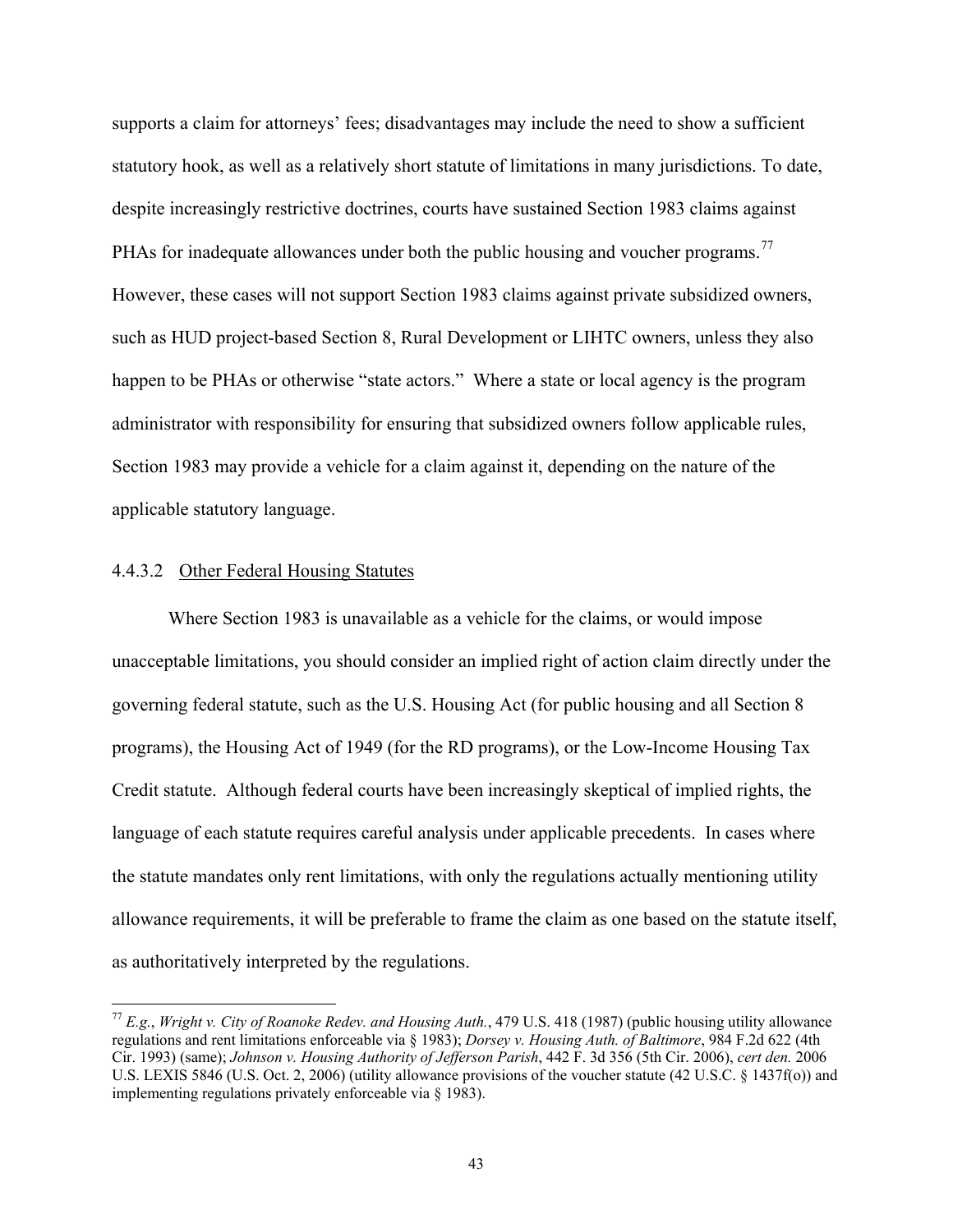#### <span id="page-47-0"></span>4.4.3.3 Breach of Rental Agreement

Claims under the lease or rental agreement may be important to take advantage of a longer statute of limitations, where the violation is long-standing. Where the language of the contract itself cannot be interpreted to require adequate utility allowances, analyzing whether any statutory or regulatory requirements can be incorporated into the contract by operation of law may be important for obtaining whatever advantages come with a contract claim.

#### 4.4.3.4 Breach of ACC, HAP Contract or Regulatory Agreement

Many of the programs involve contracts between a public agency providing the loan, insurance, tax credit or rental assistance, which should be analyzed. You need to look for two things: (1) the existence of a provision arguably breached by the failure to provide required allowances, and (2) any language in the contract or the governing law concerning third party beneficiary rights that tenants could assert. Depending on the contract language and the governing law, these contract provisions may be supported or even defined by reference to the governing regulations. Third party beneficiary rights could also be asserted against either the owner or the regulatory agency, depending on the nature of the duties established in the contracts and applicable rules. In some programs, asserting third party beneficiary claims has been made more difficult by form language specifically purporting to deny such enforceability rights. Others, e.g., many LIHTC regulatory agreements, specifically recognize enforcement rights by tenants.

#### 4.4.3.5 Other Claims

Miscellaneous claims may be available under state or local law, such as unfair and deceptive business practices law or mandamus procedures to enforce clear legal duties.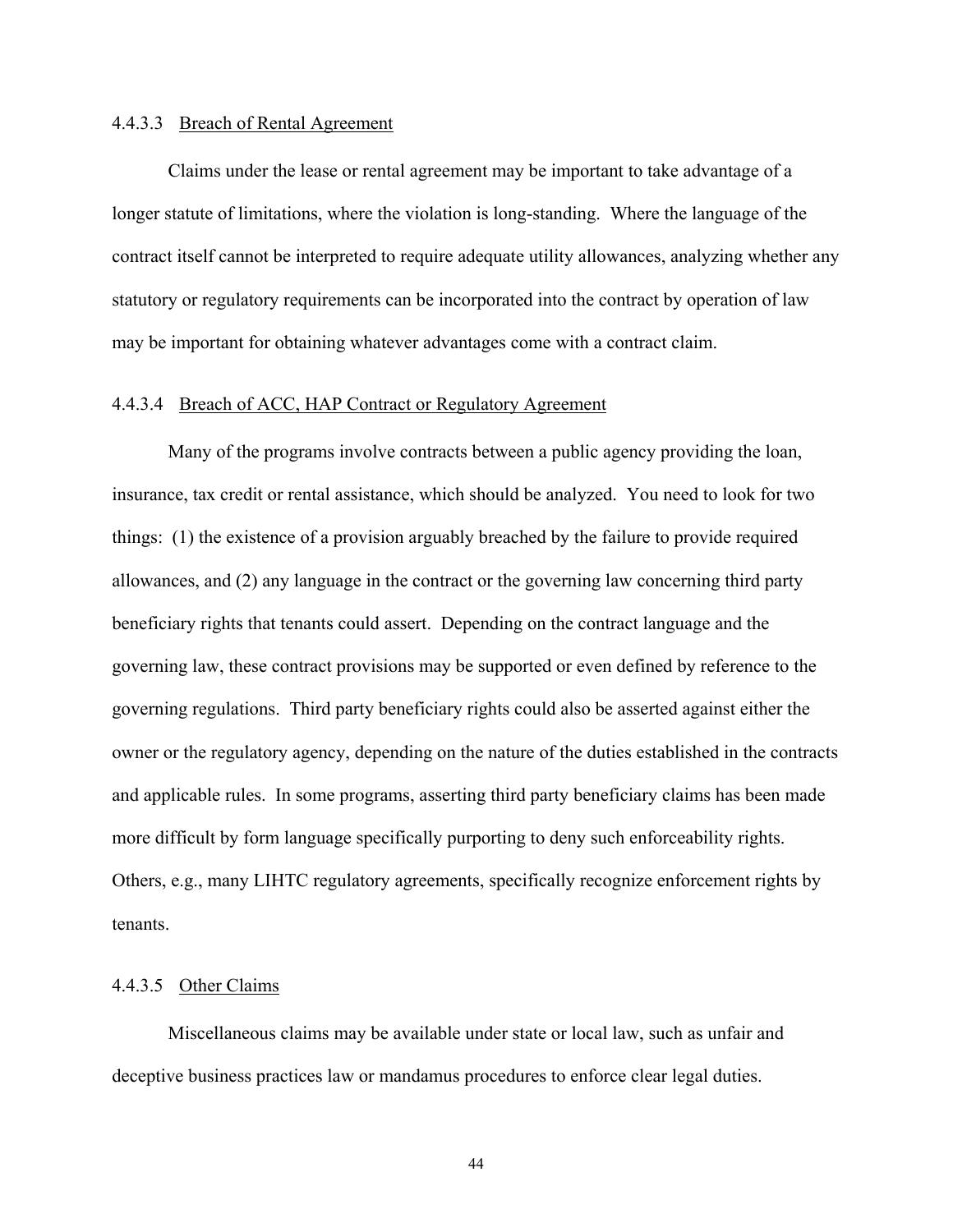<span id="page-48-0"></span>Including them may be advantageous to avoid enforceability problems, or for statutory damages and/or attorneys' fees.

#### **4.4.4 Sample Complaints**

Sample complaints can be found in Appendix I.

#### **4.4.5 Class vs. Individual Suit**

Utility allowance cases are well-suited for class action treatment since specific individual issues are rare. If a utility allowance is insufficient for one tenant, it will almost always be insufficient for another, since it's established and adjusted for all tenants in a building or within a PHA. Thus, the best vehicle for litigating such cases will almost always be a class action, unless you are prohibited from doing so. If you cannot engage in class actions, you should not be dissuaded from advocating for higher utility allowances. You could secure other counsel for the tenants. If you are restricted but undertake the representation, you will still be able to obtain prospective relief (i.e., allowance adjustments) for all tenants affected by insufficient allowances, which means you will help return rents to a more affordable level and will prevent the evictions of those on the brink of being unable to afford their housing. The owner or PHA may also agree to provide an adjustment affecting all tenants similarly situated, effectively providing class-wide relief, simply due to the possibility of class-based claims. You may also want to consider joining a large number of tenants together in one action to seek damages on their behalf. Although doing so may be unwieldy, advocates have successfully used this method in the past.

Sample motions for class certification can be found in Appendix I.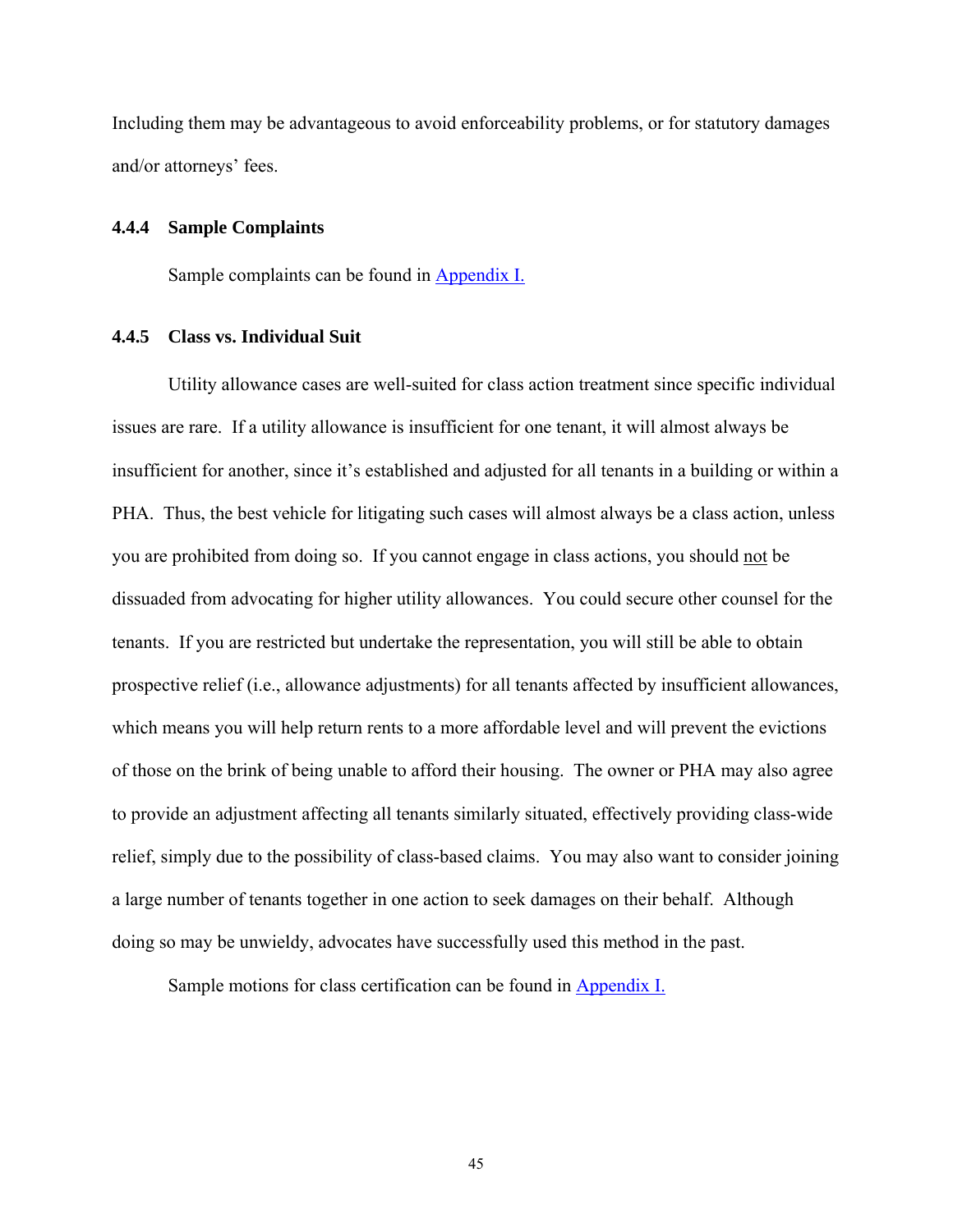#### <span id="page-49-0"></span>**4.4.6 Preliminary Relief from Evictions**

Once you determine that tenants have been overcharged for their rent due to insufficient utility allowances, you should immediately seek to have any pending evictions for non-payment of rent stayed until the tenants are appropriately reimbursed. Any pending notices for nonpayment that have not yet been the subject of a judicial complaint should be withdrawn and the proper amount due re-calculated. Where eviction actions have been filed, you may be able to obtain a stay by agreement or by seeking a preliminary injunction, which ideally would be filed along with your complaint.

#### **4.4.7 Discovery**

Even if you received a wealth of information when you made your initial request for information regarding the utility allowances, you will likely want to conduct further discovery to get exactly what you need to prevail on a summary judgment motion.

Appendix J contains the following sample discovery requests:

- Request for Admissions
- Interrogatories
- Requests for Production of Documents

#### **4.4.8 Motions for Summary Judgment**

Depending on the complexity and disputability of the facts, much of your case may be won on a motion for summary judgment. Rate increase cases lend themselves to summary judgment since the relevant facts (i.e., date of the most recent adjustment and how much rates have increased since) are unlikely to be disputed. Sample motions for summary judgment can be found in Appendix I.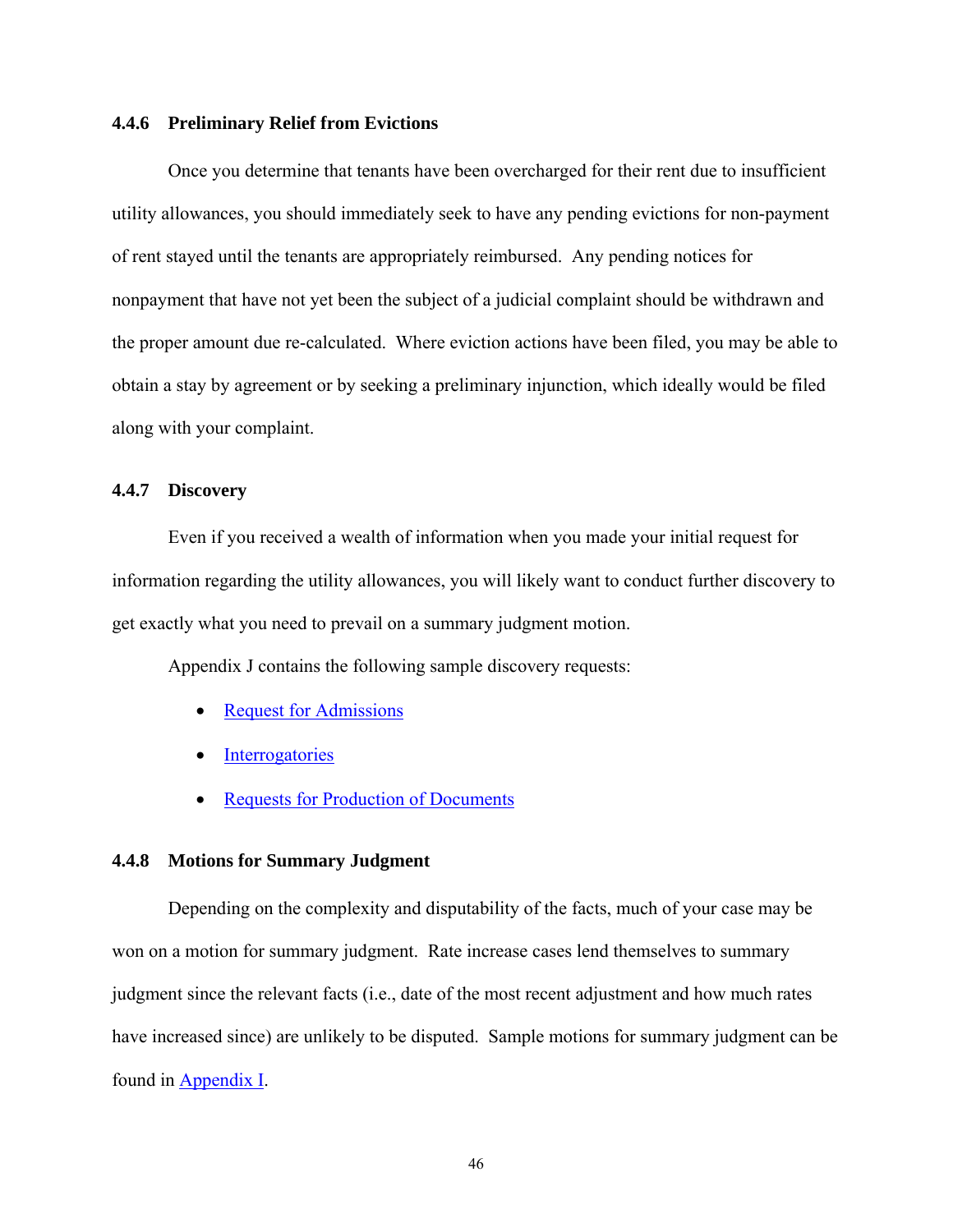#### <span id="page-50-0"></span>**4.4.9 Experts**

The proper evaluation of utility allowances usually requires the use of outside experts. Legal Services attorneys involved with challenges to allowances have suggested that utility companies may be one source of free expertise. Graduate students in business, engineering, or related areas from local universities, as well as local professionals, may also be helpful.<sup>[78](#page-50-1)</sup> You may also avail yourself of HUD reviews that may have been conducted during the context of an audit or operations review.<sup>[79](#page-50-2)</sup> If you can afford a good expert, consult with other legal advocates for recommendations of experts used in other utility allowance cases.

#### **4.4.10 Statute of Limitations**

#### 4.4.10.1 Section 1983

1

If your case involves a Section 1983 claim for deprivation of federal rights under color of state law (see Section 4.4.3.1, *supra*), under governing case law, that claim will usually be governed by your state statute of limitations for personal injury, which may be as short as one or two years. This will be determined by cases in your jurisdiction applying the applicable standards established by the Supreme Court. Because it's likely to be so short, you should file your claim as soon as possible, and add other claims for the same regulatory violations that carry a longer statute of limitations.

<span id="page-50-1"></span><sup>78</sup>*See, e.g.*, Stein, *Newnan Public Housing Utility Study* (Georgia Legal Services Program, June 1979) (Clearinghouse No. 29,874), used by plaintiffs in *Leslie v. Mann*, No. C77-49N (N.D. Ga. consent judgment June 20, 1980), 14 CLEARINGHOUSE REV. 776 (No. 23,320, Nov. 1980).

<span id="page-50-2"></span><sup>79</sup>*See generally* Memorandum prepared in conjunction with *Residents' Central Council v. Cuyahoga Metro. Hous. Auth.*, *supra* note (hereinafter referred to as the Memorandum).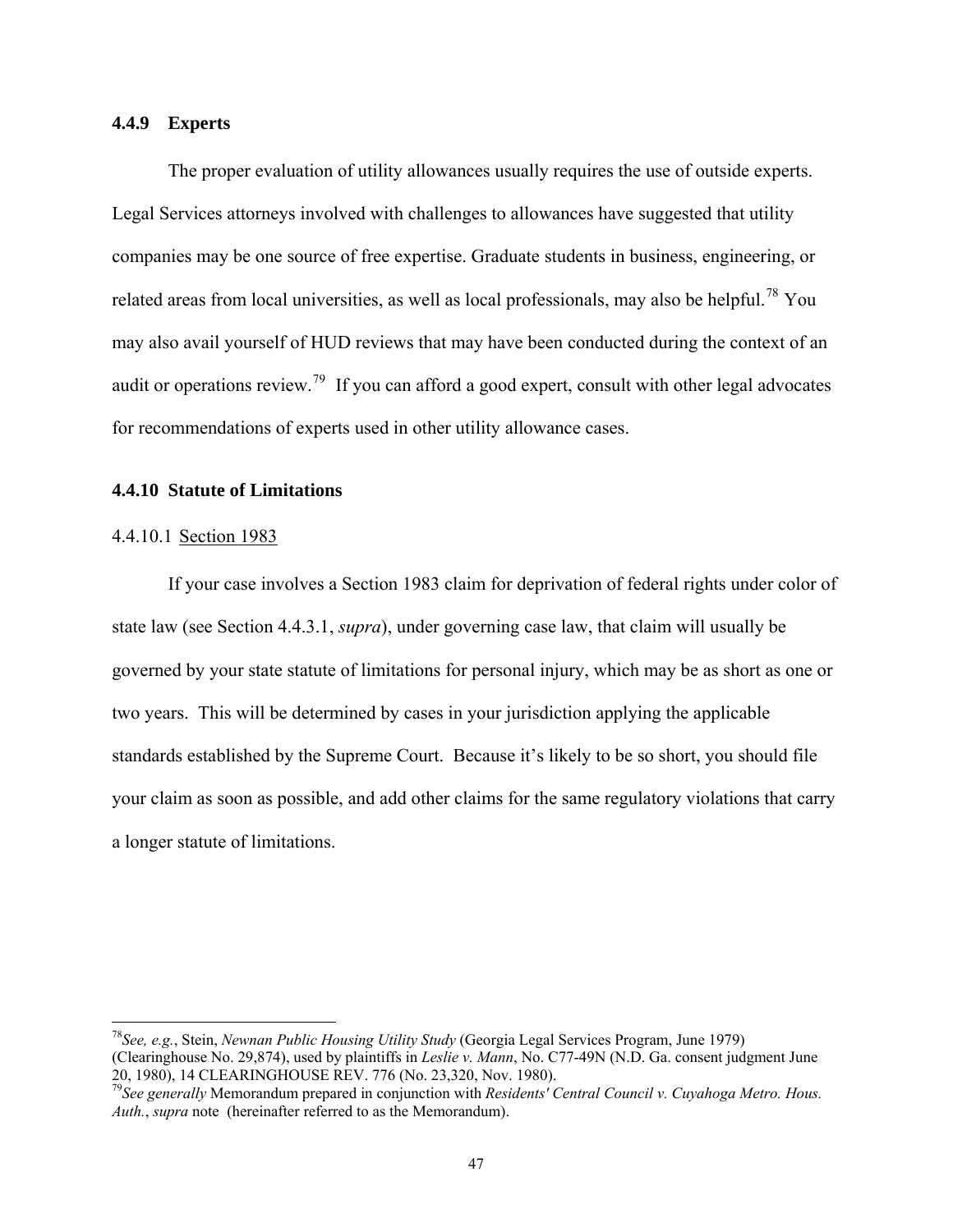#### <span id="page-51-0"></span>4.4.10.2 Contract

In most states, claims based on written contracts have longer statutes of limitations, often ranging from three to eight years. Thus, being able to plead and sustain such claims may provide extremely important bargaining leverage, as well as higher financial recovery.

#### **4.4.11 Suits Against HUD or Other Regulatory Agency**

Although for the programs it regulates, HUD may indeed be derelict in ensuring that PHAs and owners properly establish and adjust allowances, it may be difficult to sustain a claim against the agency. It is often hard to show a specific duty that HUD has violated and the agency will no doubt raise many claims on a motion to dismiss, including claims of sovereign immunity, that may cloud the merits of your claims against the housing provider. While there may be good arguments available to counter assertions of federal sovereign immunity, including both the statutory waivers under the housing programs and the APA's waiver for claims other than money damages, showing that HUD has breached a legal duty to the tenants is more difficult, given the language of current statutes and regulations. For the LIHTC program, there's even more uncertainty about any statutory duty incumbent on the Treasury Department, which could also be subject to the APA's sovereign immunity waiver for non-monetary claims. There may be similar problems with claims against the state credit agency, and state law immunity defenses may also be raised.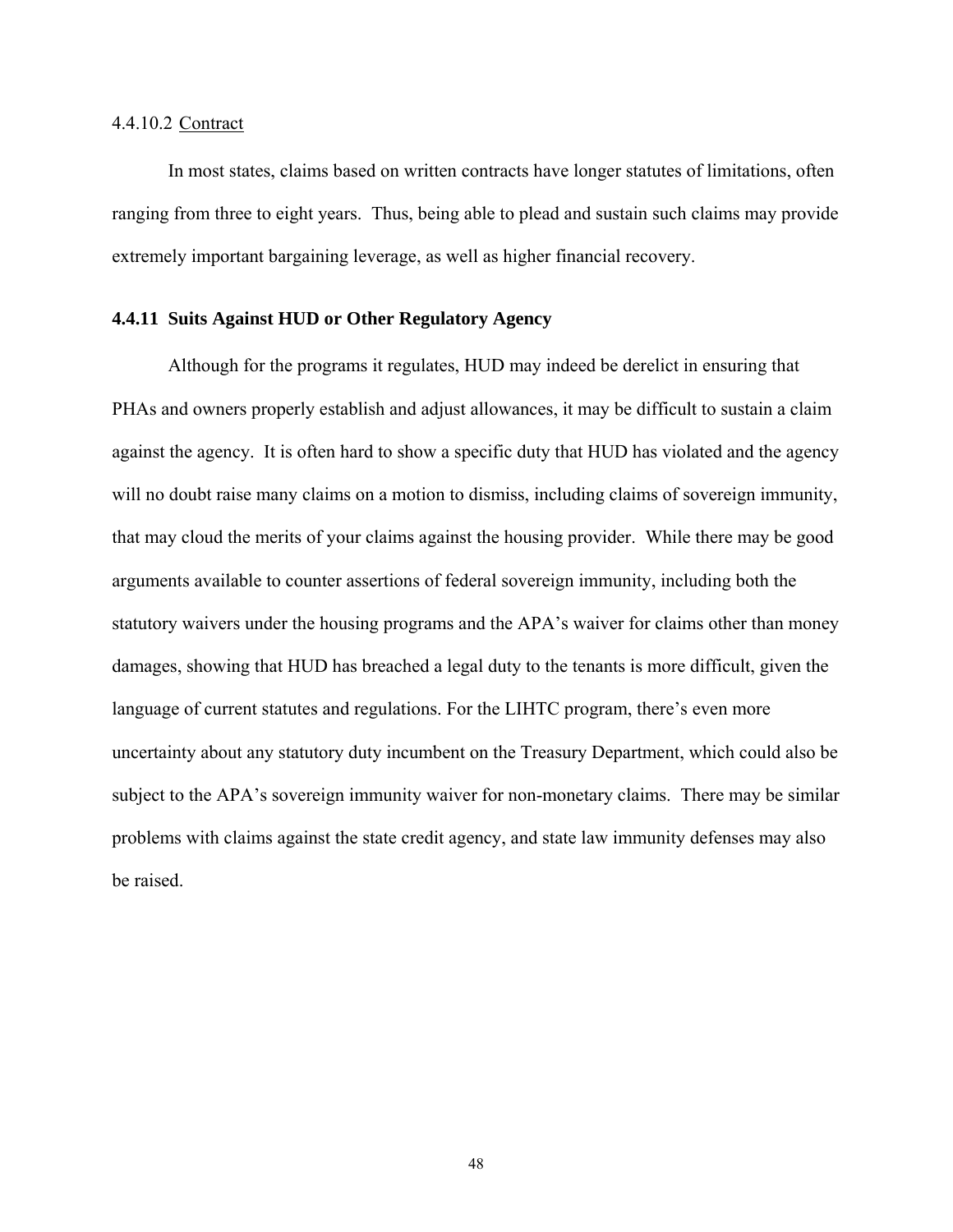## **SECTION 5**

## **ADDITIONAL RESOURCES**

## <span id="page-52-1"></span><span id="page-52-0"></span>**5.1 PUBLIC HOUSING**

## **5.1.1 Statutes**

• 42 U.S.C.A.  $\S$  1437a(a) (West Supp. 2006) (limits rent to 30% of family's monthly adjusted income, and HUD has interpreted rent to include a reasonable allowance for utilities).

## **5.1.2 Regulations**

- Definitions, 24 C.F.R.  $\S$  5.603(b) (2006) (defines utility allowance).
- Establishment of utility allowances by PHAs, 24 C.F.R. § 965.502 (2006).
- Categories for Establishment of Utilities, 24 C.F.R. § 965.503 (2006).
- Period for which Allowances are Established, 24 C.F.R. § 965.504 (2006).
- Standards for allowances for utilities, 24 C.F.R. § 965.505 (2006).
- Surcharges for excess consumption of PHA-furnished utilities, 24 C.F.R. § 965.506 (2006).
- Review and Revision of Allowances, 24 C.F.R. § 965.507 (2006).
- Individual Relief, 24 C.F.R. § 965.508 (2006).
- Part 965 regulations were adopted by Tenant Allowances for Utilities, 49 Fed. Reg. 31,399, 31,400 (Aug. 7, 1984).

## **5.1.3 Cases**

- *Smith v. Hous. & Cmty. Dev. Corp. of Hawaii*, Civil No. 04-1 0069K (Haw. Circuit Ct. 2004) (breach of contract case resulted in \$2.3 million settlement to compensate public housing tenants for low utility allowances).
- *McDowell v. Philadelphia Hous. Auth.*, 423 F.3d 233 (3d Cir. 2005) (affirms interpretation of consent decree requiring PHA to adjust utility allowances for rate increases more than 10%).
- *Amone v. Aveiro*, 226 F.R.D. 677 (D. Haw. 2005) (certifying class in challenge to PHA's refusal to increase public housing utility allowance for disabled tenants with special needs).
- *Armstrong v. Gallia Metropolitan Hous. Auth.*, 2000 WL 1505949 (S.D. Ohio, Sept. 29, 2000) (recognizing tenants' § 1983 claim for PHA's failure to properly calculate utility allowances; whether allowances had been set too low presented factual question).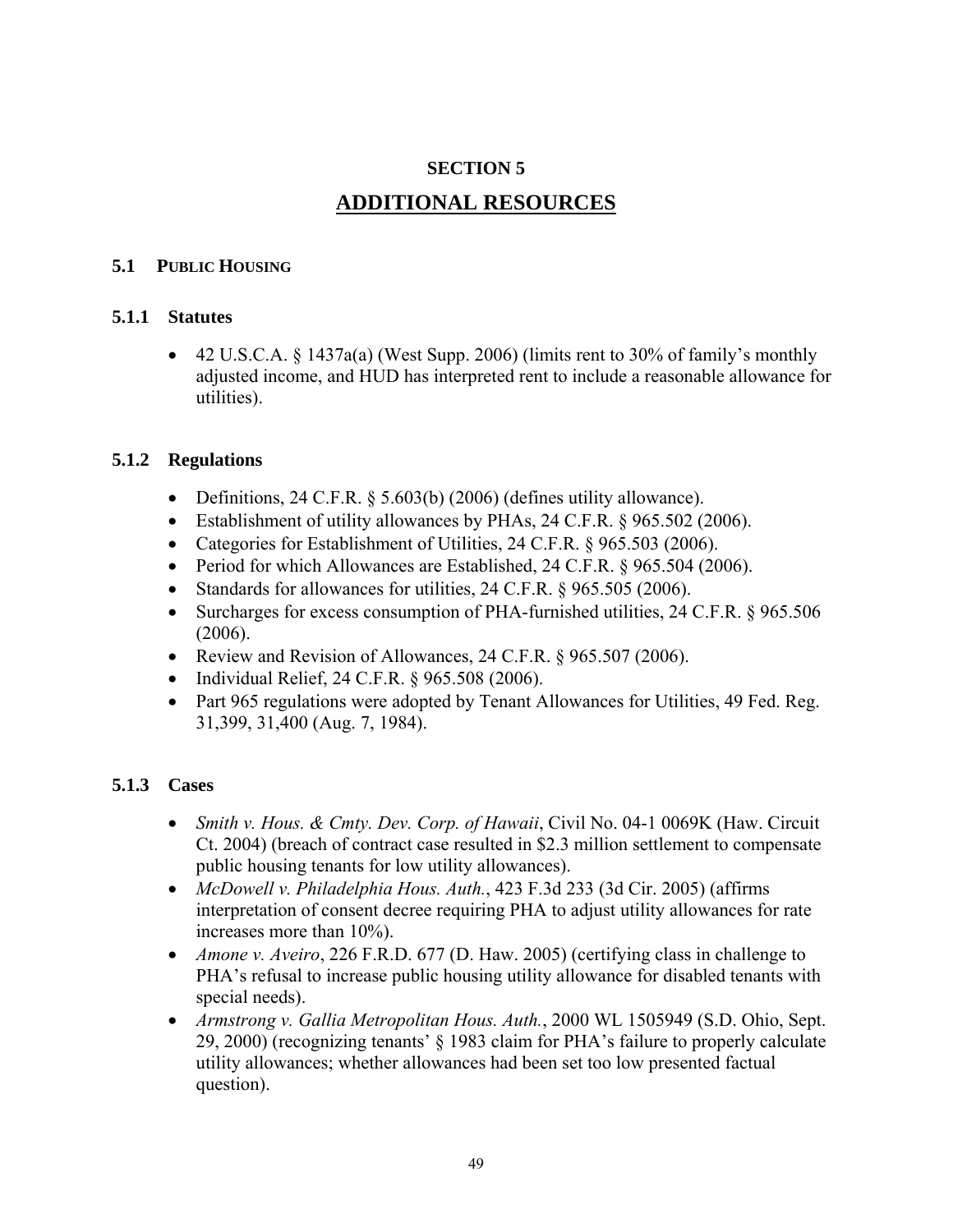- <span id="page-53-0"></span>• *Beckles v. Housing Auth. of Bradenton*, No. 93-1375-CIV-T-15A (M.D. Fla. Aug. 26, 1993), 27 CLEARINGHOUSE REV.1236 (No. 49,488, Feb. 1994) (tenants of individually metered units challenge PHA's failure to set reasonable utility allowances, review them annually and provide required notice to tenants when revision necessary).
- *Dorsey v. Hous. Auth. of Baltimore*, 984 F.2d 622 (4<sup>th</sup> Cir. 1993) (Brooke Amendment utility allowance requirements enforceable under § 1983, including challenge to PHA's determination of reasonable utility allowance).
- *Miller v. Housing Auth*., No. 87-1286 (C.D. Ill. Feb. 2, 1990), 24 CLEARINGHOUSE REV. 24 (No. 43,223, May 1990) (consent decree (under current regulations) establishing interim utility allowance schedule higher than former 1979 schedule to remain in effect until future allowance adjustments are determined prospectively based on average monthly utility consumption from each preceding year for each bedroom size).
- *Scott v. Hamlet Hous. Auth.*, No. C-88-18-R (M.D.N.C. Aug. 2, 1989) (prospective utility allowance increase based upon the highest average monthly consumption over previous three years and individual relief from utility surcharges beyond tenants' control).
- *Wright v. Roanoke Redev. & Hous. Auth.*, 479 U.S. 418 (1987) (recognizing tenants' § 1983 claim to challenge improper utility allowances in public housing).
- *Nelson v. Greater Gadsden Hous. Auth.*, 606 F.Supp. 948 (1985) (in case originally arising from eviction action, public housing tenants consistently overcharged for utilities received injunctive and monetary relief), *aff'd in part, vacated in part by* 802 F.2d 405 (11<sup>th</sup> Cir. 1986) (court enjoined PHA to immediately implement revised utility allowance schedule and make annual adjustments in compliance with all applicable HUD regulations (under pre-1984 regulations)).
- *Housing Auth. v. Shoals*, Civ. 6536 (Cal. Jus. Ct., Hanford Jud. Dist., Kings Cnty., Sept. 6, 1984) (Clearinghouse No. 39,526) (successfully defended eviction action by claiming inadequate utility allowance).

## **5.1.4 HUD Guidebooks**

- PUBLIC HOUSING OCCUPANCY GUIDEBOOK, Chs. 10 and 14 (June 2003), available at [http://www.hud.gov/offices/pih/programs/ph/rhiip/phguidebook.cfm.](http://www.hud.gov/offices/pih/programs/ph/rhiip/phguidebook.cfm)
- HUD, UTILITY ALLOWANCE GUIDEBOOK (Sept. 1998), found in Appendix K.

## **5.2 SECTIONS 8 VOUCHERS**

## **5.2.1 Statutes**

• 42 U.S.C.A.  $\S$  1437f(o) (West Supp. 2006).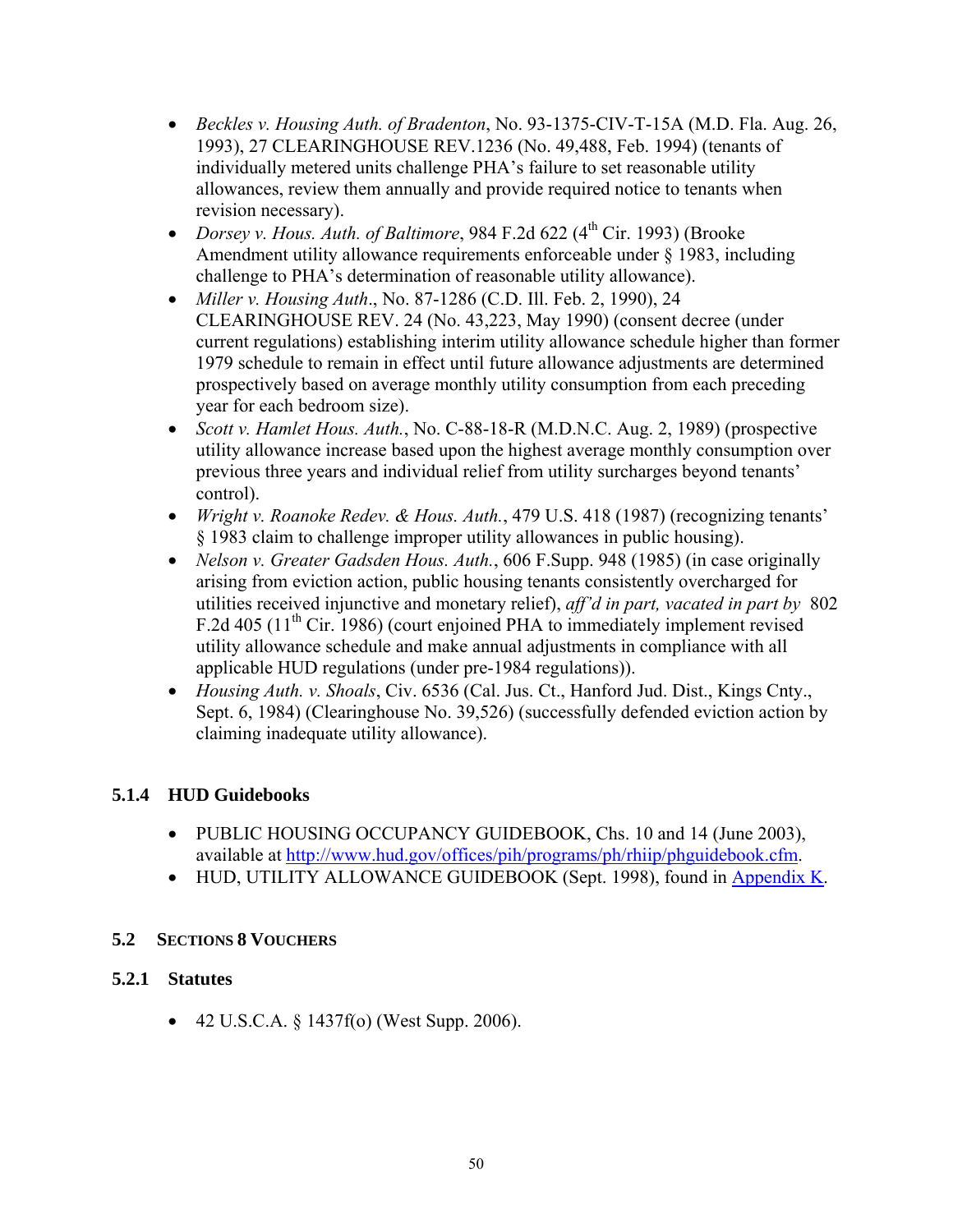## <span id="page-54-0"></span>**5.2.2 Regulations**

- Definitions, 24 C.F.R. § 5.603(b) (2006) (defines utility allowance).
- Utility Allowance Schedule, 24 C.F.R. § 982.517 (2006).
- Voucher tenancy: Payment standard amount and schedule, 24 C.F.R. § 982.503(b)(1)(i) (2006) (to benefit voucher tenants, seek increases in both utility allowances and the payment standard).

## **5.2.3 Cases**

- *Johnson v. Hous. Auth. of Jefferson Parish*, 442 F.3d 356 (5th Cir. 2006) (utility allowance provisions of the voucher statute, 42 U.S.C. § 1437f(o), as interpreted by HUD regulations, privately enforceable via § 1983).
- *Duquette v. Housing Auth. of Woonsocket, R.I.*, No. 89-0242B (D.R.I. Sept. 21, 1989), 24 CLEARINGHOUSE REV. 372 (No. 45,709, Aug.-Sept. 1990) (denying PHA's motion to vacate judgment ordering refund to tenant-based Section 8 recipient wrongfully denied utility reimbursements, where PHA had sent reimbursements to owner who offset them against alleged unpaid extra charges).
- *Ware v. Housing Auth.,* No. 87-6156 FMS (N.D. Cal. Nov. 4, 1988), 22 CLEARINGHOUSE REV. 1429 (No. 42,982, Apr. 1989) (in suit challenging PHA's failure to properly set and update allowances under the 1984 revised regulations, largely similar to the current rules, settlement provided rebates of about \$600,000 for tenants in program from 1982 through 1985, additional rebates for tenants who did not receive an allowance for tenant-furnished ranges and refrigerators, and attorneys' fees of \$12,000).
- *Kyte v. Housing Auth.*, No. 83-1267 (W.D. Pa. notice of preliminary approval of consent agreement Apr. 9, 1985; final order approving consent agreement Nov. 4, 1985), 19 CLEARINGHOUSE REV. 309 (No. 38,898, July 1985) (originally filed under pre-1984 regulations but subsequent orders incorporated the new regulations; consent decree required PHA updating based upon actual average consumption, PHA efforts to disclose to new tenants their units' past utility use, and retroactive refunds up to \$348,000 for inadequate allowances).

## **5.2.4 HUD Guidebook**

• Housing Choice Voucher Guidebook, Ch. 18, *available at* <http://www.hud.gov/offices/pih/programs/hcv/forms/guidebook.cfm>

## **5.3 PROJECT-BASED SECTION 8**

## <span id="page-54-1"></span>**5.3.1 Statutes**

• 42 U.S.C.A.  $\S$  1437f(c)(1), (3) and (5) (West Supp. 2006) (incorporating 42 U.S.C.  $\S$  $1437a(a)$ ).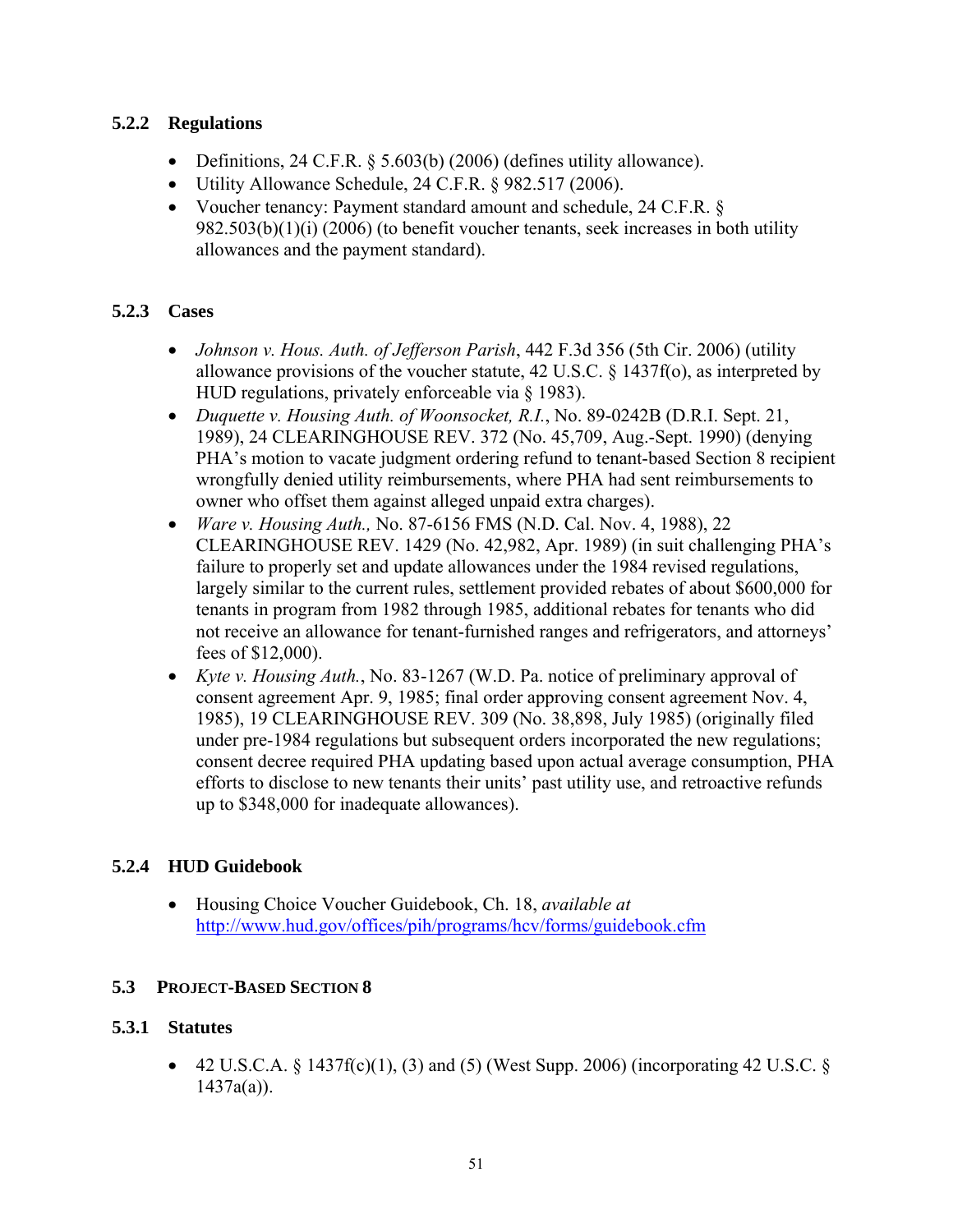## <span id="page-55-0"></span>**5.3.2 Regulations**

- Definitions, 24 C.F.R. § 5.603(b) (2006) (defines utility allowance).
- Adjustment of Utility Allowances, *e.g.*, 24 C.F.R. § 880.610 (2006).
- Other, 24 C.F.R § 881.601 (2006) (providing that Section 8 substantial rehabilitation projects are subject to the requirements of 24 C.F.R § 880.610).

## **5.3.3 Cases**

- *Zellous v. Broadhead Associates*, 906 F.2d 94 (3d Cir. 1990) (Section 8 tenants' claim for monetary relief for inadequate allowances within APA's waiver of sovereign immunity and thus within jurisdiction of district and circuit courts, despite possibility of Tucker Act jurisdiction and Section 1404a waiver; merits of claim not mooted by prospective adjustment of allowance).
- *Walker v. Kemp*, No. 2B-84-4370-RSWL (DX) (C.D. Cal. order of final approval of class action settlement re utility issue July 18, 1990) (Clearinghouse No. 45,132) (in challenge to meter conversion with inadequate allowances, tenants obtained allowances at twice prior levels and reimbursements for inadequate subsidies).

## **5.3.4 HUD Handbook**

• HUD, MULTIFAMILY ASSET MANAGEMENT AND PROJECT SERVICING, 4350.1, REV-1, Chs. 7 (allowances and rent increases) and 12 (meter conversions and energy conservation) (Sept. 1992 through CHG-9 (Jan. 23, 1996)), available from www.hudclips.org.

## **5.4 RURAL DEVELOPMENT PROPERTIES**

## **5.4.1 Statutes**

• 42 U.S.C.A.  $\frac{1480(k)}{West 2003}$  (authorizing regulations).

## **5.4.2 Regulations**

- Establishing Rents and Utility Allowances, 7 C.F.R. § 3560.202(d) (2006).
- Rent and Utility Allowance Changes, 7 C.F.R. § 3560.205 (2006) (no clear trigger for rate changes).